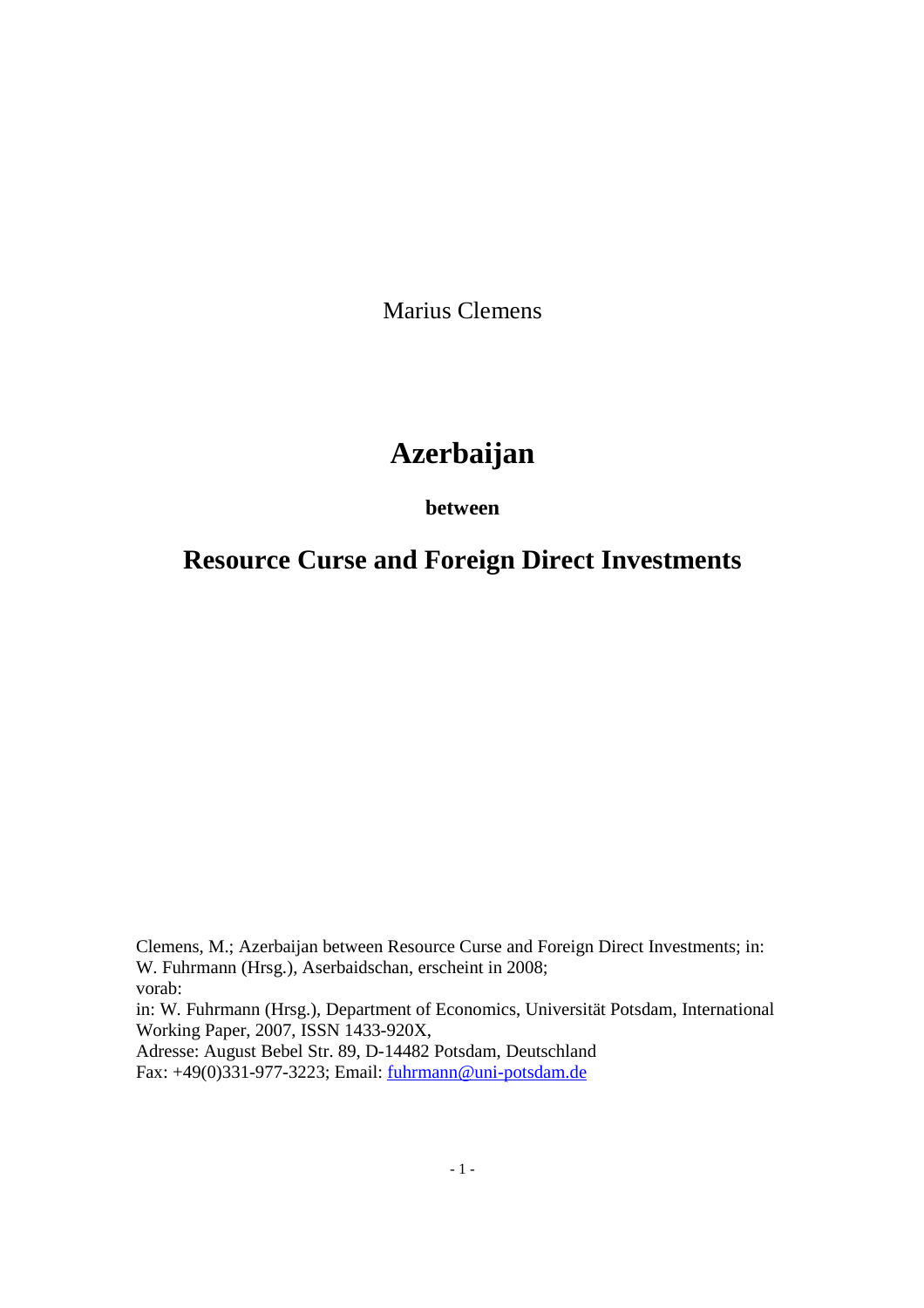### **Abstract**

This paper combines two issues of resource rich Transition countries as Azerbaijan. On the one hand the government has to deal wisely with oil windfalls. On the other hand it is important to create efficient financial markets. The purpose of this paper is fourfold. In the first part it gives a historical review and a general overview about Azeri economy. The main part describes models that can explain Dutch Disease and Foreign Direct Investments in Azerbaijan. In the last part it analyzes empirically in how far theory can be found in actual statistics. Finally, it will give a short conclusion and an outlook of future tasks.

## **Überblick**

Die Arbeit beschäftigt sich im Wesentlichen mit zwei typischen Problemen von Transformationsländern am Beispiel des Aserbaidschans: Ressourcenreichtum und ein hoher Zufluss an ausländischen Direktinvestitionen. Im ersten Kapitel erfolgen eine kurze Chronologie und eine Beobachtung der derzeitigen makroökonomischen Lage von Aserbaidschan (im Jahre 2006). Im Hauptteil mit einem theoretischen und einem empirischen Abschnitt werden zuerst die möglichen negativen Wirkungen von Ressourcenreichtum ("Holländische Krankheit") und deren Politikimplikationen beschrieben, bevor auf Motive und Determinanten der Direktinvestitionen (FDI) eingegangen wird, um anschließend gegenseitige Wechselwirkungen der untersuchten ökonomischen Phänomene zu analysieren. Im Anschluß daran befaßt sich der Empirieteil mit der Frage inwiefern die theoretischen Resultate in Datensätzen Aserbaidschans wieder zu finden sind. Die Arbeit wird abgeschlossen mit einem kurzen Ausblick hinsichtlich zukünftiger EU-Kooperationspotentiale und möglicher Problemfelder.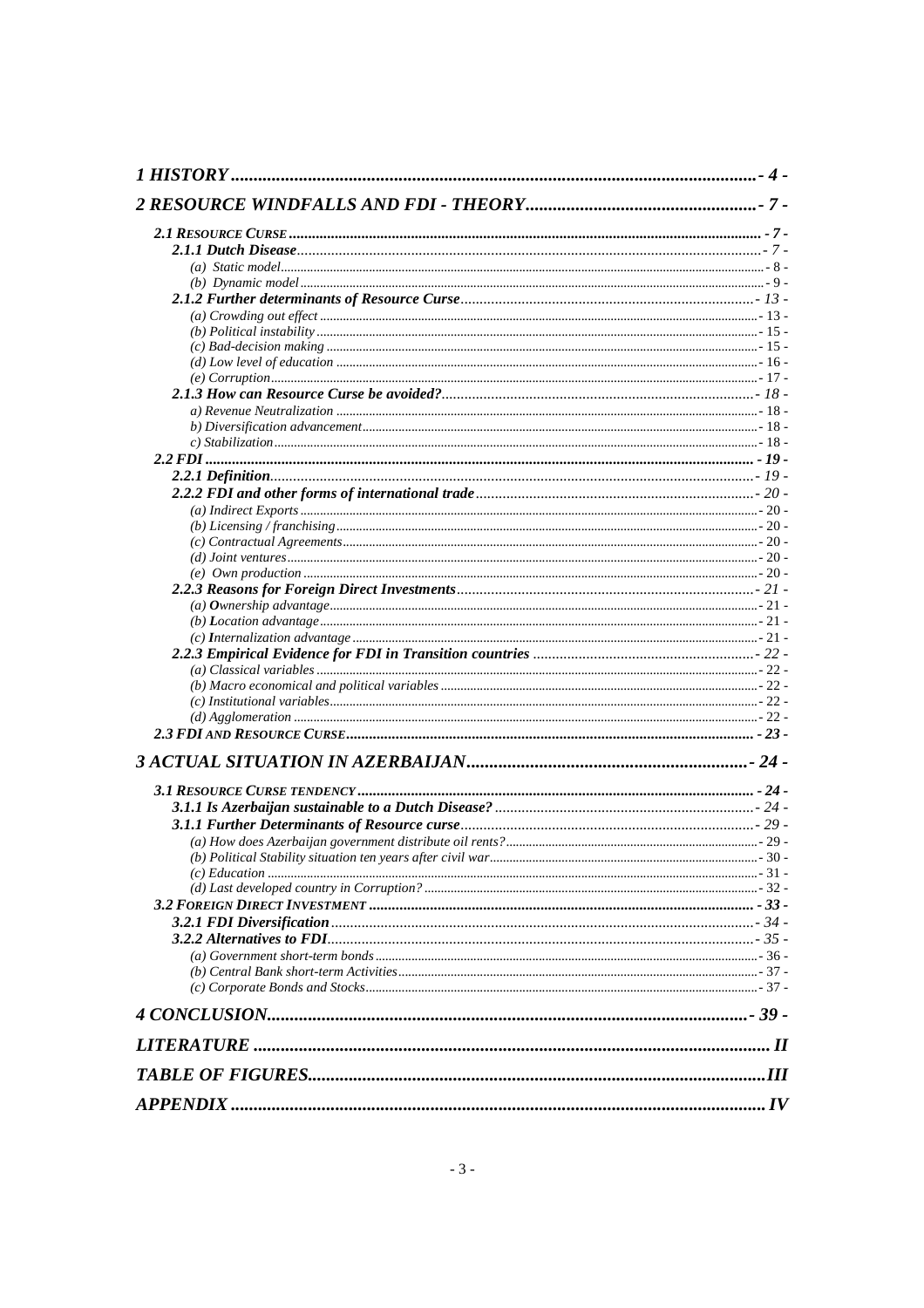# *1 History*

The history of Azerbaijan was strongly affected by resource affluence. The whole Caspian-Sea region and especially Azerbaijan was already the most important strategic region in the former USSR. At the beginning of the  $20<sup>th</sup>$  century the oil fields of Baku accommodate 50% of the worlds demand for oil. Twenty years later, in the time between 1<sup>st</sup> and 2<sup>nd</sup> World War, the Azeri oil fields produced more than 75% of soviet oil and 10% of the world's output (see App. A-1).

At the end of WWII large oil and gas fields were found in Siberia which led to reduction of Azeri oil production. The mechanization of processes was a costly precondition to strike oil in lower regions or from the Caspian-Sea. Until 1990 Azeri oil production was shrinking by more than 20%. After regaining the independence from the former Soviet Union in 1991, the transformation to a free market economy was accompanied by a large slump in economic activities. Simultaneously, the world price for crude oil was declining due to the world economic slowdown. The Azeri GDP decreased by 56% from 1990 to 1995.<sup>1</sup> The whole trade and production sector dropped out, since traditional relations to the former Soviet-Union were abrupt. Furthermore, the military conflict with Armenia in the Nagorno-Karabakh Region (Bergkarabach) was one reason for the economical collapse during the  $90<sup>th</sup>$  decade. Not only the GDP suffered a dramatic decrease but also hyperinflation and a strong depreciation of the domestic currency induced the fall in standard of living.

But unlike the most other former soviet countries, Azerbaijan already encouraged reforms in November 1995, where government passed the new constitution. This led to higher macroeconomic stability and growth. From 1997 until 2004 the inflation rate was about 2%, the budget deficit falls from 10.5% to under 2% and the privatization program leads to a private sector which adds about 70% to the GDP. But it was still a high rate of corruption and a prospering shadow economy that had a certain amount of risk for capital providers. In 2001, the government undertook structural reforms as the installation of

The average decrease of GUS-GDP's were -41%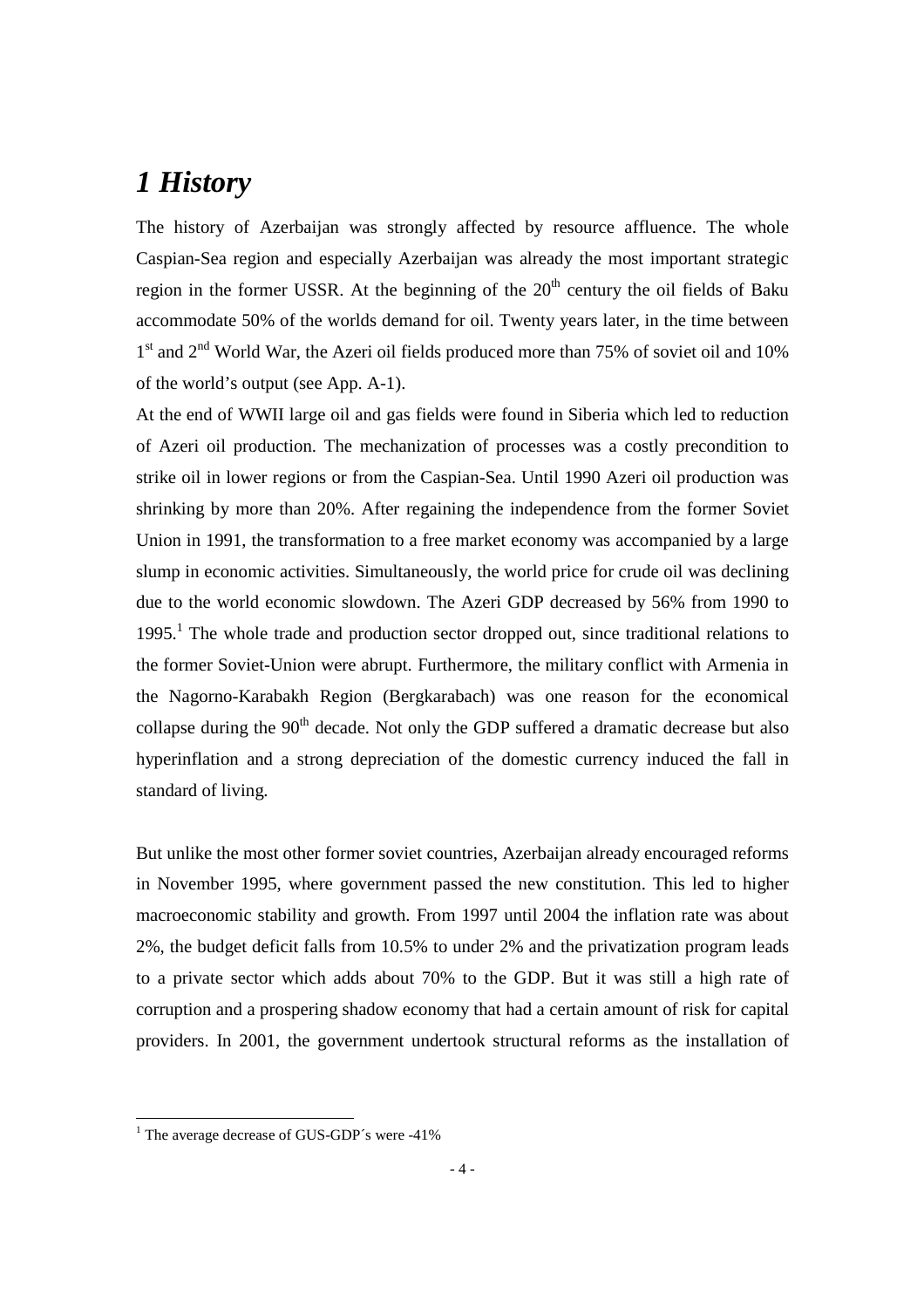national oil funds, an improvement of the supervision of banking, less indirect subsidies and a legislation, which created a better investment climate.

| Indicator       | 1990-1995 | 1995-2001 | 2001-2004 |
|-----------------|-----------|-----------|-----------|
| <b>GDP</b>      | $-15.1$   | 7.5       | 11.1      |
| Oil-sector      | $-5.9$    | 20.5      | 12.8      |
| Non-oil-sector  | $-19.9$   | $-7.9$    | 10.2      |
| Agriculture     | $-12.4$   | 2.4       | 5.1       |
| <b>Building</b> | $-22.3$   | 3.9       | 15.2      |
| Service         | $-16.7$   | 7.4       | 13.2      |
| <b>FDI</b>      |           | 69        | 183.02    |
|                 |           |           |           |

**Table 1: Azerbaijan - main economy indicators from 1990-2004 (annual growth rate)** 

|  |  |  |  | Data: World Bank (2005) |
|--|--|--|--|-------------------------|
|--|--|--|--|-------------------------|

In addition the high world market oil price is responsible for an increasing interest of foreign countries in the high profitable oil production sector. Infrastructure and better oil production technologies were mainly financed by Foreign Direct Investments Inflows that increased exponentially.

In recent years 4 major projects were started, mainly financed by international firms and the Azeri government: The construction of gas and oil pipelines that can provide the EU and China without crossing Russian or Middle Eastern ground.

| Table 2: Discovery of Oil and Gas fields and Pipeline buildings (1995-2006) |  |  |
|-----------------------------------------------------------------------------|--|--|
|                                                                             |  |  |

| Name                                   | opening        | resource     | Production/<br>reserves                            | Countries                      | Investors                                                                       |
|----------------------------------------|----------------|--------------|----------------------------------------------------|--------------------------------|---------------------------------------------------------------------------------|
| Azeri-<br>Chirag-<br>Guneshli          | In 1997        | Oil field    | 5.4 bn barrel<br>oil                               | Azerbaijan                     | BP, Chevron, SOCAR,<br>Statoil, Exxon                                           |
| Baku-<br>Tiflis-<br>Ceyhan<br>(BTC)    | 2005           | Oil pipeline | 1m barrel bar<br>day                               | Azerbaijan,<br>Georgia, Turkey | BP (30%)<br>$SOCAR$ $(25%)$<br>Unocal $(8.9\%)$<br>Statoil $(8.7\%)$<br>ENI(5%) |
| Shah Deniz                             | 1998           | Gas field    | $1.5-3$ bn barrel<br>oil<br>50-100 bn $m^3$<br>Gas | Azerbaijan                     | BP, SOCAR                                                                       |
| Baku-<br>Thilissi-<br>Erzerum<br>(BTE) | End of<br>2006 | Gas pipeline | 20 bn $m^3$ Gas<br>in $2012$                       | Azerbaijan,<br>Georgia, Turkey | $BP(25.5\%)$ .<br>Statoil (25.5%)<br>$SOCAR$ $(10\%)$<br>TotalFinaElf (10%,)    |

**Data: BP Oil World Report 2006**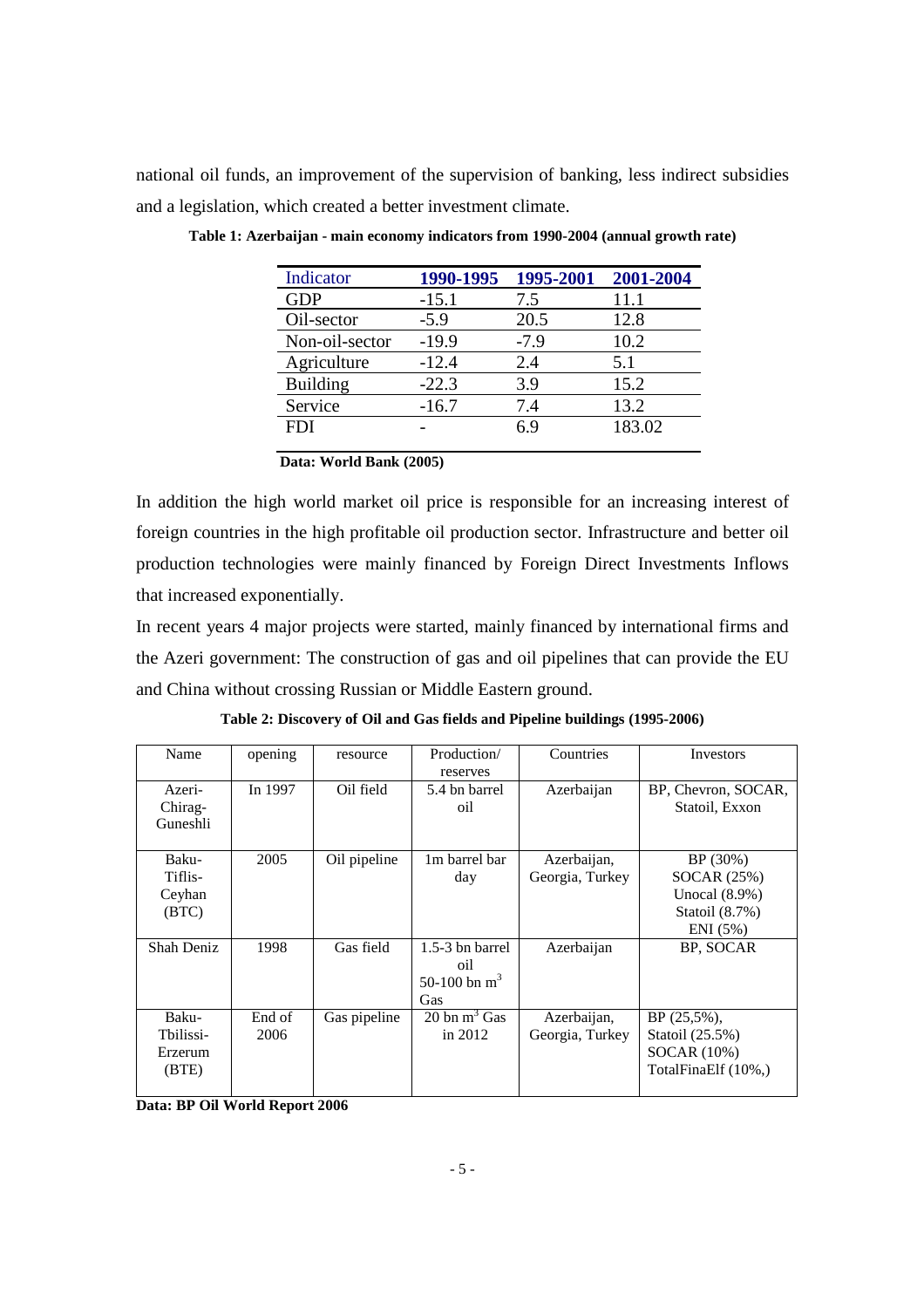In 2005, Azerbaijan was the most growing country in the world. With 26.4% the economy grew more than twice as much as in the year before. In comparison to the other world markets it grew 2.6 times more than China, 3.5 times more than India and twice as much as the fastest growing countries in the Caspian Sea region. But if we take a look at a welfare indicator expressed by the GDP per capita, we see a large gap to industrial and other transition countries. Particularly, the comparison with Kazakhstan is interesting since both countries have a high resource endowment and a similar history. But Kazakhstan's GDP per capita is twice as much as Azeri, which could be explained by a longer catching-up process, interrupted by military conflict in Nagorno-Karabakh. The data are consistent with the Solow model, concerning that countries with low income stock have higher growth rates.

**Table 3: GDP Growth World Leader 2005 & GDP per capita World Leader 2005** 

| Rank           | Country              | GDP growth in | Rank | Country        | GDP per capita in |
|----------------|----------------------|---------------|------|----------------|-------------------|
|                |                      | 2005          |      |                | US-\$ m 2005      |
|                | Azerbaijan           | 26.4          |      | Luxemburg      | 65,630            |
| $\overline{4}$ | Armenia              | 13.9          | 19   | <b>Germany</b> | 34,580            |
| 8              | China                | 9.9           | 90   | Russia         | 4,460             |
| 12             | Kazakhstan           | 7.4           | 103  | Kazakhstan     | 2,930             |
| 22             | India                | 7.6           | 132  | Armenia        | 1,470             |
| 38             | Russia               | 6.4           | 141  | Egypt          | 1,250             |
| 114            | <b>United States</b> | 3.5           | 143  | Azerbaijan     | 1,240             |
| 184            | <b>Germany</b>       | 0.9           | 144  | Honduras       | 1,190             |

**Data: WDI database, World Bank (2006)** 

However, the persistently increasing oil price was one main reason for the high GDP growth. Furthermore, the completion of the BTC pipeline played an important role. The Baku-Tbilisi (Tiflis)-Ceyhan pipeline completed in summer 2005 and transports Azeri oil to the EU by passing Georgia and Turkey. A western consortium had planned that pipeline in 1998 due to be less addicted to OPEC oil.<sup>2</sup> The expected endurance is about 50 years and it should produce 1mio. Barrel per day if it reaches the full capacity. Output of the oil production 2005 increased by 70.5 % as compared to the previous year. Two years before, it was only 2.5 % and 2.1%. Simultaneously, Foreign Direct Investments

<sup>&</sup>lt;sup>2</sup> It was mainly financed by the World Bank. The owners are composed of 11 oil concerns.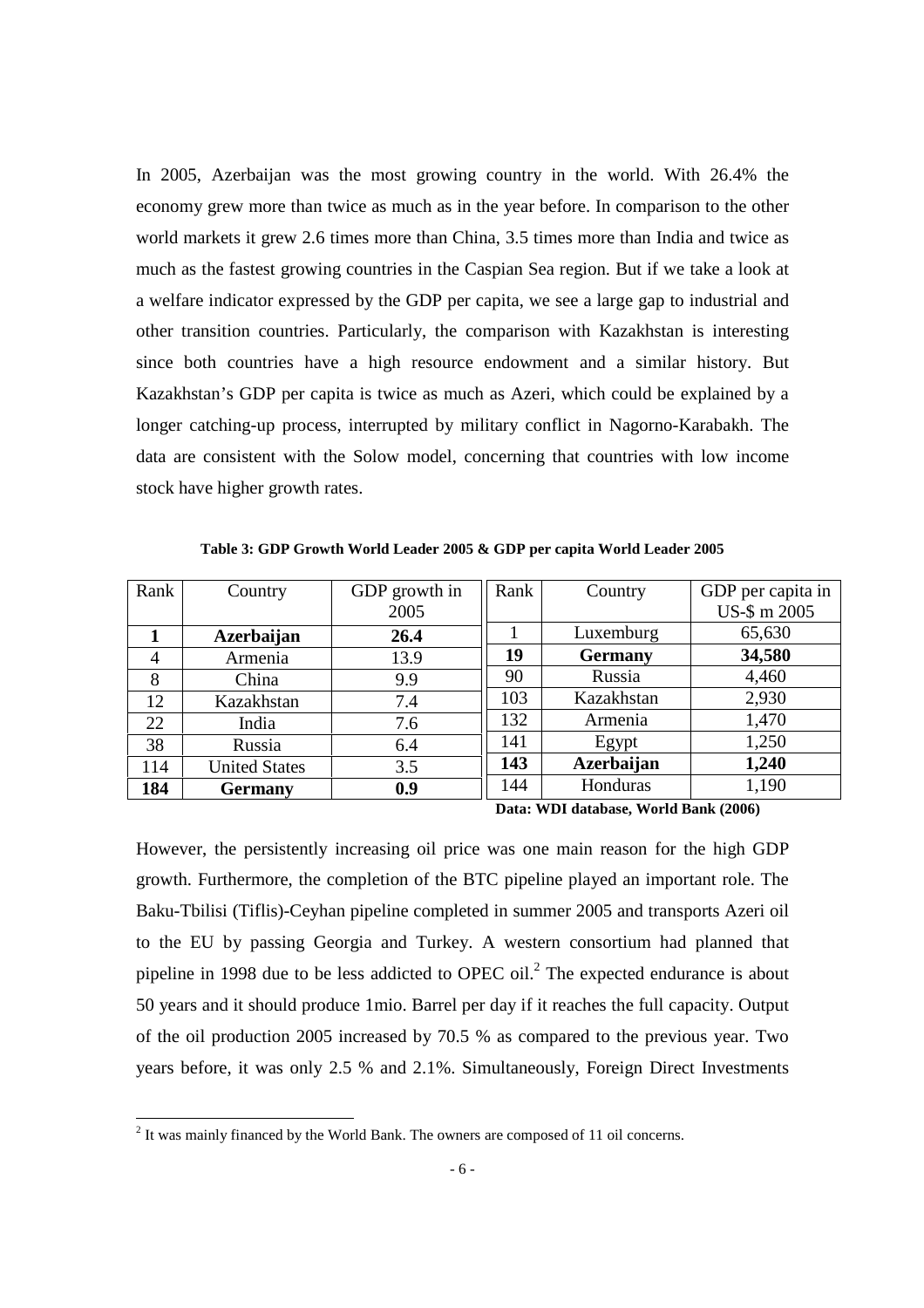growth declined. The import growth was high because machines and Know how were imported from foreign countries. After the pipeline was completed the export volume rises extremely.

|                       | 2003 | 2004 | 2005  |
|-----------------------|------|------|-------|
| <b>GDP</b>            | 11.2 | 10.2 | 26.4  |
| FDI inflows           | 89.4 | 35.7 | 7.1   |
| <b>Exports</b>        | 13.9 | 42.6 | 104.4 |
| <b>Imports</b>        | 49.3 | 31.5 | 21.4  |
| <b>Oil Production</b> | 2.1  | 2.5  | 70.5  |

**Table 4: Azerbaijan – Main macroeconomic Data (annual Growth) 2003-2005** 

 **Data: World Bank (2006)** 

Recapitulating, Azerbaijan turns more and more into an important strategic EU trade partner. The democratically free market structure of Azerbaijan eases Foreign Direct Investments, which was important for coverage of new oil fields in the Caspian Sea. But the economical growth of the country is slanted toward the oil industry. Therefore, government has to protect the economy against a monoculture tendency by stimulating the non-oil industry.

This paper will analyze Azerbaijan's situation, dealing with oil windfalls and high capital inflows to create a domestic production sectors and financial markets. Next chapter deals with potential resource curse, starting with a kind of literature review about existing theories for resource abundant countries. Afterwards it focus on the FDI`s and their alternatives. In chapter 3 we make an empirical survey about Azerbaijan's actual situation concerning resource windfalls and financial markets. Finally we conclude results and give a short outlook for future tasks.

# *2 Resource windfalls and FDI - Theory 2.1 Resource Curse 2.1.1 Dutch Disease*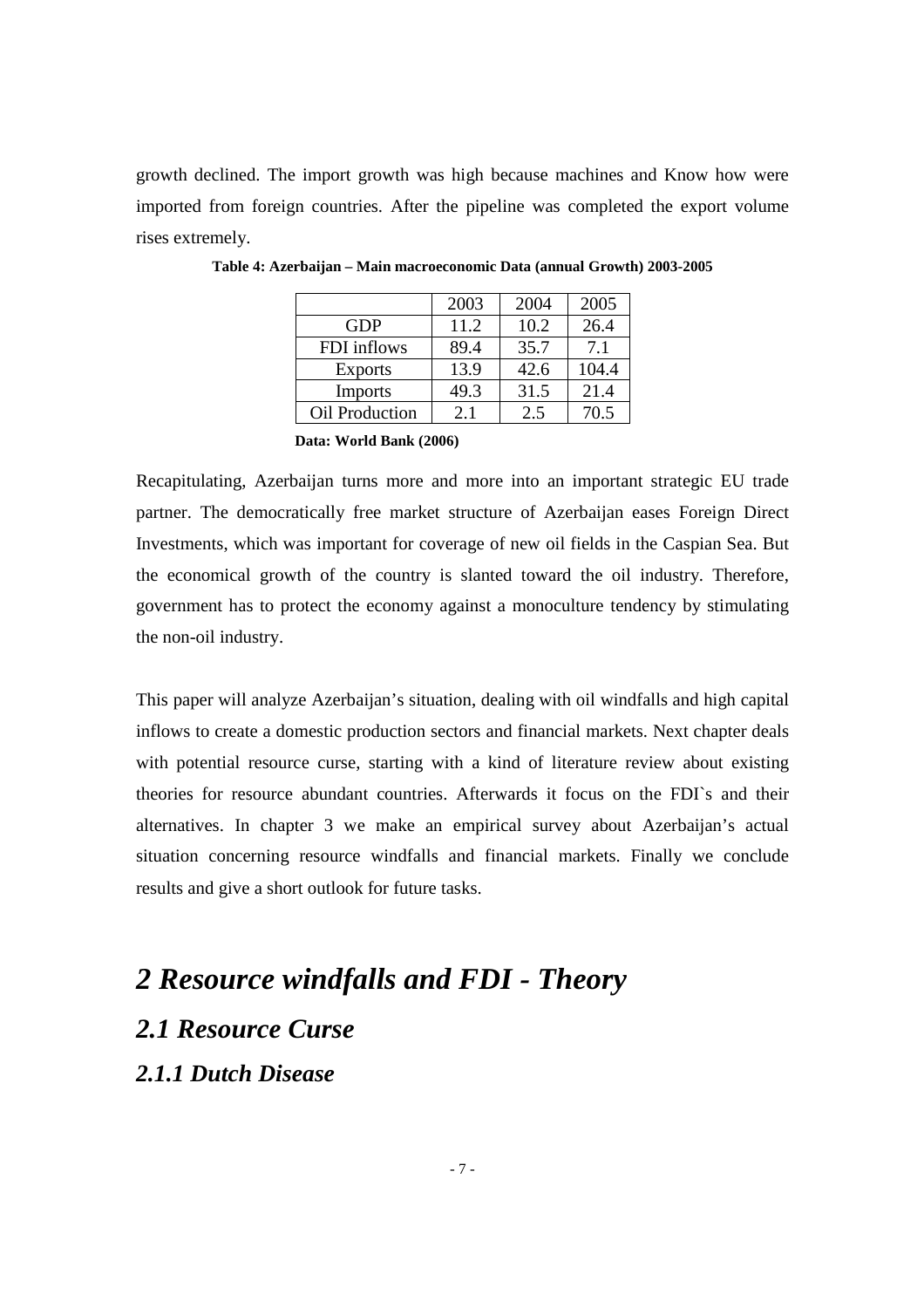The Dutch Disease ("Holländische Krankheit") is always a problem in resource-rich countries that are struck by sudden resource discovery or increasing world resource prices. The first time this phenomenon occurred was in 1960, when Netherlands found new energy sources. In the last decades many authors like *Corden, Sachs,* and *Fender, i.a.* dealt with causes and remedies for that kind of problem.

#### *(a) Static model*

We start with comparative static analyses to identify the basic processes. A resource abundant country like Azerbaijan tends to suffer from currency overvaluations and loss of competitiveness after increasing resource prices or discovering new sources. That country can be subdivided into three sectors: non-traded goods, traded goods and resource sector. Assuming interest rate parity, Fisher equation, full employment, perfect financial markets, price flexibility, i.e. it can be seen that an oil discovery or an increasing world oil price tend to increase the export gains and domestic money. Hence, the currency appreciates; the country looses competitiveness which leads to a fluctuation of factors from traded goods sector to non-traded goods sector. The whole effect can be subdivided into the resource-movement and the spending effect which can be demonstrated in the Salter (Salter 1959) diagram (see Fig. 1).

The economy is supposed to be in equilibrium A before a positive oil shock occurs. Since oil belongs to the tradable goods sector, the PPF curve turns upwards and the new equilibrium is B under constant terms of trade. The output of non-tradables has declined since factors move to the booming tradable sector. $3$  This creates an excess demand and hence higher prices for Non-tradable goods. Thus, factors move from non-booming tradable sector into non-tradable good production (resource movement effect).

<sup>&</sup>lt;sup>3</sup> Factors from non-booming sector move as well but the whole effect on tradables is positive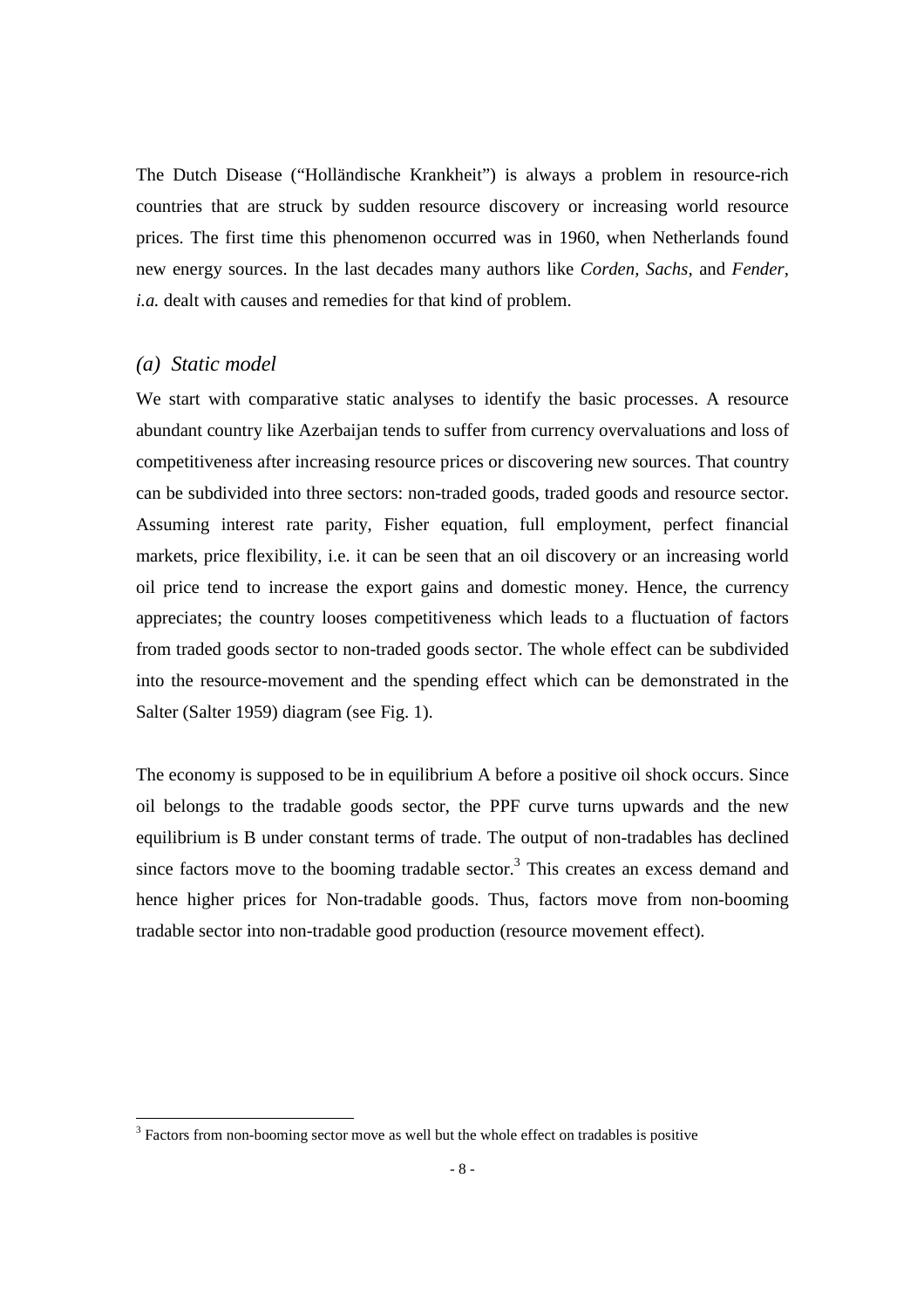

#### **Figure 1: Dutch Disease – Comparative Static Effects**

Since an oil boom creates a higher income people are willing to spend some amount of income into non-booming sectors. Therefore, in both sectors prices tend to inflate. While Non-tradable prices increases, Tradable prices are fixed because of the Law-of-one-price (LOOP). The domestic currency appreciates which can be shown as a change in slope  $(P_N/P_T)$ . This leads to factor movements from tradable to non-tradable sector (spending effect). Finally, the tradable good production except for oil is declining, while non-tradable sectors volume is ambiguous. If the resource movement effect is higher than the spending effect, non-tradable production increases (D).

This simple short-run model shows that a resource boom leads to a lower production of tradable goods; hence, many export orientated countries may loose competitiveness and welfare.

#### *(b) Dynamic model*

The next step is to investigate the long run effects of resource booms in a dynamic macroeconomic model. Let us assume that the country is only separated into non-oil and oil sectors. Additionally, the economy is composed of the two sectors, households and a central bank that has a standard money supply rule. All markets are clear, such that Interest rate parity and Fishers equation are still valid. The real exchange rate is a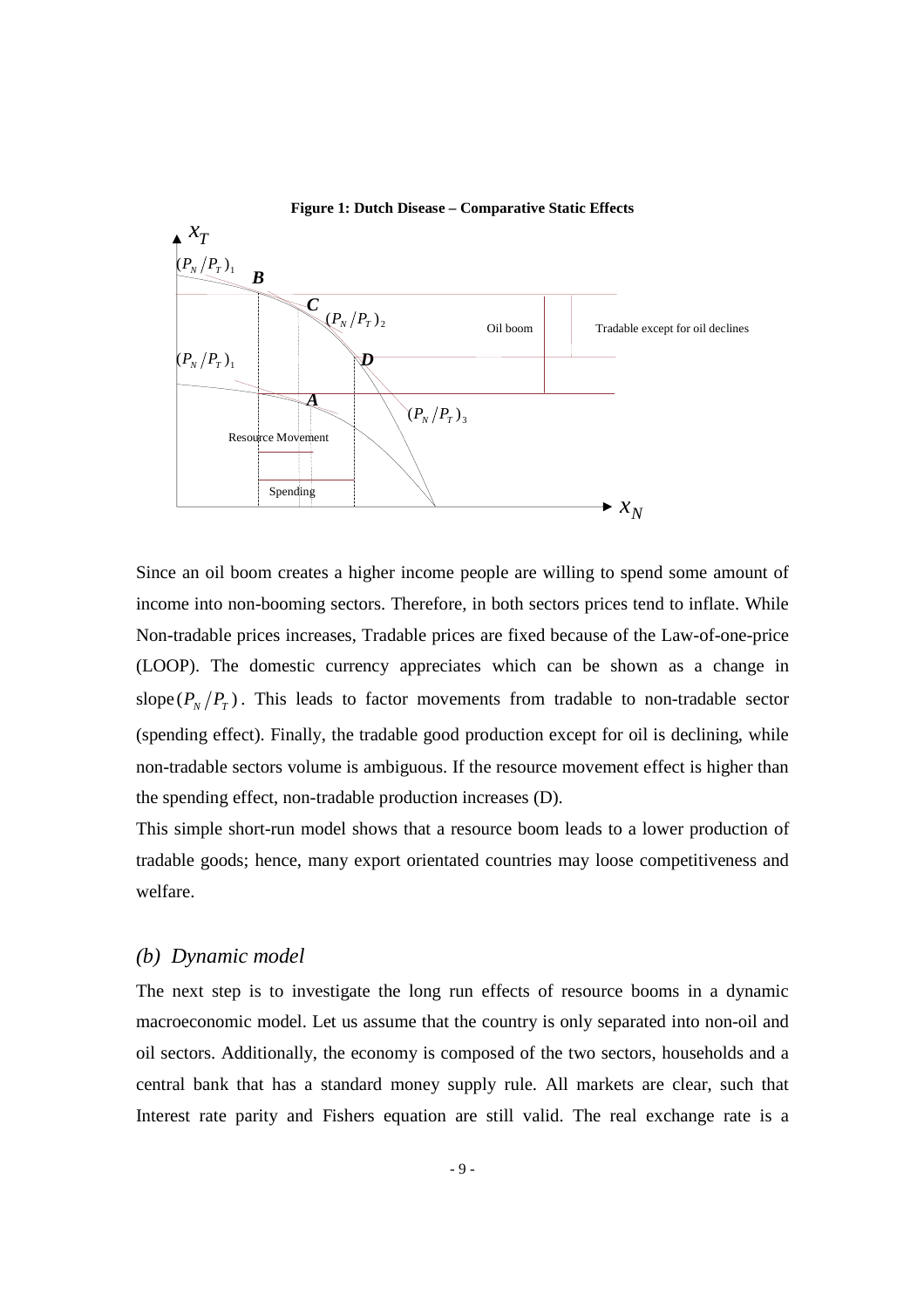measurement for the competitiveness and its rate of change is supposed to be the control variable  $\dot{c}$ . The state variable  $\dot{m}$  is assumed to be the change in real liquidity in terms of the non-oil domestic good. The dynamic equations are

$$
\dot{c}/c = \dot{e}/e - \dot{w}/w = \mathcal{E}\left(c, m, r, p_{oil}, q_{oil}\right) - g\left(c, m, r, p_{oil}, q_{oil}\right) - \mu
$$
  

$$
\dot{m}/m = -g\left(c, m, r, p_{oil}, q_{oil}\right)
$$

The competitiveness rate depends on the differences in exchange rate, wage and money supply changes as well as changes in real interest rate, oil price and oil production. In steady-state the following conditions obtain:

$$
g=0 \qquad \qquad \varepsilon=\mu
$$

The rate of competitiveness and money growth in domestic terms are constant.<sup>4</sup> These conditions can be transferred in a phase diagram where the  $(c/c = 0)$ -curve is determined by nominal exchange rate, prices and money supply.<sup>5</sup> It is upward sloping since a higher level of c creates excess demand for money, requiring a higher rate of money growth. The  $m/m = 0$  curve is negatively sloped because a higher value of m increases spending on non-oil goods, therefore, a fall in c is required.

Let us assume that the world price for oil increases suddenly. If the country is a net oil importer long run real exchange rate depreciates and competitiveness increases. The old equilibrium has to be either  $\acute{e}_2$  or  $\acute{e}_2$ , hence, the short run effect on c is ambiguous.<sup>6</sup> If the country is an oil exporter two possible cases can be proceed depending on cross price elasticity. The first one implies that the oil price effect on demand is greater than the real exchange rate effect. If the oil price increases we obtain an excess supply of money. Therefore, *c* and *m* have to fall such that initial situation could be points like *´é<sup>3</sup>* or *é3*. The effect on real exchange rate is ambiguous but the impact effect would leave c slightly above its equilibrium value throughout the adjustment process. A different scenario arises if the demand reacts stronger on real exchange rate than on increasing world oil price.

<sup>&</sup>lt;sup>4</sup> Note that the rate of money supply is equalized with the expected and actual rate of inflation <sup>5</sup> Stockman, Lucas

<sup>&</sup>lt;sup>6</sup> That is because the saddle path is positively sloped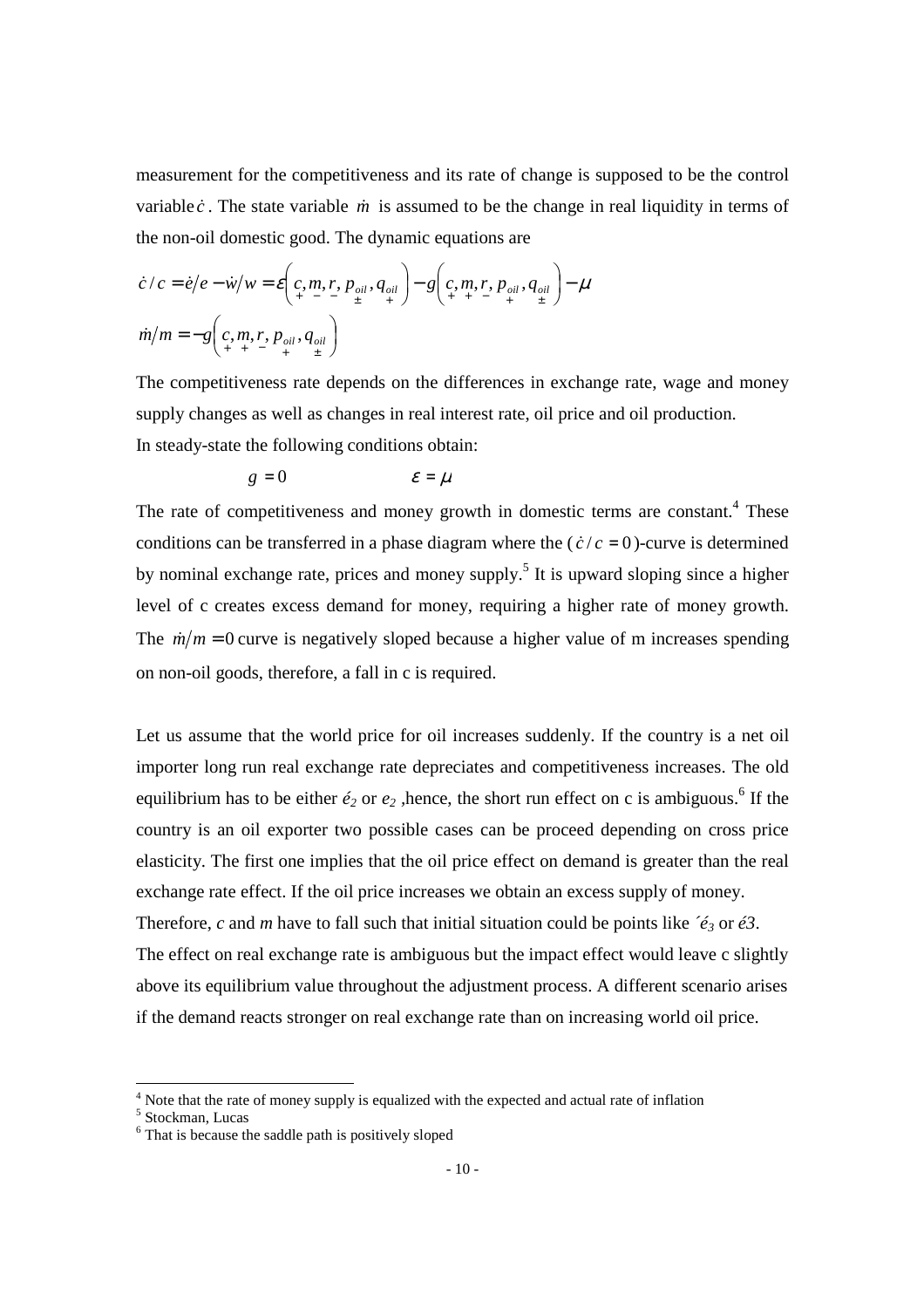The initial equilibrium has to be *e3*, since increasing oil price leads to a strong real appreciation which can be weaken by a higher money supply.



**Figure 2: Dynamic Dutch Disease Effects – Phase Diagram – Oil Price Shock** 



The sudden strong appreciation from  $e_3$  is followed by a continuous depreciation until the steady state values is reached. This phenomenon is known as an exchange rate overshooting which characterizes a Dutch Disease. In the short run the competitiveness fell strongly meaning that demand for non-oil domestic goods declines. But an increasing oil price in this model has no long run Dutch Disease effects on output since output returns to its exogenously given full employment. By introducing a more realistic assumption that oil is an intermediate and consumption good, negative income effects are more likely. As a solution to prevent the overshooting process, the central bank can adjust the nominal money supply consistent with the exchange rate and real balances changes (*e3 e0*).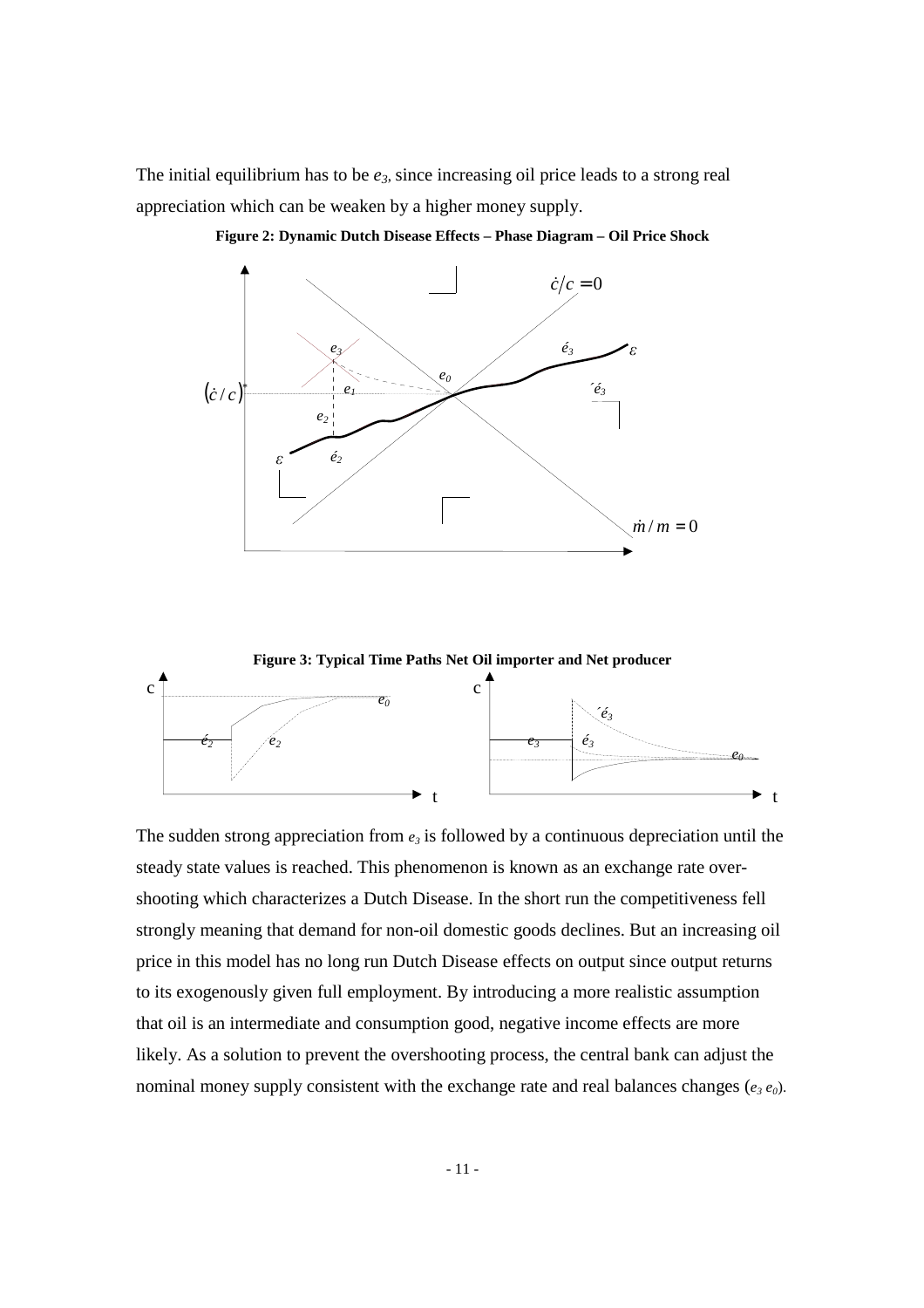A different situation occurs if the oil production increases which can be distinguished among permanent and temporary changes. If we survey permanent changes like a new higher frequent pipeline the real exchange rate jumps from  $e_3$  to  $\acute{e}_2$  which is located on anew equilibrium saddle path. The increase in actual and permanent income increases the money demand. Hence, the central bank has to adjust the money supply which can only be equalized by lower domestic demand and higher interests. This in turn is brought by the jump in exchange rate. Afterwards it depreciates continuously to the new equilibrium *e´0*.

If we consider a temporary shock, the adjustment path is unstable since the oil demand increases only for one period. The unstable path is characterized by a "double overshooting" which can be seen in figure 4. The initial appreciation overshoots the saddle path and adjusts at the moment where oil production falls to its further level. ( $\epsilon_2 \epsilon_3$ )

**Figure 4: Dynamic Dutch Disease Effects – Phase Diagram – Oil Discovery** 



Recapitulating, a sudden increase in prices or volume of resource may lead to permanent or temporary decrease of competitiveness. That may have negative influence on long run output. In such a case, central bank has the opportunity to adjust the nominal money supply along the long-term path and makes it consistent with the equilibrium RER. In the special case of countries in transition it should be noted that determining real equilibrium exchange rate is complicated by undervalued exchange rates, high inflow of foreign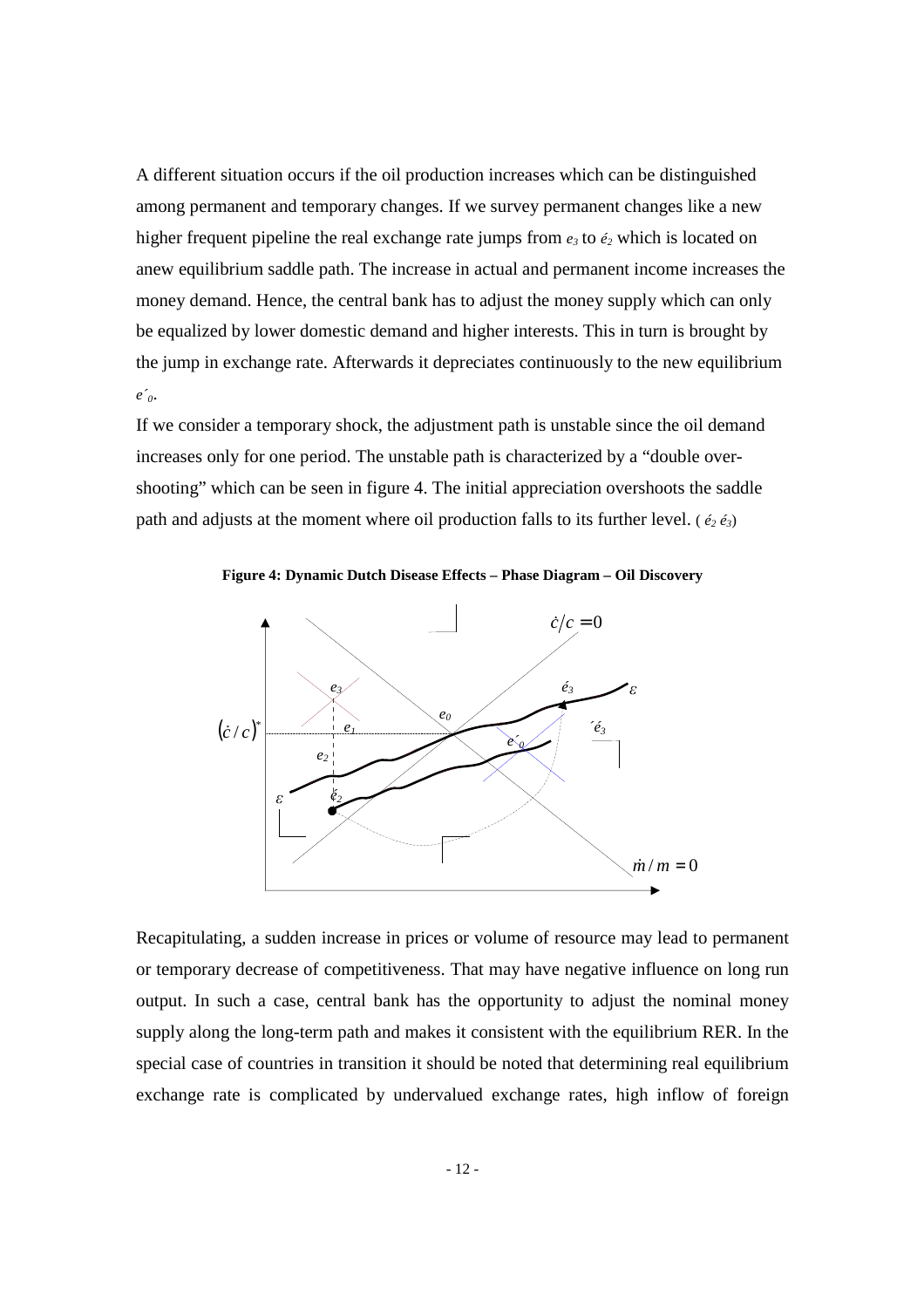capital and underdeveloped financial markets.<sup>7</sup> Therefore, it is necessary that authority cares for macroeconomic stability and consults other factors of possible Resource curses.

## *2.1.2 Further determinants of Resource Curse*

In the last decade resource curse turns out to be determined by Dutch Disease but also the government could be infected by natural resource dependence. In the first instance the crowding out effect (*Gerlagh and Papyrakis, 2005*), political instability (*Collier and Hoeffler, 1998*), a bad-decision making (*Auty, 2001b*), a low level of educational quality (*Gylfason, 2001*) and rent seeking, corruption (*Torvik, 2002*) were mainly discussed as further determinants of Resource Curse.

#### *(a) Crowding out effect*

This is a variation of the "resource movement effect" described as a feature of Dutch Disease. It occurs when large resource investment projects pull important factors and resources from other sectors. This issue is relevant in smaller transition countries where the process of transition has effectively destroyed the old productive base and a new private tradable sector is struggling to emerge. Unlike the standard models with crowding out effects that concentrate on static effects, we deal with intergenerational effects of resource booms.

Therefore, we discuss the effects of resource abundance in a typical OLG model. It is assumed that the population of a resource abundant country has two generations. The young people were born in period 1 and die at the end of the  $2<sup>nd</sup>$  periods. In period 1 they earn a wage which they divide into savings and consumption. In period 2 they live from their savings. We assume a simple production sector for consumption good, where capital, technology and labor are combined to produce the output,

 $y_t = k_t^{\alpha} h_t^{1-\alpha}$  (1a)  $h_t = k_t^{\sigma}$  $h_t = k_t^{\sigma}$  (1b)

The rate of technology depends directly on capital accumulation. The intensity of physical capital in technological process is determined by  $\sigma$ .

Each generation maximizes its lifetime utility,

 7 See Rosenberg & Saavalainen (1998)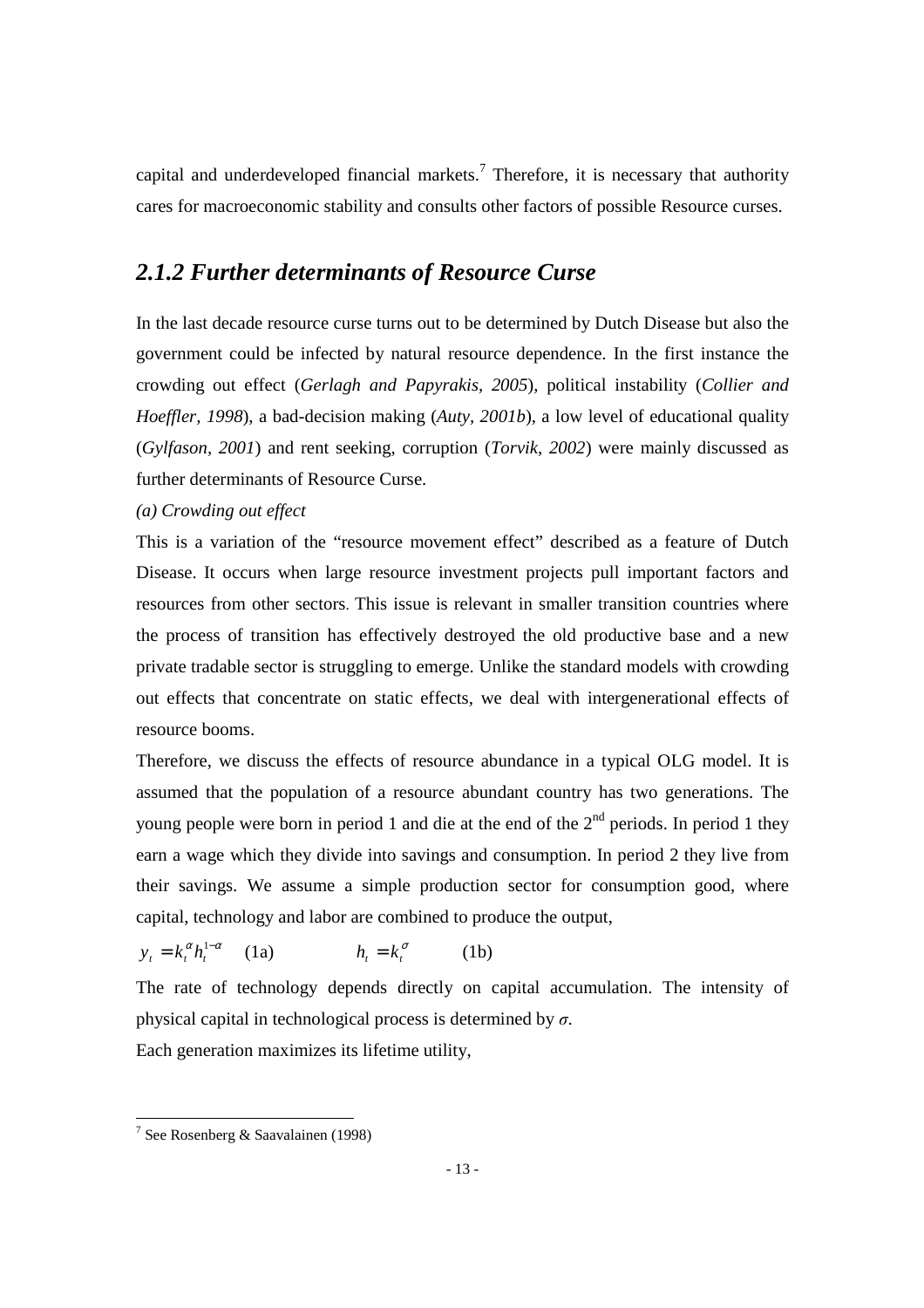$$
U_{t}(c_{t}, c_{t+1}) = \ln c_{t}^{t} + \frac{1}{1+\beta} \ln \left( c_{t+1}^{t}(1+n) \right)
$$
 (2)

where logarithm implies constant intertemporal elasticity of consumption,  $\beta$  represents a typical time preference factor and (1+*n*) considers the population growth.

The intertemporal budget constraint is supposed to be:

$$
c_t^t + c_{t+1}^t \frac{(1+n)}{(1+r_{t+1})} = w_t + \pi q y_t + (1-\tau) q y_{t+1} \frac{(1+n)}{(1+r_{t+1})}
$$
(3)

The households can only consume or save what they either earn in form of wages or what they obtain by resource rents. Thereby, we assume that resource rents are paid in a particular fraction to both, young and old population. If the fraction of oil rents for old people  $(1-\tau)$  is equal to 1, resource rents were only paid to the retired generation. After solving for the first order conditions we obtain the intertemporal Euler equation, which gives us the steady state values for capital and output per capita (see App. A-2 for the calculation).

$$
k^* = \left[\frac{s_y\left((1-\alpha)+\pi\right)\alpha}{c_y\left[1+n\right]\left(q(1-\tau)+\alpha\right)}\right]^{\frac{1}{(1-\alpha)(1-\sigma)}}\tag{4}\qquad\ny^* = \left[\frac{s_y\left((1-\alpha)+\pi\right)\alpha}{c_y\left[1+n\right]\left(q(1-\tau)+\alpha\right)}\right]^{\frac{\alpha+(1-\alpha)\sigma}{(1-\alpha)(1-\sigma)}}\tag{5}
$$

The effect of an increase in resource rents is ambiguous and depends on the social system τ. There is no kind of resource curse if only young generation earn the rents. They regard resource rents as being additional income which would be divided into savings and consumption. In a social security system, where only older people obtain an amount, the additional resource rents were used only for consumption. Therefore, young people have an incentive to save less in period 1 and use resource rents for future consumption. In this case a resource boom has a negative effect on steady state values. Generally, it can be said that with higher social rents for retired people, crowding out effects are higher and steady state values are lower.

Other factors that influence the steady state value are the technological impact on capital accumulation  $\sigma$  and the capital share  $\alpha$ . A larger responsiveness of technology to capital accumulation and a larger capital share enhances the impact of resource wealth on the steady state.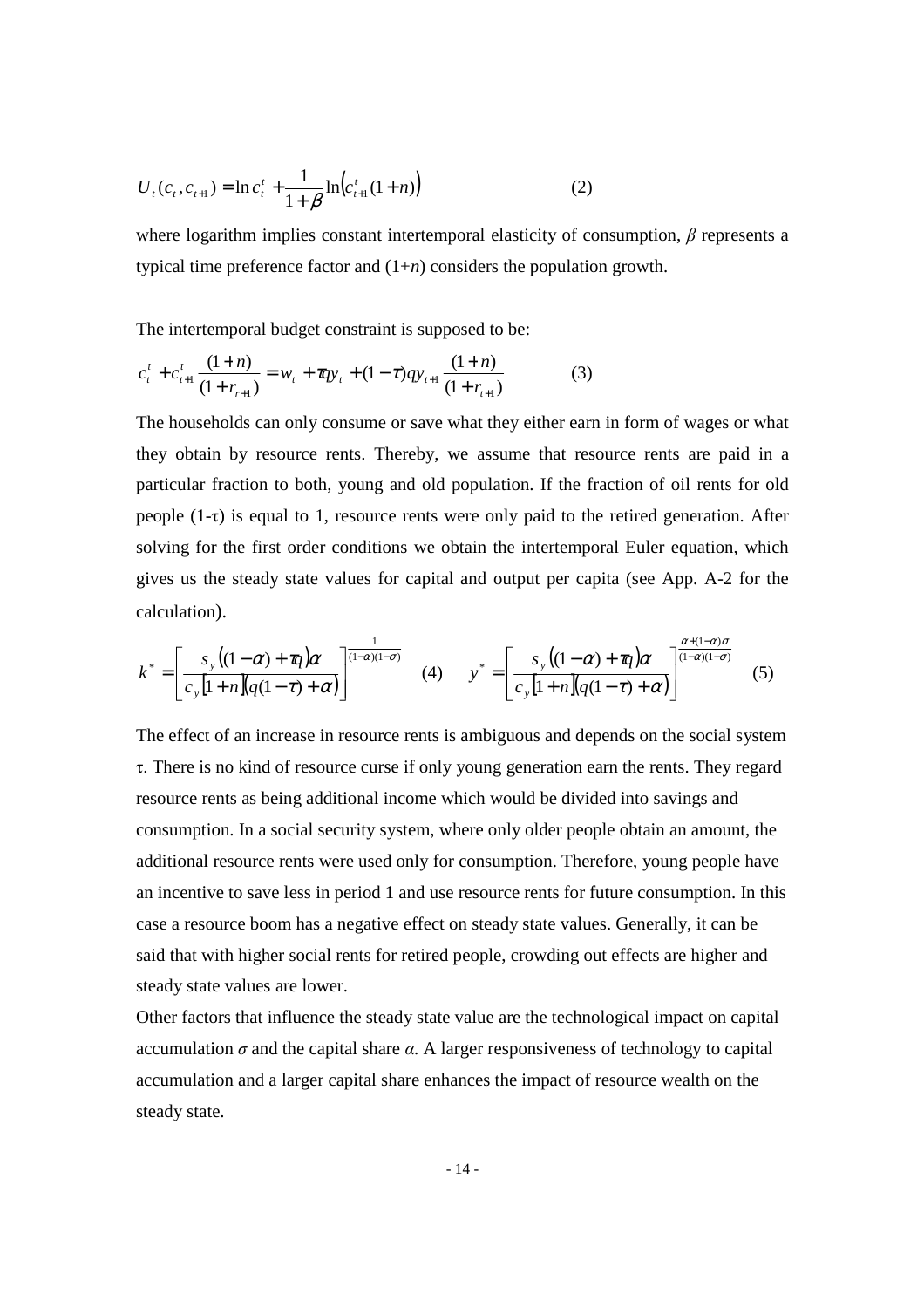#### *(b) Political instability*

Resource affluence can weaken government through four channels. At first a state which is endowed with natural resource abundance is not reliant on extracting taxes. Thus, it is not popular to introduce taxes for policy maker. But countries where government budgets are completely financed by resource rents instead of taxes, forfeit their feasibility to provide public goods and to serve up social justice. This can lead to social and economical large welfare losses.

Secondly, it is conceivable that people in secluded territories, where resources were founded, make themselves more and more independent. They start with collecting the resources and were not willing to sell their land to the government. In this case many authorities start to resort to illegal methods. That can be end up in a process, which counteracts democratization and destabilizes countries´ situation.

Thirdly, resource-rich governments are not accountable since they are not dependent on citizens' tax payments. Hence, they can spend their revenues on whatever they want for. Many Resource-rich countries try to enlarge their political power by investing into military development. The population does not protest because they could not make the government responsible. Additionally, they fear the military power. In a worse case scenario this can lead to complete military owned industries. Only a few military leader benefit from resource abundance and the national welfare shrink in comparison to democratic situation. The last mechanism tends to destabilize policy by giving people, who live in resource-rich areas, the economic incentive to form a separate state. If people in resource areas had a particular identity that set them apart from rest of the population these effects would be amplified. Local people have to bore many of the producing costs like environmental damage or expropriation. On the other hand they do not benefit from production process and earn only a starvation wage. Finally, if it is a widespread belief that situation in an own state would be better than under the old government, they try to separate out. All these cases result in strong policy instability and welfare losses.

#### *(c) Bad-decision making*

The result can be divided into three different impacts. At first the discovery of new resources can raise the expectations for a higher welfare among population. The political authority is now under pressure to fulfill the prophecies as soon as possible, otherwise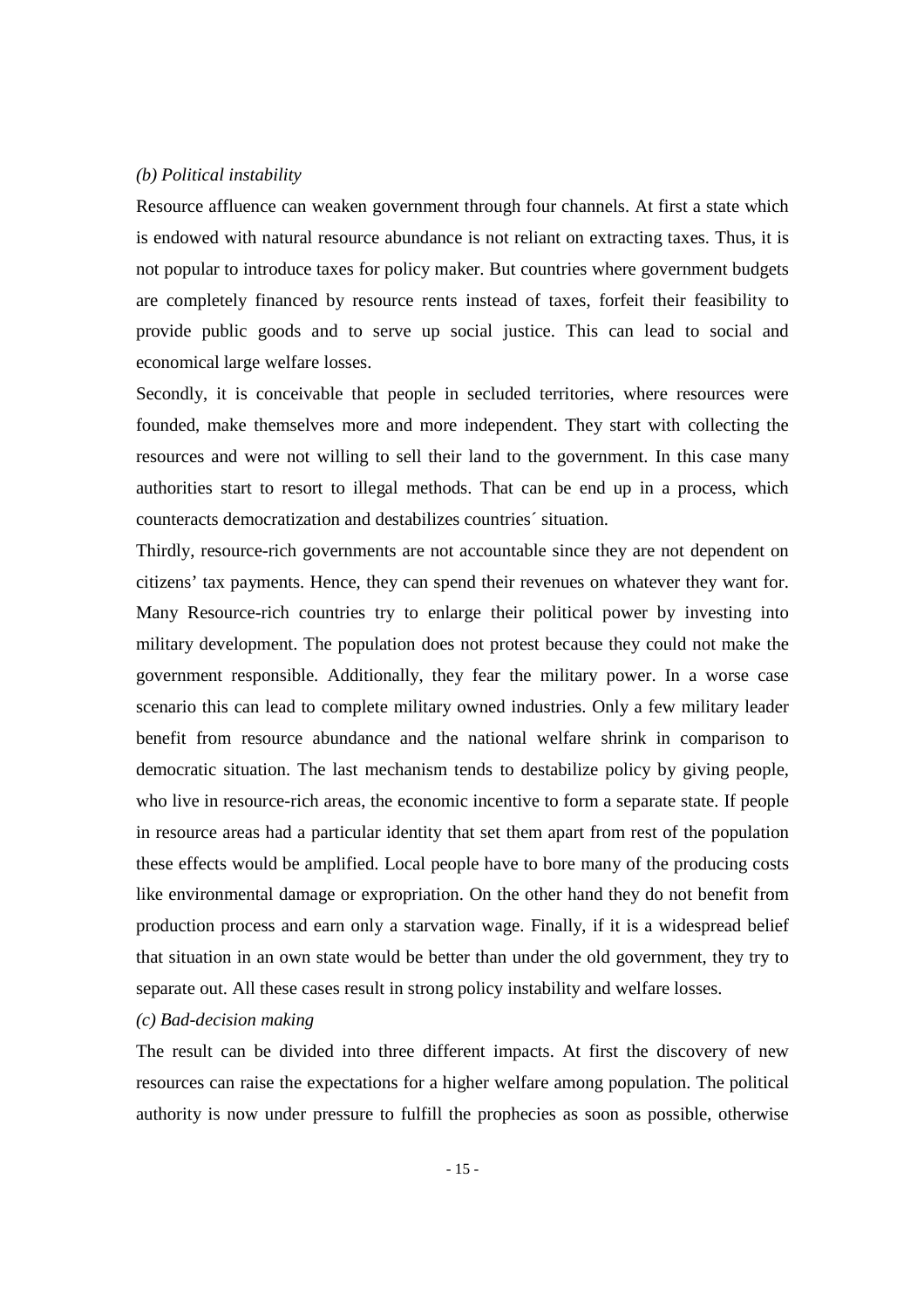they could loose credibility Thus, politicians decide in favor of the quickest and less sustained measure. There are a lot of examples in the history where a rapid spending of revenues is more likely to conduct in disturbances.

Another effect is that higher external revenues generally tend to weaken prudence and normal procedures of "due diligence". The governments' incentive to making the best decision is less important, since the resource rents are a "godsend". The problem, apart from exhausting character of most resources, is that wrong decisions can push the country into social economical crises even if they where financed by additional gains.

Thirdly, the resource abundance may imbue people with a false sense of security and government starts to forget that resources are perishable and neglect to build up different sectors to trade other goods. In the short-run it is easier for the actual government to produce wealth in form of oil or other resources instead of looking for another competitive sector. In many cases they try to substitute the import demand by home production which often leads to higher welfare loss because of lacking competitiveness. This phenomenon is referred to as "import substitution" where home production of all imports should make the country autarkic. But import sectors are much more efficient than domestic production. Finally, resources are exhausted, wasteful "new builded" home production were disposed by imports again. This ends up in a high current account deficit and low welfare level since countries wealth was used to build up an inefficient domestic sector.

#### *(d) Low level of education*

Resource-rich countries often neglect the development of human capital considering that their natural resources are the most important national assets. Their natural wealth may blind them to the need for a better educational level. Therefore, schools and universities enrollments at all levels tend to be inversely related to resource affluence. Primary production like agriculture, oil production or mining generally needs more low-skilled workers than other types of production in manufacturing, trade or services. As a result workers often do not have any educational experiences. The problem arises that advanced technology in primary production requires high-skilled workers. But due to the resource orientation this problem can only be solved by import. Additionally, many studies find a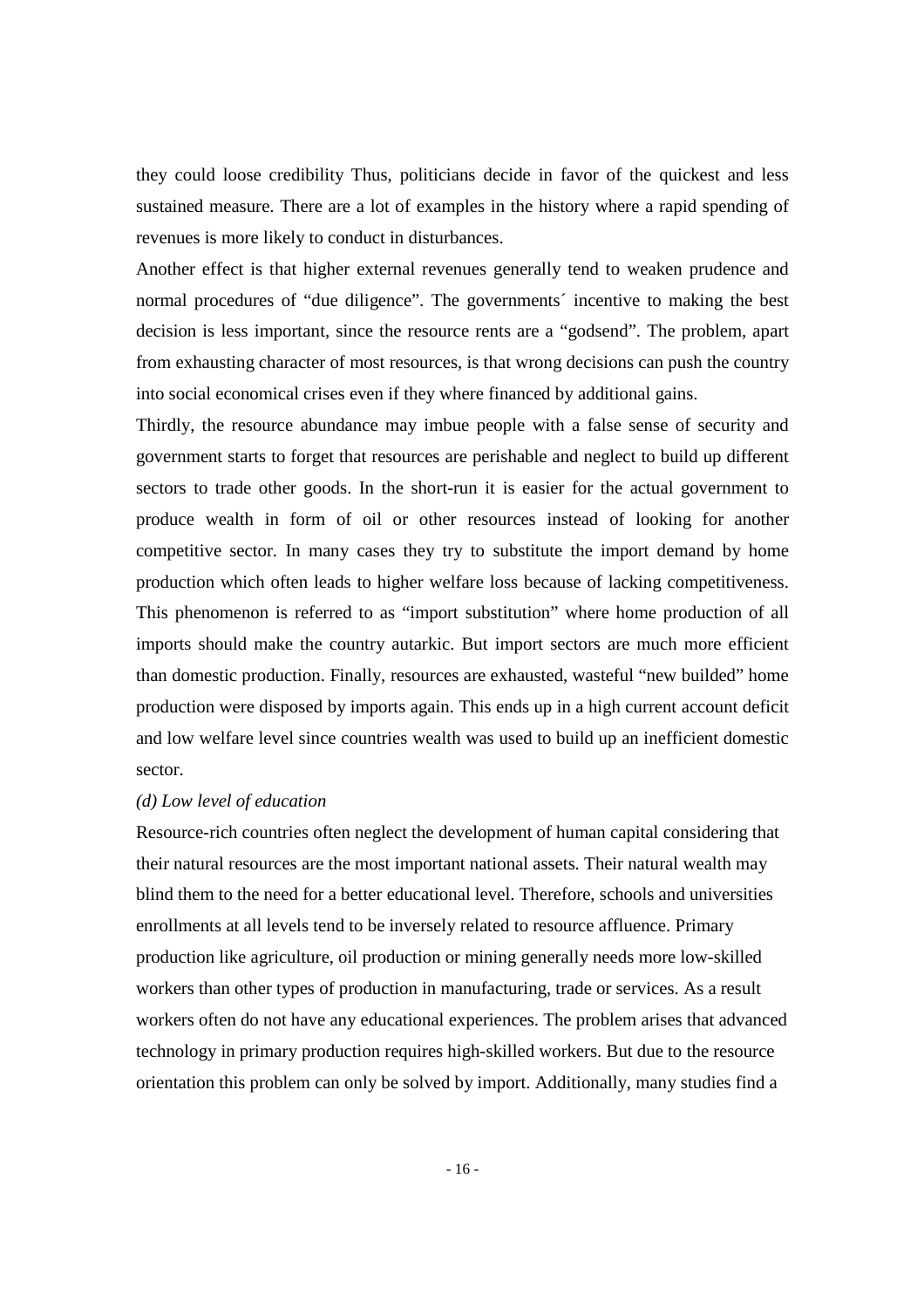high positive correlation between educational level and economical growth.<sup>8</sup> Natural resources can bring risks that people become locked in low skill intensive resource-based sectors and thus fail to advance their own or their children's education and future income. Another risk is that governments underestimate the need for human capital accumulation.

#### *(e) Corruption*

Resource affluence tends to be associated with the emergence of politically powerful interest groups. These rent seekers try to convince the government in their own favor at public expense. Although not every action has to be linked with corruption, it is still a diversion of resources away from advancement of the greater public good. However, there are many factors which explain for high corruption level in resource-rich countries. At first resource projects requires a lot of regulations which tend to be a breeding ground for corrupt practices. One reason is the cultural tradition that many bureaucratic officials share their gain with their kin (Alam, 1989).

A higher corruption level increases the country risk and, therefore, it has a direct negative effect on return of investment. The investment climate turns out to be weak such that foreign and domestic investors reduce the willingness to invest into country specific industries.<sup>9</sup> Another reason for resource abundant based corruption is the relatively ease for political and economical elites to control resources and maintain wealth. Hence, elites try to resist modernization pressures for as long as possible investments flow into the manufacturing sector. But the required technology for development needs capital and high-skilled (foreign) labor. Finally, the social spread between elites and rest of the population is getting wider (Auty and Kiisky, 2001). Many empirical studies found that corruption and natural resource abundance are positively correlated. They also found that transition countries have a much stronger positive correlation. That can be rather attributed to weak institutional situation after slump of the Soviet Union than resource curse (Auty, 2001b). Needless to say, corruption is negatively related to economical growth since it favors only a small group in place of the whole population.

-

<sup>8</sup> See Gylfasson 1999

<sup>9</sup> *Baniak, Cukrowski and Herczynski (2002)* found that firms´ willingness to invest in a foreign market goes down with higher expected variability of exchange rates and costs. Therefore, it is necessary for the government to provide a stable environment in order to induce flows of FDI.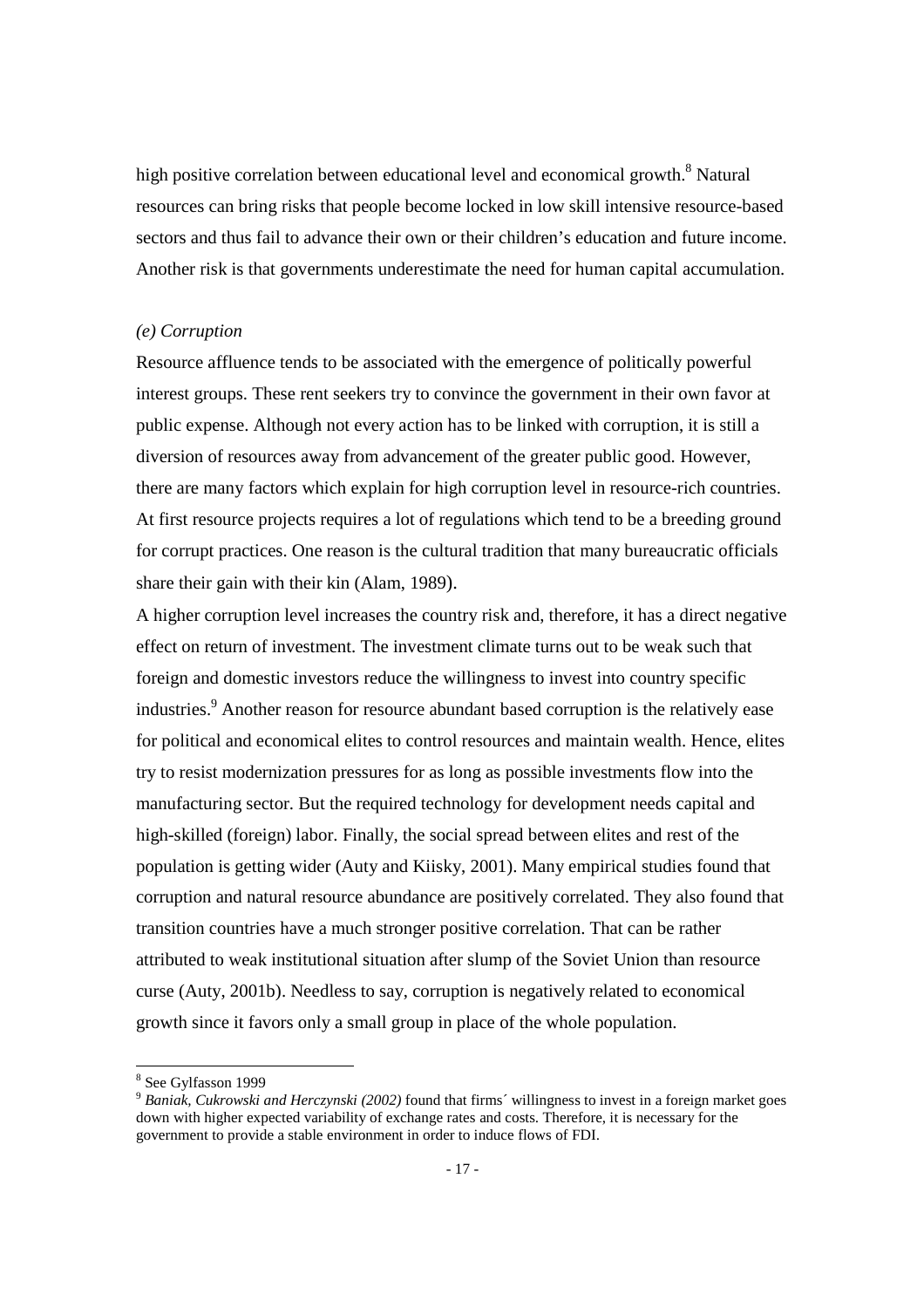## *2.1.3 How can Resource Curse be avoided?*

There are different ways to avoid a sudden resource windfall turning into a curse scenario. The most extreme solution to the problem is indeed to forgo additional resource production and focus on slow trickle development. The problem is that slow growth is not attractive for investors such that needed capital does not flow into the country. However, serious recommendations are to reduce either the importance of dominant resource sectors by developing other sources or to neutralize the impact of windfall revenue inflows on the rest of the economy. The most common mechanism to achieve stabilization and avoid any kind of Dutch Disease is supposed to create some form of revenue fund. Its functions can be divided into revenue neutralization, diversification advancement and stabilization role.

#### *a) Revenue Neutralization*

The resource fund can collect the revenues of sudden windfalls and compensate industries that loose competitiveness in the long run. It might be not an optimal solution since only permanent resource shocks guarantee total compensation. If the shock is temporary, the redemption covers not the entire loss. Nonetheless, even if non-booming sector is confronted with deprivation, government is able to pay them a monetary equivalent.

#### *b) Diversification advancement*

Establishment of a resource fund gives government three opportunities to invest the revenues. Firstly, it can invest into non-booming tradable industries such that dominated sector regains its competitiveness. Secondly, it can foster some seminal industries that are needful to become a more diversified economy. In both cases "supported" concern's interest may not conform to social planner's interest to enhance socioeconomic situation. Therefore, government can invest directly into foreign companies to import and provide technology and knowledge at domestic markets. Tradable industries that are constrained by Dutch Disease can use foreign technology or produce more efficient in foreign countries. Finally, they can even more than compensate negative effects from resource curse.

#### *c) Stabilization*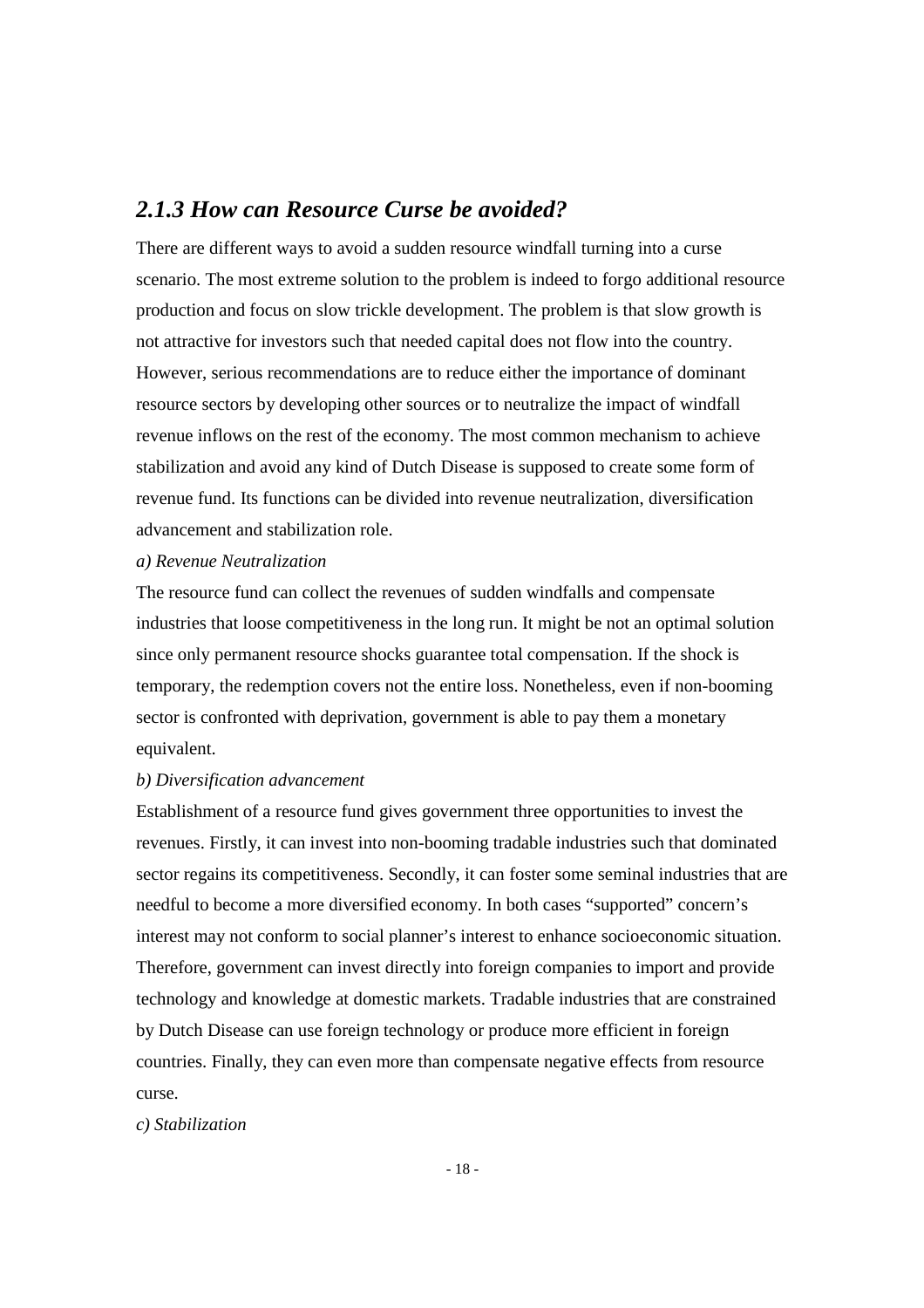At least, resource funds can stabilize economical situation in various time patterns. In the short run, revenues are used to avoid exchange rate appreciation. Thus, one option for the central bank is to purchase foreign currency to hold down the nominal rate. A second solution is to stabilize prices by hedging on futures markets. In the long run a Resource fund is able to provide intergenerational justice by saving resource rents for future generation (see 3.1.1)

## *2.2 FDI*

High amounts of foreign direct investments are a common feature in transition countries. Foreign firms and investors are attracted by high rate of returns, low real wages and good long term prospective. The effect of foreign direct investment on welfare is an important issue in the economical theory. Many authors like *Helpman, Markusson* and *Venables* deal with the effects and political advices for FDI´s. In this section I want to point out the common forms, evolution and reasons for foreign direct investment.

## *2.2.1 Definition*

-

We referred to foreign direct investments as the financial participation of an investor in a company from a foreign country. The motives for direct investments can subdivided into resource- market-, efficiency- and strategic asset seeking. The *resource-seeking* motive can be observed in monopolies that need an intermediate good to produce the final good. Therefore, they participate in another foreign country to benefit from a more efficient sourcing. The *market-seeking* motive arises from the desire for new markets entries and is observed, especially, if multinational concerns try to expand.<sup>10</sup> The *efficiency-seeking* is applied in companies that front high trade barriers, tariffs, transportation costs or high domestic labor costs. To Avoid this costs, they produce in a foreign country. The *strategic asset--seeking* is essentially the motive why many investors participate in resource rich countries like the Caspian Sea countries. Often foreign government supported global players who want to work up their international market position.

<sup>&</sup>lt;sup>10</sup> Deutsche Telekom vs. Voicstream, Vodafone vs. Mannesmann, etc.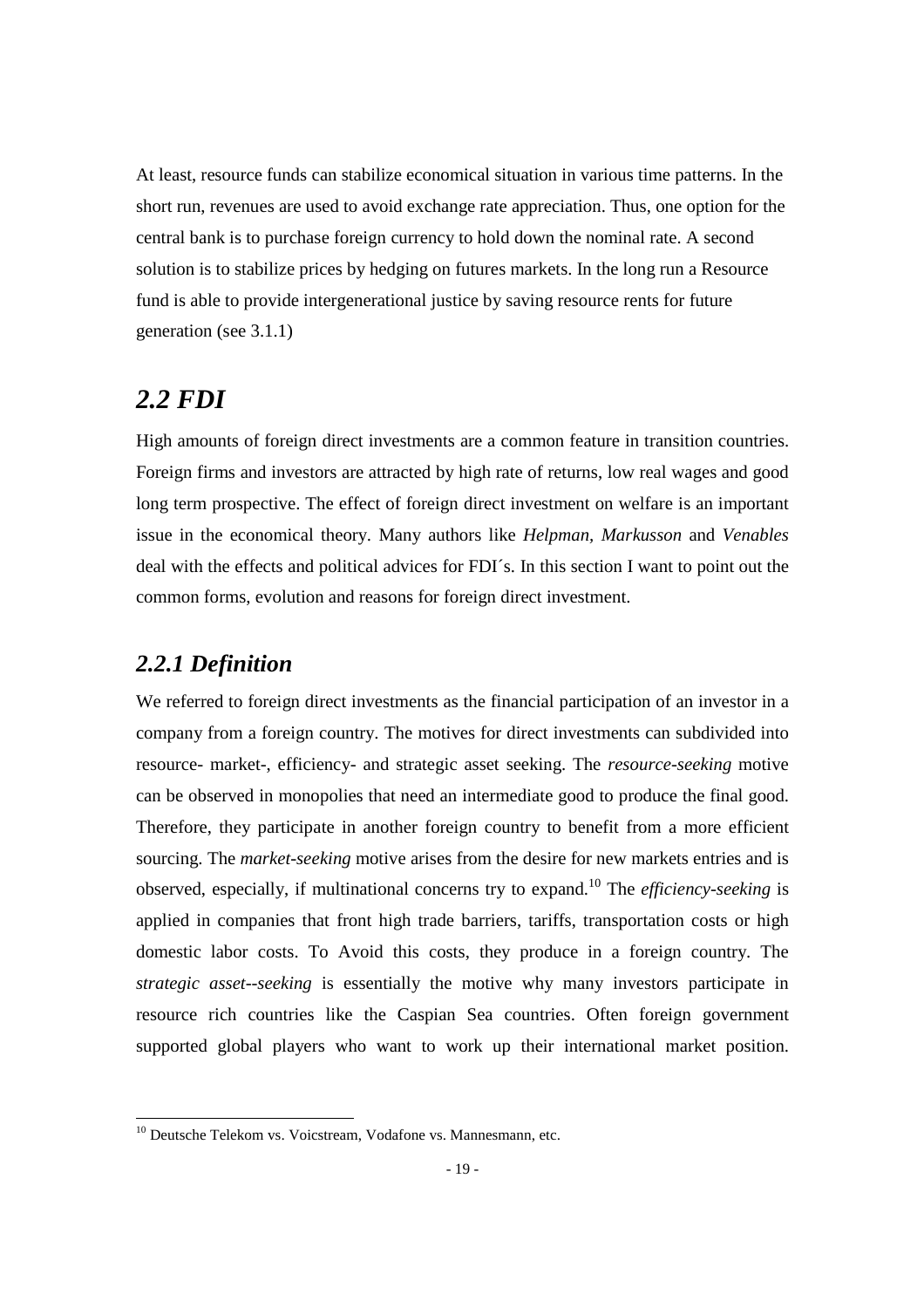Therefore, they allocate their capital to obtain a higher return and get a strategic advantage in the "war of position".

## *2.2.2 FDI and other forms of international trade*

#### *(a) Indirect Exports*

If a company wants to save costs and risk, it can mandate a specific export company that knows about the country properties, tariffs and policies. The disadvantage is a missing in independence and image. Furthermore, the gains from trade can be less than in the normal case.

#### *(b) Licensing / franchising*

This kind of investment can compass the allowance for patents and know-how for certain time. The licensing admits for a foreign market entrance with a small amount of capital. In addition license cooperation can lead to higher knowledge in the domestic market. The Disadvantage is similar to the indirect exports: less gains from trade, low image level and collateral the cooperation partner can become a competitor. Franchising is close related with the small difference that firms give their brands instead of a technology.

#### *(c) Contractual Agreements*

The contractual agreement is simply a contract of both trade partners that considered all individual motives.

#### *(d) Joint ventures*

This is one of the most common forms of direct investment. Two companies establish a new separate firm that produces in the foreign country. One benefit is to save costs through combine similar business areas. But joint ventures are also more risky if the competences are not clearly assigned.

#### *(e) Own production*

The own production has the big advantage that companies are not only more independent but also gain a higher return and have more control. The disadvantage is a higher risk.

There are a lot of papers that try to investigate which kind of entering a foreign market is in which situation the optimal strategy. In this research we want to present only the OLI-Model. The reason is that it considers every investment motive and, therefore, it become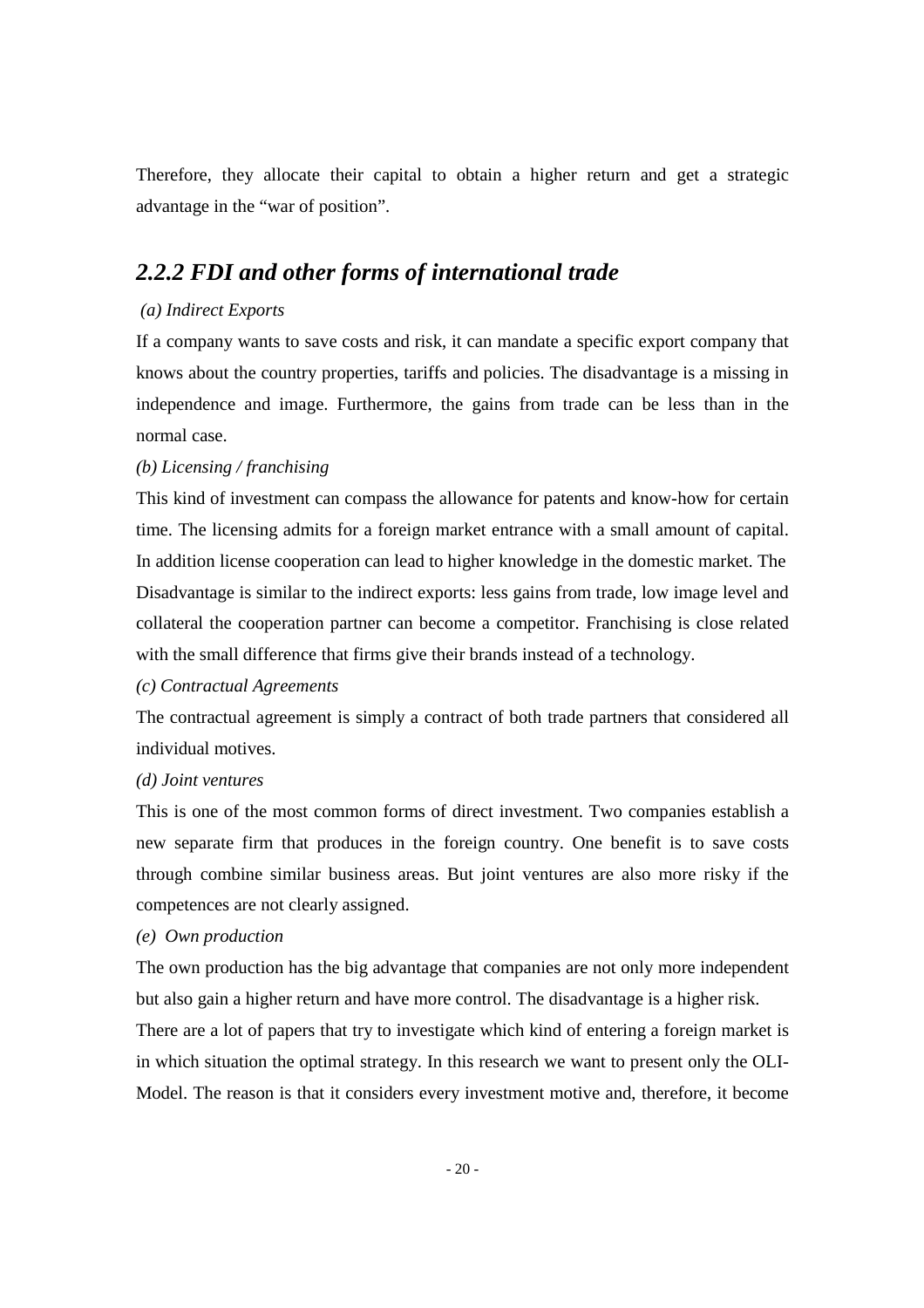to a mainstream model. It finds a condition under which FDI´s are superior. In the next section we want to show under which conditions FDI are the superior strategy.

### *2.2.3 Reasons for Foreign Direct Investments*

If we compare the Theory of multinational concerns with the theory of foreign direct investments we find a lot of commonality. One approach was created by *Dunning (1981)* and is better known as the "eclectic approach" or OLI-Model.

In line with this approach he discussed three conditions that have to be valid to commend a FDI. In general, Foreign Direct investments have specific disadvantages as higher risks, exchange rate changes, domestic bias, etc. Therefore, FDI´s need some company specific advantages to offset the loss. *Dunning* found three conditions that make FDI´s superior to any other international trade form.

#### *(a) Ownership advantage*

Essentially it says that the market power of the MNC has to be sufficiently enough. It should have product- and process innovations that no domestic company is endued with (for example knowledge or intangibles). These exclusive privileges lead to competition and internalization advantages such that the MNC´s can establish market entry barriers.

#### *(b) Location advantage*

The second constraint is that production has to be more efficient than the production "at home". This occurs if the trade tariffs, transportation costs and prices are low. This phenomenon is very common in countries with low wage rates because it is one of the most significant determinants for the production costs.

#### *(c) Internalization advantage*

Finally it is efficient to produce in the foreign country than to mandate a foreign firm via license. In the most cases insufficient protection for intellectual property lead to the result that creation of a sub company is better than licensing or franchising.

According to the OLI-model, Foreign Direct Investments are substitutes for exports if these three conditions are valid.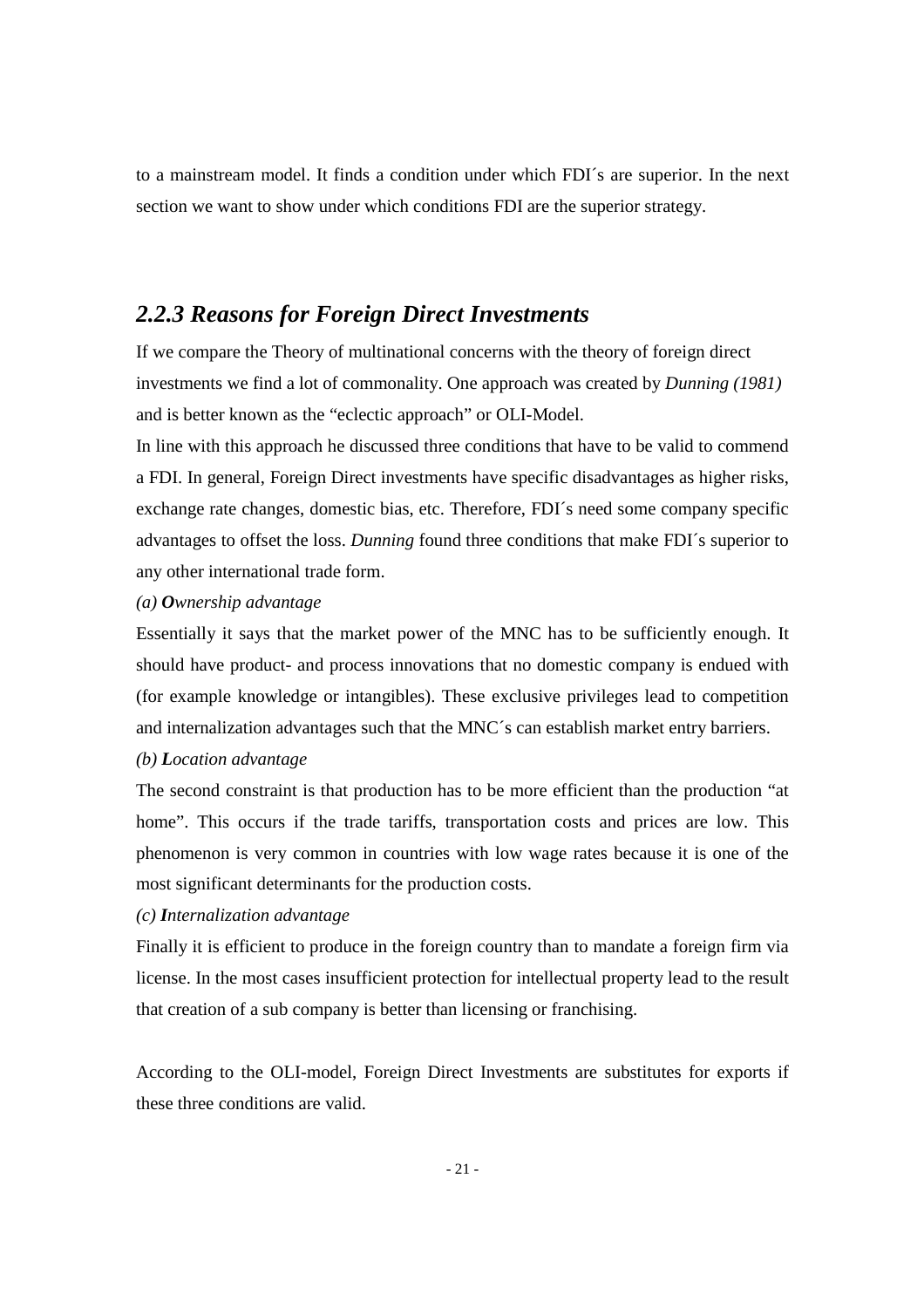## *2.2.3 Empirical Evidence for FDI in Transition countries*

Some authors like Campos and Kinoshita (2003) started with estimating of FDI determinants in transition countries. They use panel data about 25 transition countries between 1990 and 1998. Thereby, it is distinguished among EEBC (Eastern European and Baltic Countries) and CIS countries. The following factors were assumed to be the explanatory variables:

#### *(a) Classical variables*

The classical variables are geared to different motives of FDI. The market and strategic asset seeking motive is considered by the GDP which is a proxy for market and demand size. Interregional telephone lines, physical distance, nominal wage rate, and secondary education enrollment are supposed to be proxies for infrastructure, transport costs, labor costs and labor quality. These are regarded as being determinants of efficiency seeking motive. At least, they introduce a Dummy variable which expresses poor  $(=0)$ , moderate  $(=1)$  or rich  $(=2)$  country specifications according to resource abundance.

#### *(b) Macro economical and political variables*

The macroeconomic stability is a record of price stability and measured by annual average inflation rate. Two constructed indices about the removal of trade controls, moderation of tariff rate, foreign exchange rate and foreign capital restrictions are proxies for trade liberalization and FDI restrictions.

#### *(c) Institutional variables*

The cost of investments provoked by bribes or time losses can be ascribed to weak institutions. Therefore, the authors introduce two institutional variables: The "rule of law" reflects the strength and impartiality of the legal system and popular observance of the law. The "quality of bureaucracy" implicates the national bureaucracy autonomy from political pressure and the ease of regulations.

#### *(d) Agglomeration*

New economical geography factors and spillover effects are considered as a source of agglomeration by introducing them into the one-year lagged FDI stock.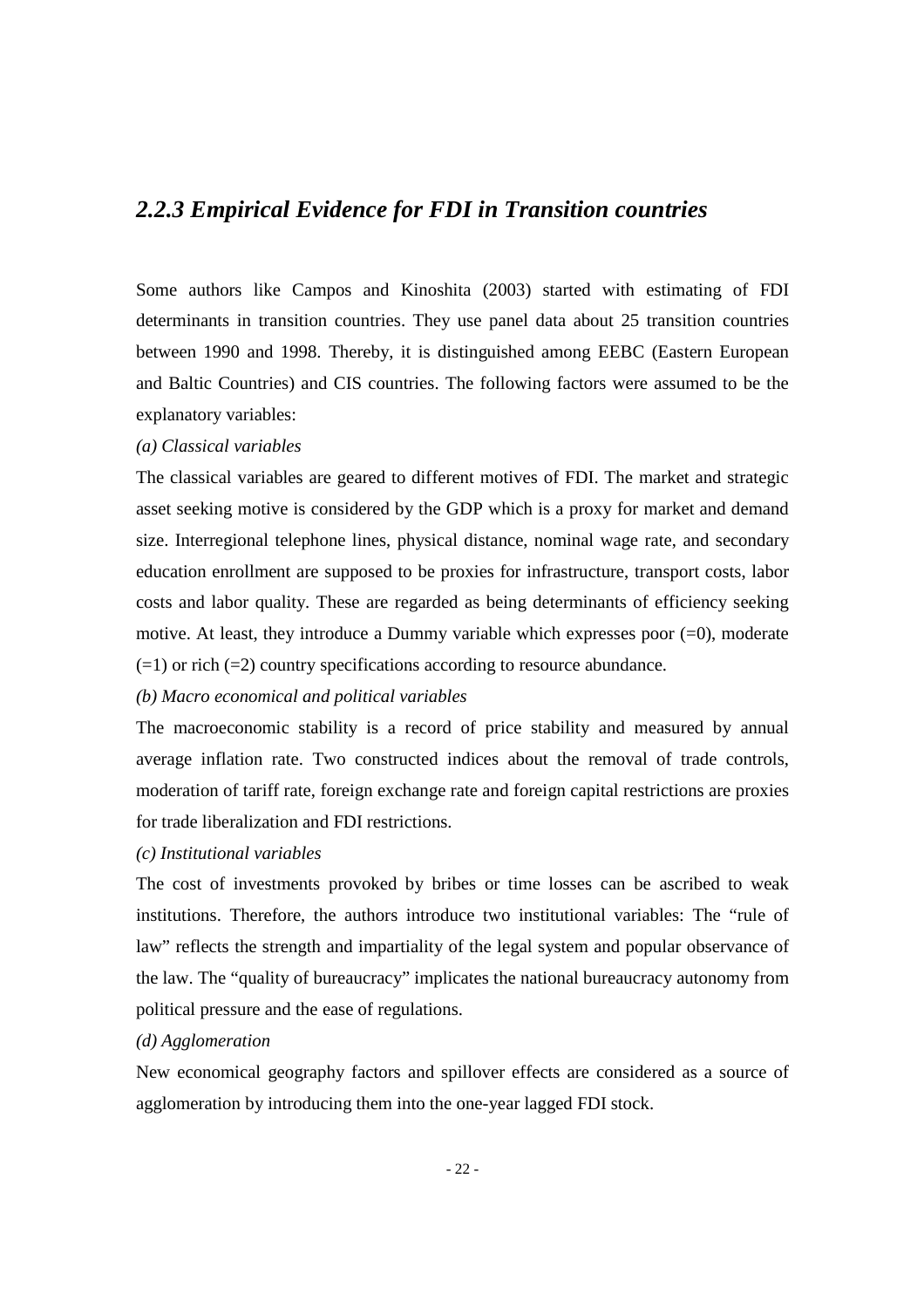#### *(e) Initial conditions*

Finally, the initial levels of development, macroeconomic distortions and trading varied greatly between countries. C&K comprise resource endowment and trade dependent in their regression.

They used a fixed effect model and GM Method for estimating and found that, generally, large market size, agglomeration, low labor cost, abundant natural resources, good quality of bureaucracy, high trade dependence and fewer capital market restrictions drive FDI, no matter which method was used. The External Liberalization and the Rule of Law play an inferior role.<sup>11</sup> Finally, FDI motives vary strongly between EEBC and CIS countries. In EEBC that receive FDI mostly in manufacturing sector, institutions and agglomeration are the main determinants. In CIS countries resource abundance and infrastructure become the crucial factors.<sup>12</sup>

## *2.3 FDI and Resource Curse*

After analyzing the both in the first section of that paper, it would be interesting how far Investments and Resource curse are related. Intuitively, an inflow of foreign capital increases the possibility for overshooting. Particularly, the additional capital accumulation of foreign reserves is equivalent to a higher demand for domestic currency, which leads to real appreciation pressure. Therefore, a Dutch Disease would be more likely with an additional high inflow of foreign capital.

The impact of FDI to crowding-out effects does not matter. A higher capital inflow from abroad is an external increase in capital stock that does not have any influence on the consumption and saving decision. Thus, only the level of capital raises but the steady state value does not change.

Generally, the political stability is strengthened by increasing welfare. Empirical workings found a strong correlation among FDI and economical growth.<sup>13</sup> Hence, foreign capital inflows reduce the political instability. But it can also counteract if country policy

-

 $11$  Strong influences were indicated by 1% and 5% low ones by 10% significance level

<sup>&</sup>lt;sup>12</sup> Additionally, education is getting more important in CIS countries.

<sup>&</sup>lt;sup>13</sup> Borensztein, E., J. De Gregorio, and J. W. Lee.(1994), Mina N. Baliamoune-Lutz (2004)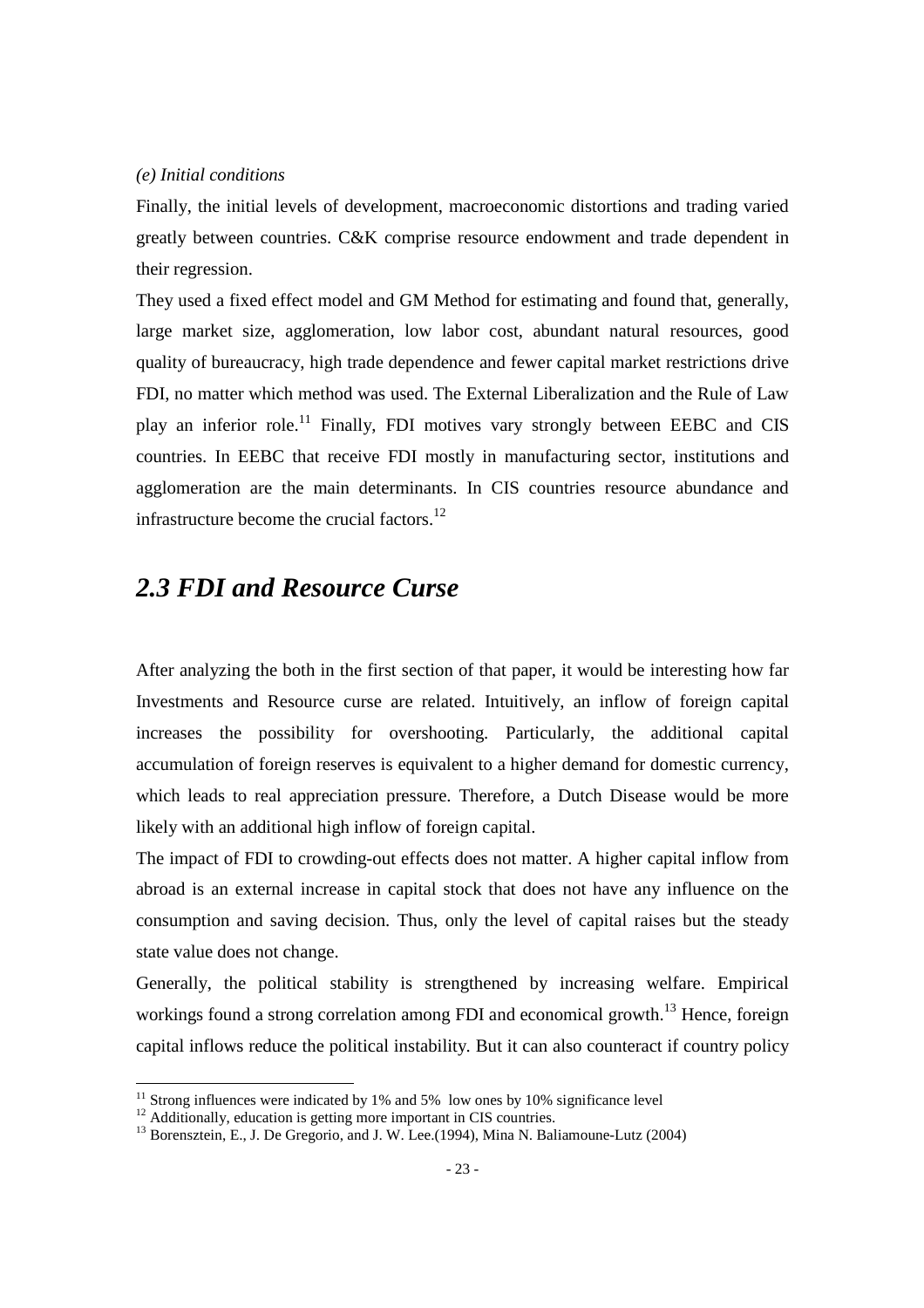is strongly catered to fulfill foreign investors' needs or if a small groups benefits from FDI inflow.

The educational level can be influenced by FDI. Especially, India debates the government should approve FDI in education. A number of foreign companies and universities in the educational sector have already shown interest to enter Indian market. However, FDI improve education level by the introduction of multilingualism, better technology input and the spillover effects of knowledge (Magnus Blomström & Ari Kokko, 2003). Admittedly, the educational level is often a factor of FDI decisions. Multinational companies are only willing to send a machine in host countries if the knowledge exists how to handle it.

At next, the relation among FDI and corruption can be investigated from both sides. Firstly, it is obvious that high corruption induces a bad investment climate. Corruption can be regarded as an additional country specific risk. Therefore, foreign investors are only up to invest if they were paid off by a higher risk premium. Most countries cannot provide such high gains to cover not only interest but also country risks. Reversely, several authors like Larrain and Taraves (2004) found that FDI influences corruption. On the one hand FDI projects have elements of a "hostage relationship" where authorities can collect bribes if discretionary political decisions have a direct impact on rate of returns. Moreover, FDI can lead to higher income differences which also may increase the corruption level. On the other hand FDI reduces corruption as the high level of international capital mobility make foreign investors more likely to exit the market if corruption behavior is not kept in check. Especially, in transition countries foreign standards have an impact on local officials and their behavior. After running regression Larrain and Taravales found that a 1 percent rise in FDI decreases corruption by 0.3 on an index of 1 to 10 such that negatively relationship between FDI and Corruption can be evidenced from both sides.

## *3 Actual Situation in Azerbaijan*

## *3.1 Resource Curse tendency*

### *3.1.1 Is Azerbaijan sustainable to a Dutch Disease?*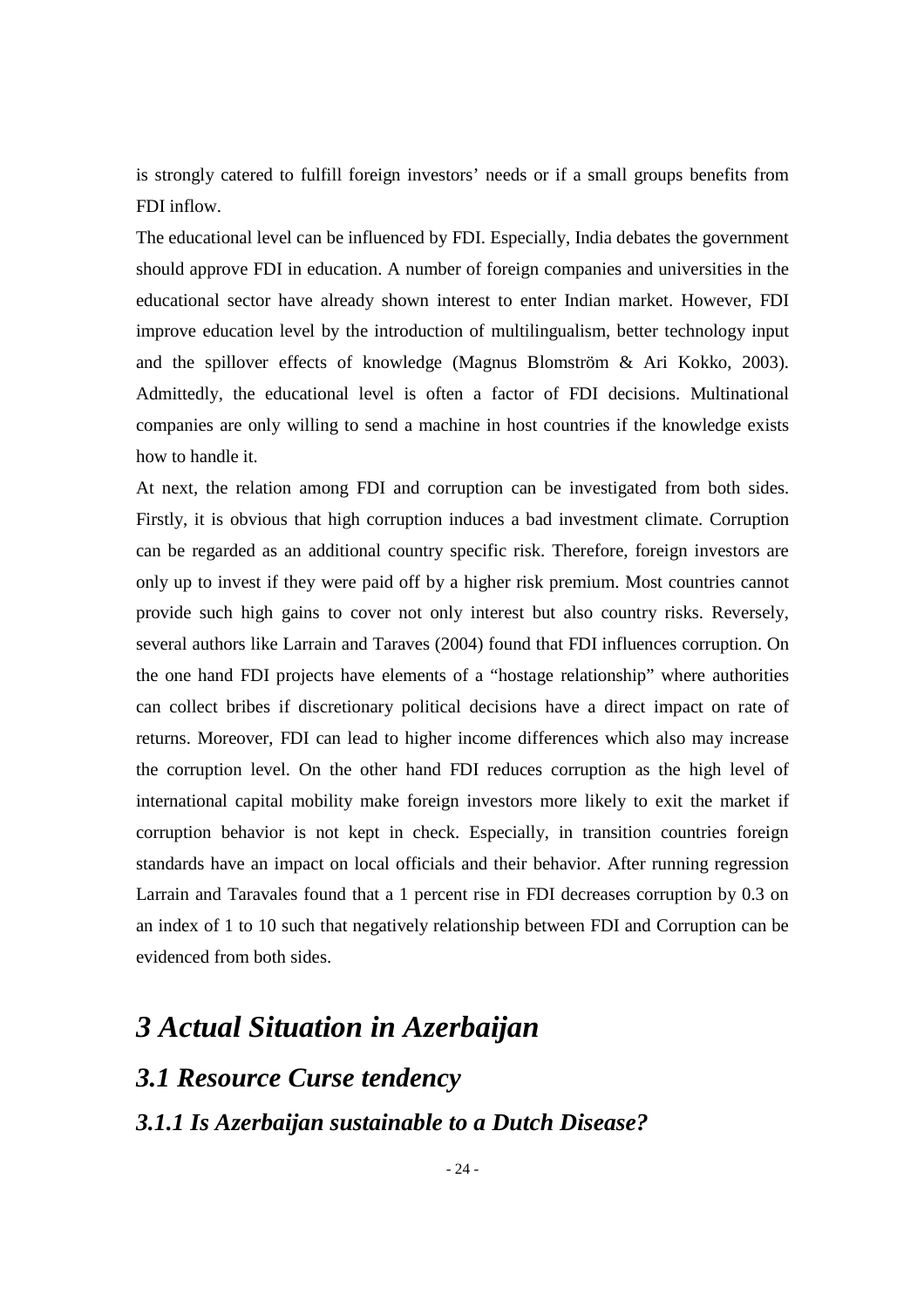In the following chapter we want to analyze the actual situation in Azerbaijan, concerning the previous theoretical results. At first the Azeri Real Effective Exchange Rate should be compared with different other CIS countries in a long term study. It is obvious that CIS REER is mainly influenced by Russia. Therefore, typical effects of transition can be explained by a short depreciation period at the end of the Soviet Union. After some periods, when macroeconomic stabilization is achieved, it changes into a strong appreciation process that results from productivity growth, capital accumulation and new technologies in the wake of a switch to market economy.

The Azeri REER can be observed since 1992, where the Azerbaijan National Bank introduced the AZM. During the civil war from 1992-1994 the AZM was pegged to the Russian Ruble. Afterwards we observe a strong depreciation which mainly results from adjustment process of REER. The nominal exchange rates in Azerbaijan were set at high levels and prices were controlled. After turning into a free market system prices and exchange rates adjust to their market value. One can observe the same process in other CIS countries with similar structure. I decide to choose Kazakhstan because it has a similar resource rich structure but the nominal exchange rates float two years earlier.



**Figure 5: Azerbaijan – Real Exchange Rate in Transition Countries, annual (1970-2006)** 

 **Data by ERS International Macroeconomic Data Set (2006)**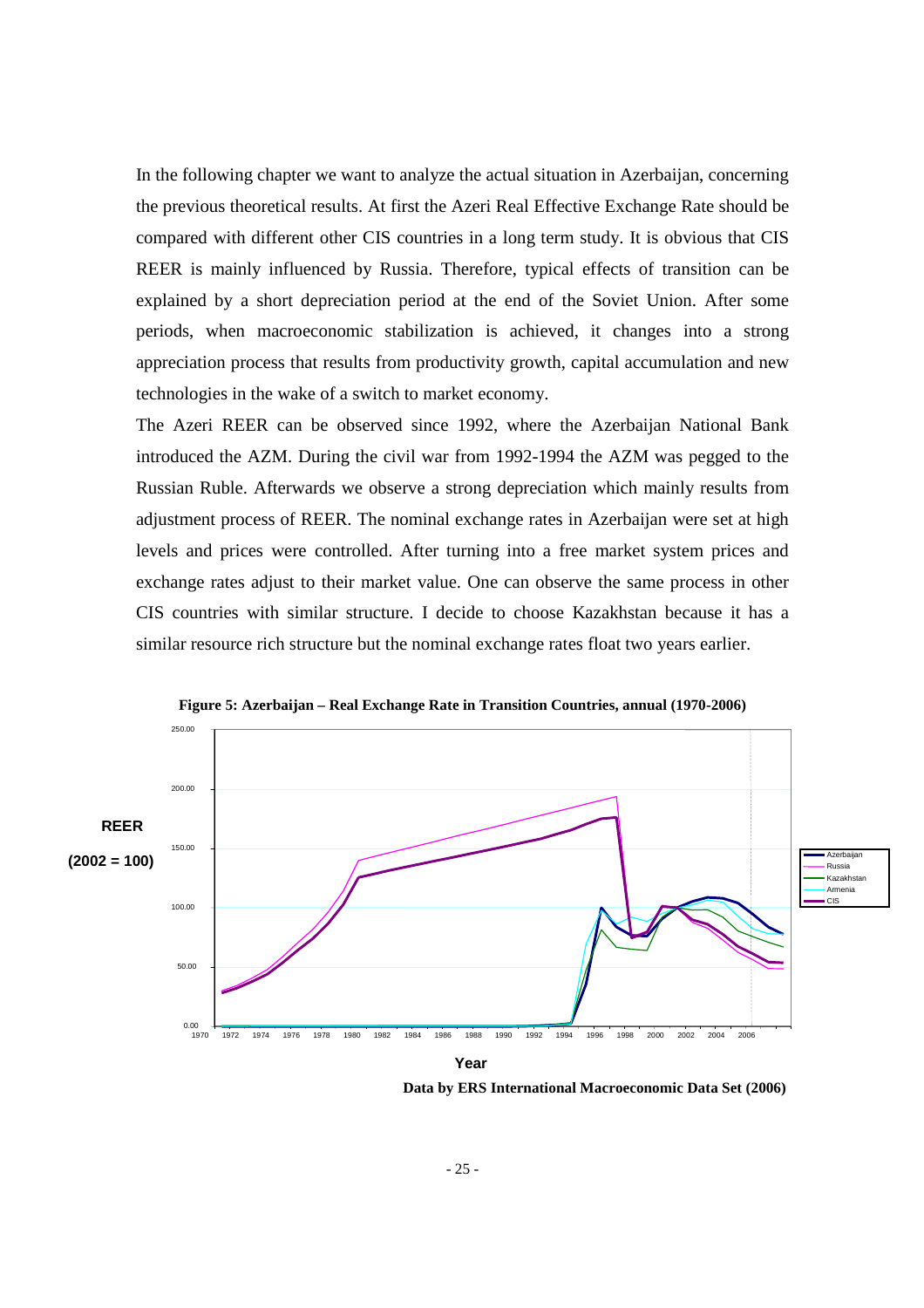Armenia was also shocked by the Nagorno-Karabakh crisis but has no resource abundance which let REER appreciation process float smaller. In both cases one can see that after achieving macroeconomic stability the REER appreciates.

In 1998 CIS countries were influenced by the Russian Crisis which occurred by a sudden outflow of foreign capital. Foreign investors expected a bank crisis and retrieved their capital. Finally, bank runs and currency sells led to strong depreciation. After restoring economical stability in 2001 the appreciation proceeds due to oil price booms, productivity growth and better financial market situation.

At next, we compare Azeri Real and Nominal Exchange Rate from 1:1995 to 8:2006.<sup>14</sup> One can see that from first quarter of 1999 Real and Nominal Exchange Rate have an equal run. In 1995 Azeri Manat appreciates compared to SDR because of the typical transition adjustments.<sup>15</sup> The RER is lower than the NER which predicts that price index for Azeri goods is higher than foreign countries. In 1997 discovery of new oil and gas fields let the Manat tend to overshoot (see Tab. 2).



 $14$  Monthly data is used from IMF (2006) International Financial Statistics

<sup>&</sup>lt;sup>15</sup> SDR= Special-Drawing-Rights; an artificial exchange mixed by foreign currencies (US-\$ 43%,  $\in$  35%, Yen 11%, Pound , Sterling 11%)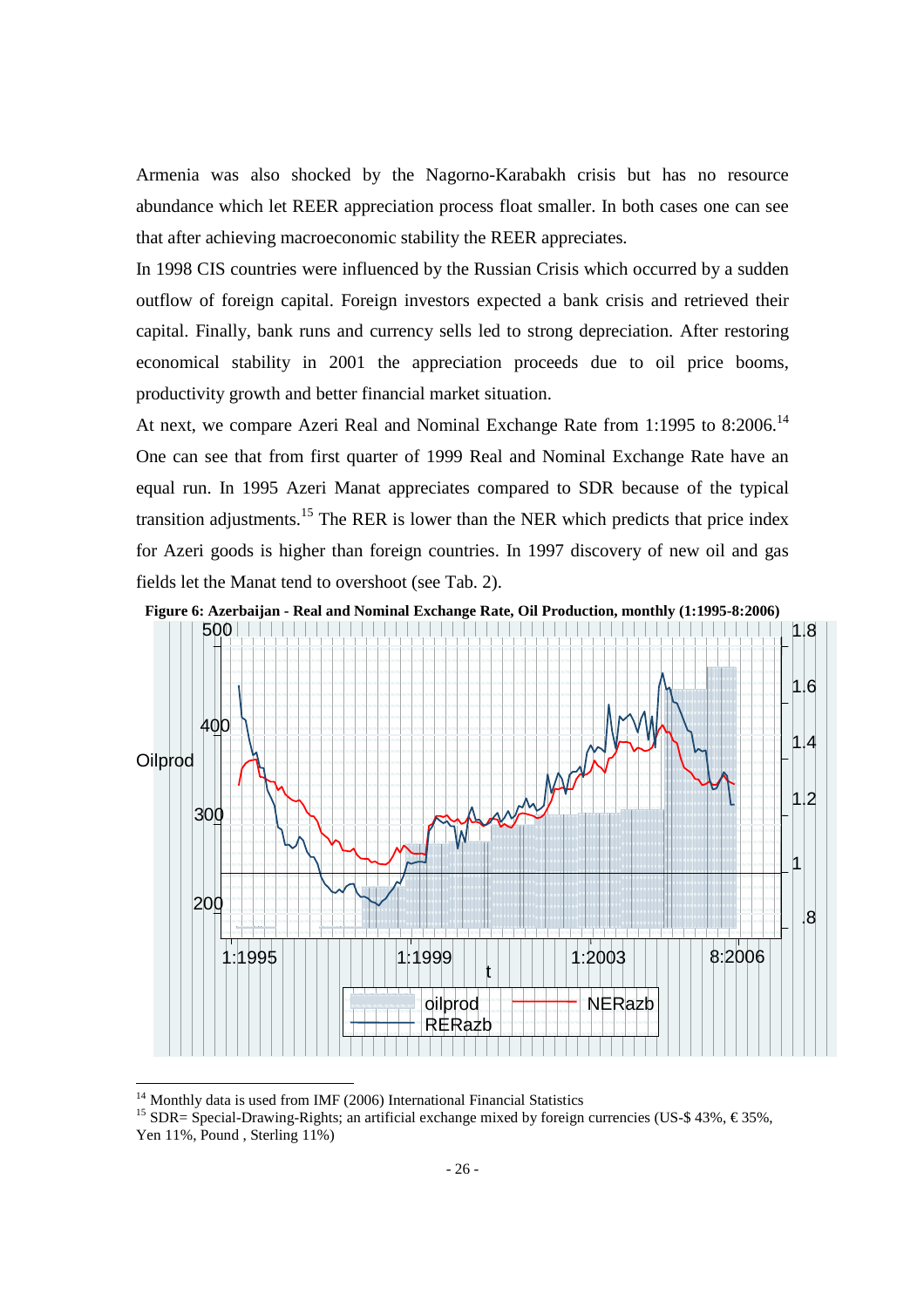This trend was stopped when Russian financial market collapsed in the mid of 1998. Although the oil production exploded, real and nominal Exchange Rates depreciated. Additionally, the strong inflow of foreign capital into the oil sector was offset by an increasing import of machineries and technology products. With opening of new BTCpipeline oil production became almost more than twice. Thus, the AZM obtained some appreciation pressure. From 2005 until now the AZM appreciates strongly. At the end of 2006 a further pipeline should transport gas from Baku to Turkey and EU. Experts expect an additional appreciation of AZN. Are these typical indicators for a possible Dutch Disease in Azerbaijan?

It is important to know that evidence for overshooting process is naturally weak since estimates of the equilibrium levels of RER are difficult to obtain. Additionally, RER in transition countries are naturally undervalued such that RER may be to low to overshoot its equilibrium level. However, it is essential for a DD-Analysis to observe more than one factor than exchange rate behavior. Therefore, we concentrate on four other influence factors: the total production of three sectors, the relations between the sectors, the export breakdown and the foreign direct investment sorted by sectors.<sup>16</sup>



**Figure 7: Azerbaijan – absolute and relative oil, Non-booming and Non-tradable production, annual (1990-2005)**

**Data: Common Database, UN (2006)** 

<u>.</u>

<sup>&</sup>lt;sup>16</sup> The three sectors are booming trade, non-booming trade and non-tradable sectors as described in theoretical part of the paper.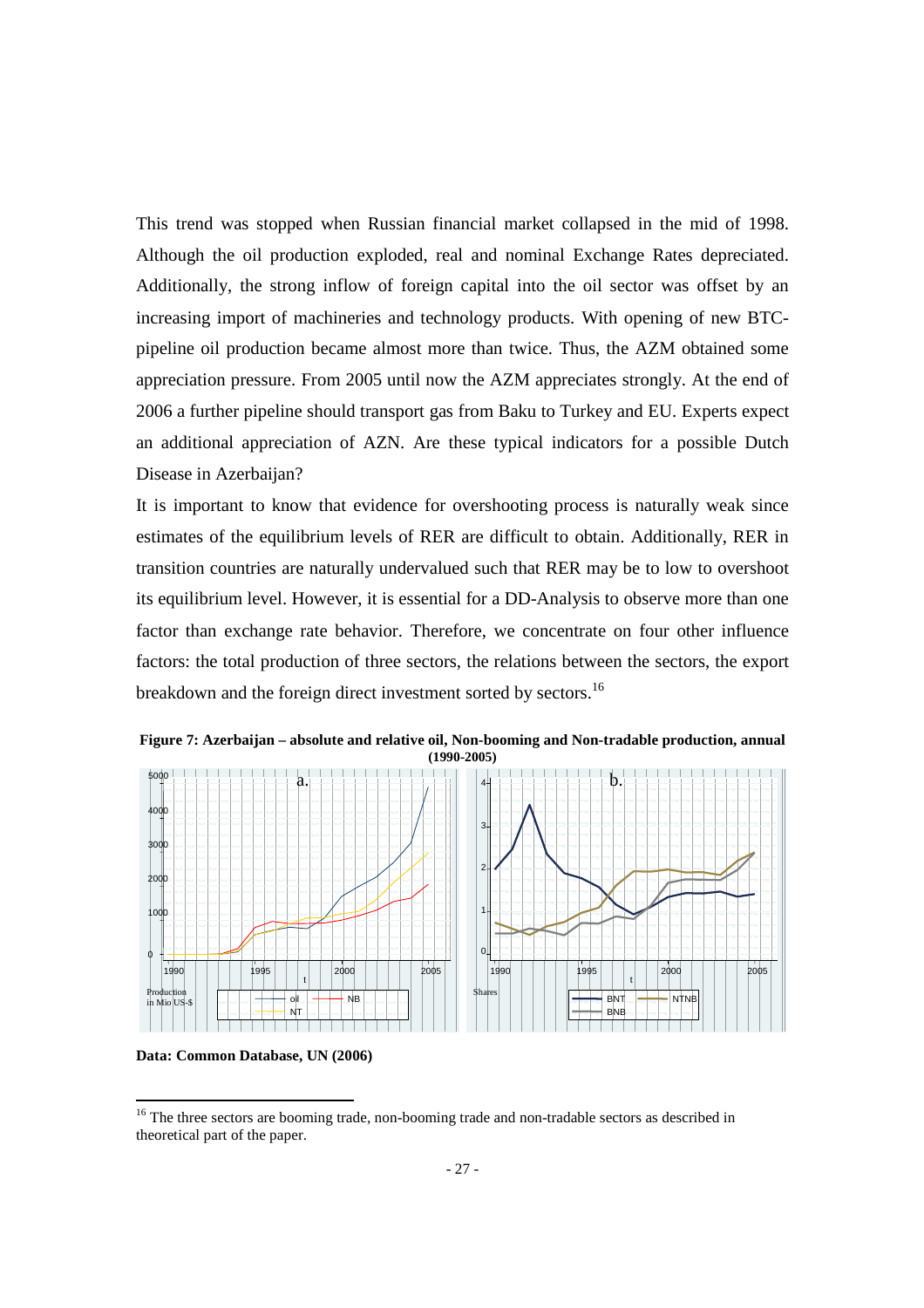Figure 7a and 7b shows the absolute and relative parts of the three sectors. In the period around 1997 where real exchange rate tended to overshoot, absolute Non-Booming goods production decreased slowly and oil production followed a lateral movement. This was not only provoked by Russian crisis; the trends took course before Russian financial markets broke down. If we use the ratios between different kinds of production, it is more obvious that the fear of Dutch Disease was qualified. Until the Russian crisis in 1998 the non-booming tradable sector dropped down relative to booming and non-tradable sector. Simultaneously, the non-tradable sector increases in relation to the booming sector. This can be referred to the resource movement and spending effect.

Today we observe a strong absolute increase in oil production and lower absolute values for non-trade and non-booming sectors. It is more clearly if we observe the relative values that production of non-booming tradable sector decline related to the other kind of sectors. That is in fine a reliable sign for Dutch Disease tendency. Since resource movement effects happened chronological earlier it may be a reason for constant NTNB Index. The National Bank should act cautious according to counteracting inflation tendencies.<sup>17</sup> In Figure 8a the factor capital is analyzed. Maybe that shed light on factor movements among sectors.



**Data: UNCTAD (2005), Comtrade (2006)** 

<u>.</u>

 $17$  The Inflation Rate reaches double-digit number in 2005 after 5 years with a relatively constant rate under 5%.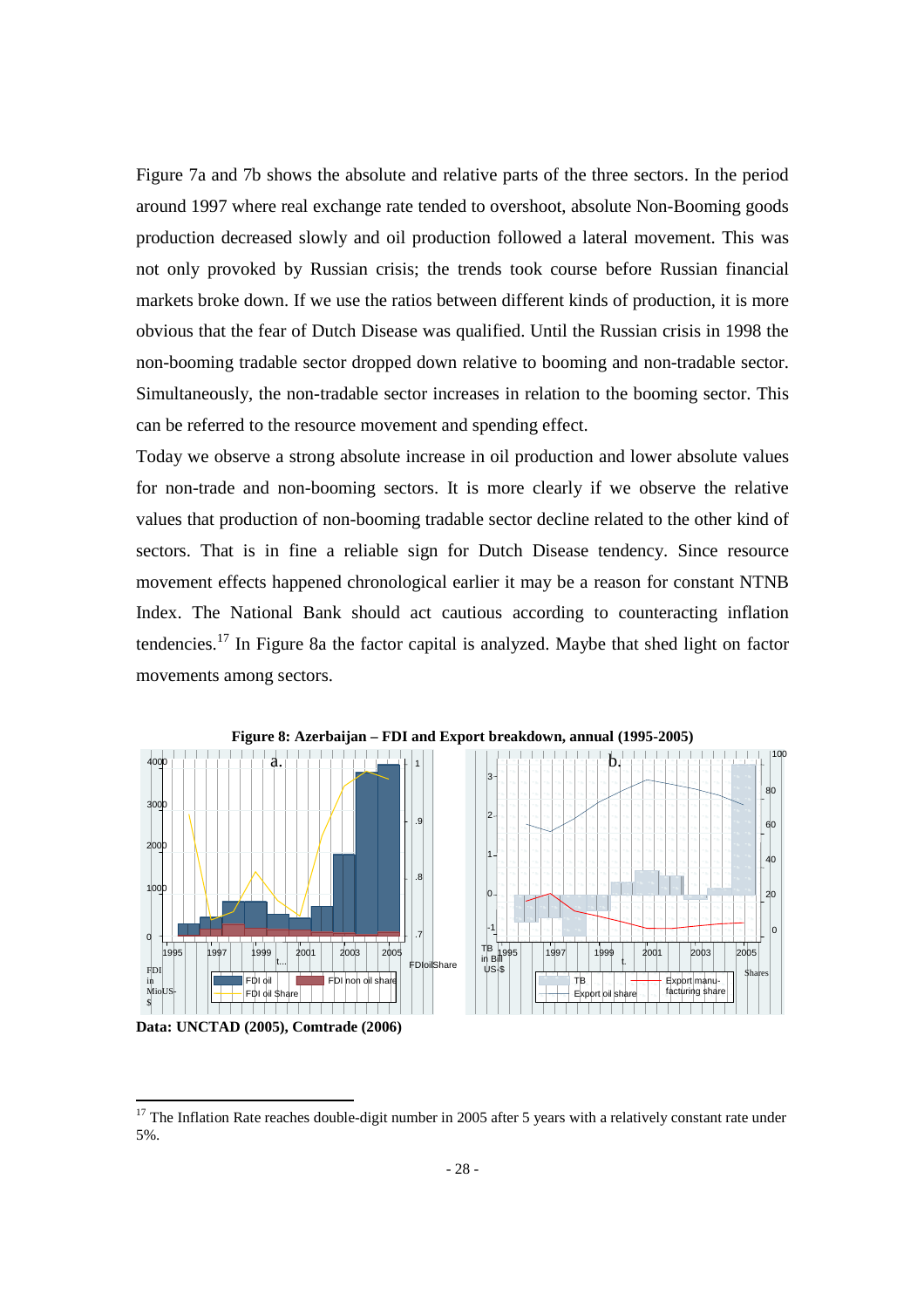The oil FDI increases clearly compared with non-oil investment shares, showing that factors move mainly into booming sector. But one should notice that in 2005 shares move in the opposite direction. Unfortunately, it is ambiguous if it results from increasing shares in non-booming sector or from arising interest to alternative financing methods. At next we want to deal with the foreign trade in Figure 8b. The Trade Balance was mostly positive in the recent years. The low values in the last two years can be explained by strong imports of material and technology for the new pipelines. The trade structure argues against possible Dutch Disease since Oil export share declines since 2001. This shows a rise in non-oil good's competitiveness and can be interpreted as a success of government's policy to support non-oil production sectors in entering international markets. Overall, some symptoms of possible Dutch Disease can be founded in Azerbaijan, which should be considered in government's and NBA`s decisions.

## *3.1.1 Further Determinants of Resource Curse*

#### *(a) How does Azerbaijan government distribute oil rents?*

The State Oil Fund Azerbaijan was established in 1999 to ensure intergenerational equality with regard to benefit from country's oil wealth, in the interest of Azeri citizens. The SOFAZ is subordinated to the president, its Supervisory board and to the Chamber of Accounts. In the recent years SOFAZ concentrate on three major goals: First, it tries to solve the social and settlement problems of the refugees and internally displaced persons from civil war by Presidential Decree.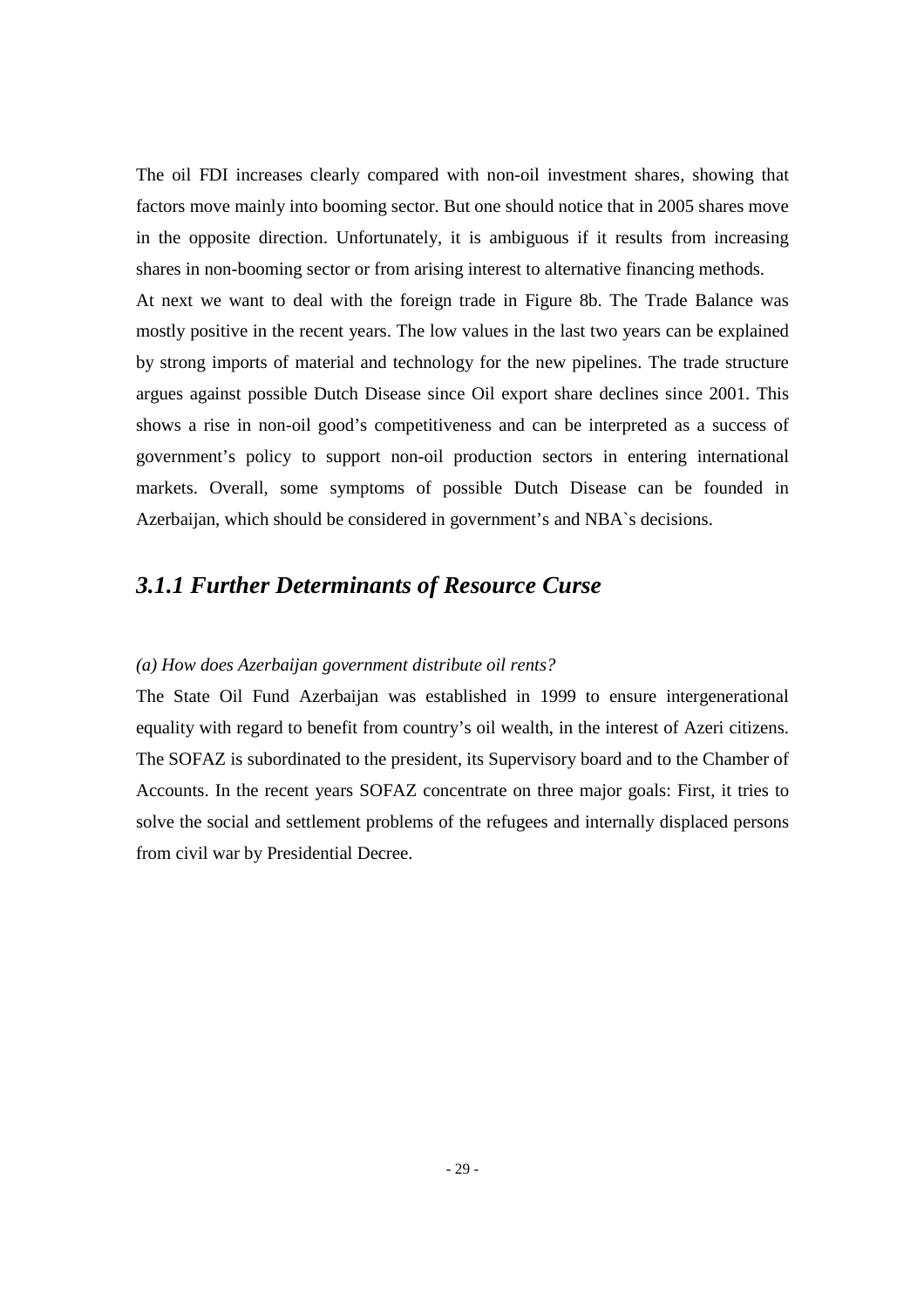

**Source: State Statistical Committee of Azerbaijan Republic, 2006** 

Secondly, it covers the finance for great projects like the BTC pipeline. Thirdly, it supports government expenditure. As we can see in figure 9a, the expenditure shares for government's consumption and investment are almost equal. That could be interpreted as an equal intergenerational distribution of resource rents, which does not induce any crowding out effects.

#### *(b) Political Stability situation ten years after civil war*

High oil revenues are not the only reason why economical growth reached highest rate in the world. In addition, government supported by international firms and organizations try to invest the oil rents wisely. In figure 8a, we can see that a great share as spent to education and law reinforcements. Additionally, it financed many projects to build up an own non-oil production sector. These expenditures were mainly covered by taxes, showing that government avails their feasibility to provide public goods and to serve up social justice. (Figure 9b) The Oil revenue financed expenditures account for only 14% of all state revenues. Therefore, government is feasible to provide public goods and people can make politicians responsible for expenditures.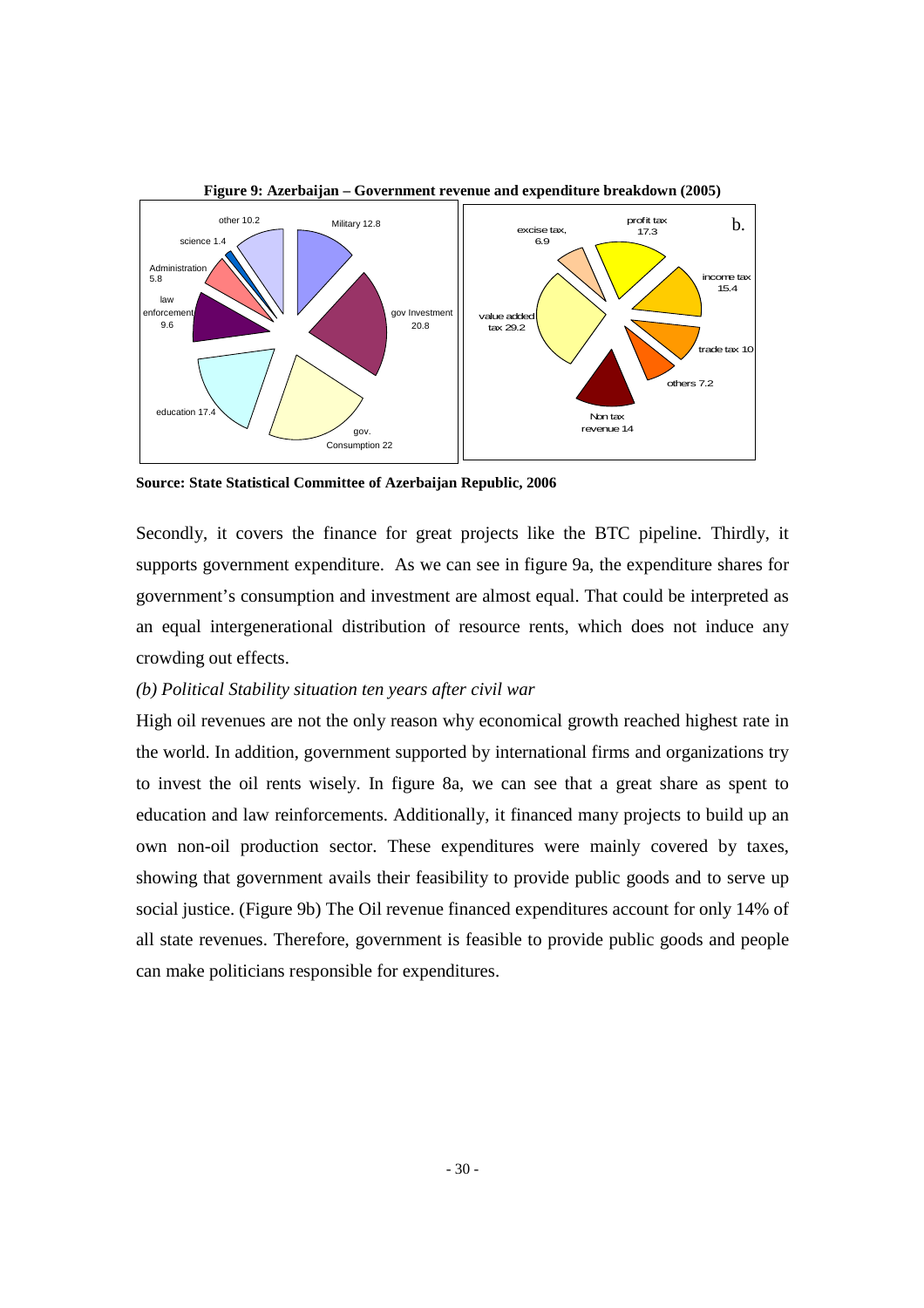

**Figure 10: Azerbaijan – military expenditures, annual (1995-2006)** 

**Source: SIPRI Military expenditure database, 2006** 

One tendency in the last few months is that Azerbaijan starts to rearm heavily. The military expenditure share from January to August in 2006 increased from 12% to 36% and the total military expenditure reached 900 US\$ m. In comparison to the last two years it was "only" 274 and 171 US-\$ m.

#### *(c) Education*

<u>.</u>

The educational level in Azerbaijan is compared to UN countries a typical middle income country status. The literacy rate is with 97.8% at a level of industry countries and the students in primary and secondary education were similar to higher income countries.<sup>18</sup>

| countries         | <b>Primary education</b> | Secondary education ratio | <b>Tertiary education ratio</b> |
|-------------------|--------------------------|---------------------------|---------------------------------|
|                   | ratio                    |                           |                                 |
| Azerbaijan        | 80%                      | 76%                       | 24%                             |
| Germany           | 86%                      | 88%                       | $\overline{\phantom{a}}$        |
| <b>Kazakhstan</b> | 89%                      | 84%                       | 43%                             |
| Armenia           | 83%                      | 84%                       | <b>27%</b>                      |
| Iran              | 79%                      |                           | <b>20%</b>                      |

**Tab 5: Ratio of people with primary, secondary and tertiary education to all in same age(2005)** 

**Source: WDI Database, World Bank (2006)** 

The government spent an increasing value to education and science, which lead to higher amount of students in all educational levels. Especially, the foreign exchange students

 $18$  The indicator measures share of people with primary, secondary or tertiary education related to all possible students in primary, secondary and tertiary education.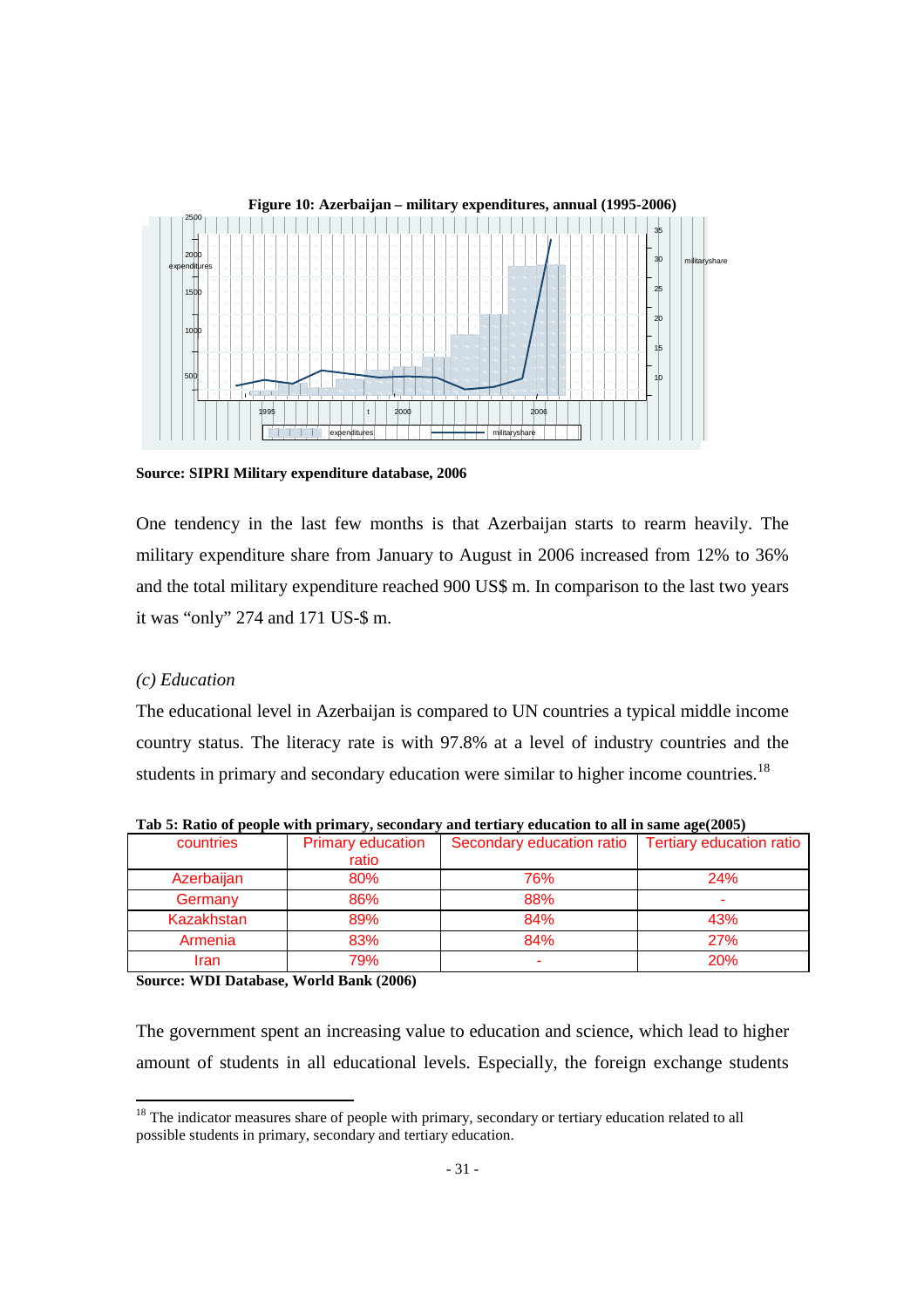share was increasing in the recent years. The foreign students came mainly from Turkey, Georgia, China and Russia. However, German students were also attracted by Azeri universities since two years. If political situation stays stable, educational process is one of the chances of Azerbaijan.

#### *(d) Corruption*

Corruption is a problem of Azeri government, too. In the actual list of Transparency International the average grade of all surveys on a scale from 0 (bad corruption situation) to 10 (=no corruption), Azerbaijan got a 2.2.

**Table 5: Transparency International Corruption Index (CPI) sorted by Transition Countries and Germany, annual (1999-2005)** 

| <b>Corruption Performance Index</b>                         |                  |                  |     |     |  |  |  |
|-------------------------------------------------------------|------------------|------------------|-----|-----|--|--|--|
| Azerbaijan<br><b>Kazakhstan</b><br><b>Russia</b><br>Germany |                  |                  |     |     |  |  |  |
| 1999                                                        |                  | 2.3              | 2.4 | 8   |  |  |  |
| 2000                                                        | 1.5              |                  | 2.1 | 7.6 |  |  |  |
| 2001                                                        | ⌒                | 2.7              | 2.3 | 7.4 |  |  |  |
| 2002                                                        | ົ                | 2.3              | 2.7 | 7.3 |  |  |  |
| 2003                                                        | -8               | 2.4              | 2.7 | 7.7 |  |  |  |
| 2004                                                        | 1.9 <sup>°</sup> | $2.2\phantom{0}$ | 2.8 | 8.2 |  |  |  |
| 2005                                                        | 22               | 2.6              | 2.4 | 8.2 |  |  |  |

**Source: Transparency International, 2005** 

A second study about corruption from the World Bank obtains similar results. They determine three key figures that represent corruption tendency. At first, firms were asked thirds of companies expect to take a gift to the tax inspector. The next study concerns unofficial payments for typical firms to "get things done". In other words, in Azerbaijan firms have to pay 2.65% of their sales on an average as an unofficial provision.

| rank | <b>FEG</b>         | in $%$ | rank | UP         | in $%$ |
|------|--------------------|--------|------|------------|--------|
| 32   | Germany            | 14.82  | 23   | Germany    | 0.29   |
| 71   | Azerbaijan         | 66.67  | 71   | Guatemala  | 2.56   |
| 72   | Tajikistan         | 67.51  | 72   | Azerbaijan | 2.65   |
| 73   | Armenia            | 67.81  | 73   | Ecuador    | 2.83   |
| 77   | Kyrgyz<br>Republic | 84.97  | 77   | Cambodia   | 4.59   |
| 78   | Bangladesh         | 85.8   | 78   | Algeria    | 6.04   |

**Table 6: firms, expected to take a gift to tax inspector Index (FEG), unofficial payments "to get things done" Index (UP), Last Countries and Germany, 2005**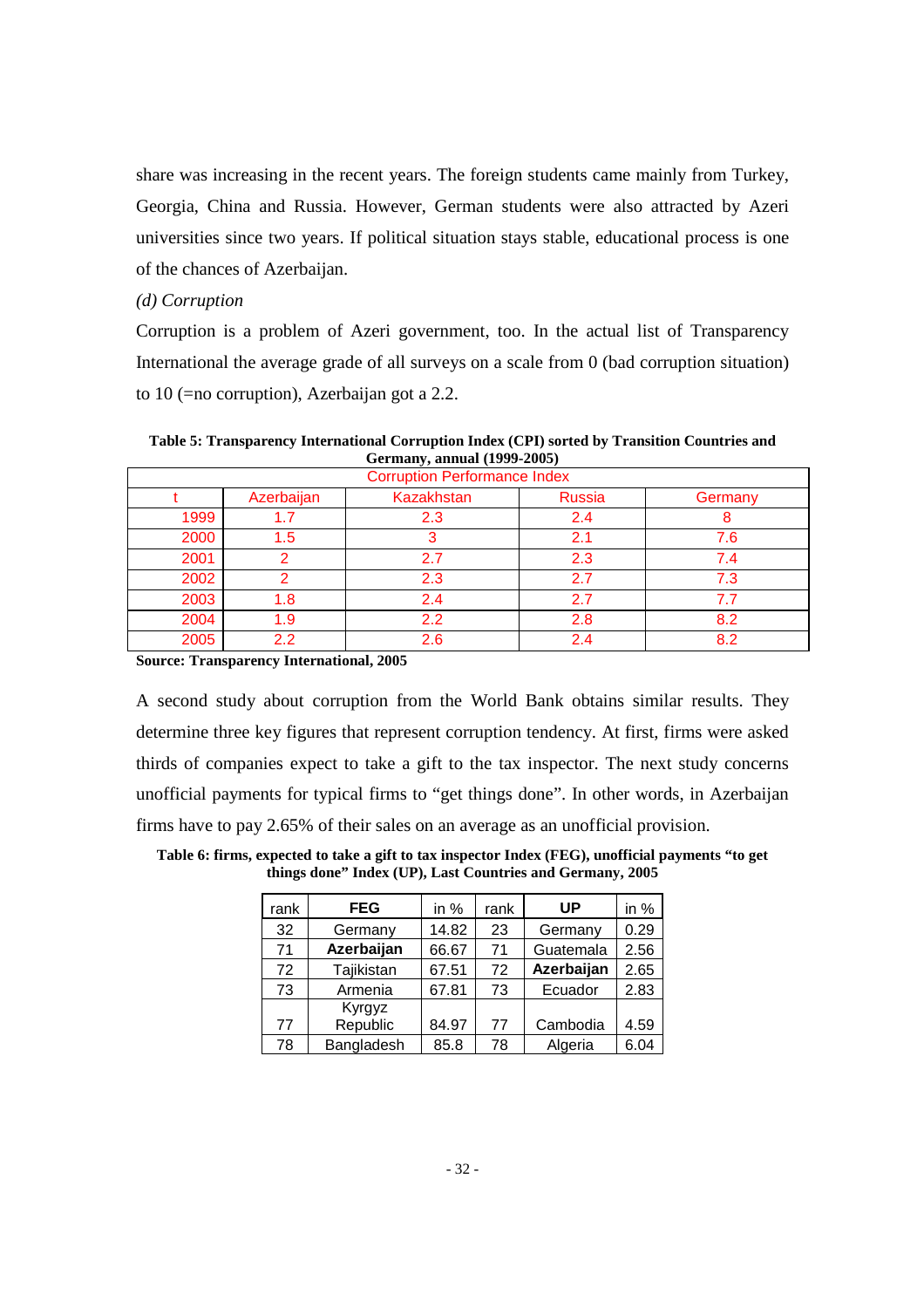| rank | <b>VoG</b>    | in $%$ | rank | <b>Total</b> | Index  |
|------|---------------|--------|------|--------------|--------|
| 43   | Germany       | 1.44   | 23   | Germany      | 49.61  |
| 69   | Azerbaijan    | 3.89   | 73   | <b>Benin</b> | 194.38 |
| 70   | Bangladesh    | 4.05   | 74   | Cambodia     | 200.16 |
| 71   | Mali          | 5.56   | 75   | Azerbaijan   | 222.6  |
|      |               |        |      | Kyrgyz       |        |
|      |               | 8.24   | 76   | Republic     | 239.11 |
| 77   | Peru          | 11.15  | 77   | Albania      | 247.31 |
| 78   | <b>Brazil</b> | 11.32  | 78   | Bangladesh   | 256.35 |

**Table 7: value of gifts in share of total contract value (VOG), total Corruption Index, Last Countries and Germany, 2005** 

 **Source: World Bank, 2005**

The last factor measured the value of expected gifts. The gift to persuade some one should have 3.89% of the contracts value. But also Germany comes off badly, ranked on 43; firms have to pay about 1.44% of their contracts. If we put all indicators together and form an index, one can see in table 6 that Azerbaijan was in 2005 under the last 4 countries, only "beaten" by Kyrgyz Republic, Albania and Bangladesh.

## *3.2 Foreign Direct Investment*

Direct Investments being the most effective form of stimulating the economic growth. Most investments are related to great projects in oil and gas sector. If we take a look at figure 11 we assert that FDI until 2004 was increasingly high.



**Figure 11: Azerbaijan - FDI inflows and outflows, quarterly (1:1994-1:2006)** 

**Source: International Monetary Fund, 2006**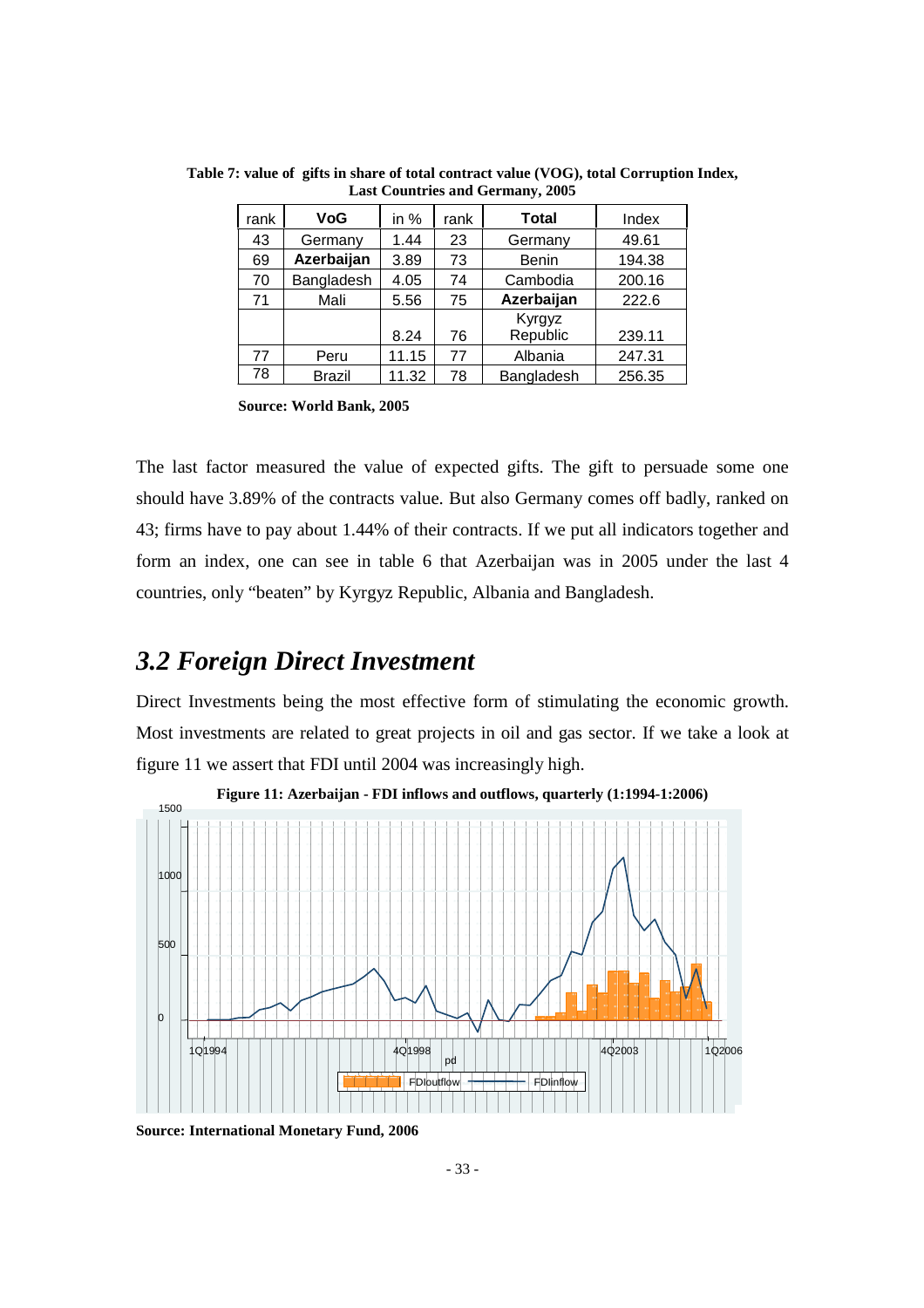Since 2004 the quarterly FDI amount falls down. Simultaneously, the Capital outflows increases such that in  $4<sup>th</sup>$  quarter of 2005 Azerbaijan capital account was negative. Is that a sign for negative future prospects? It is not, FDI represents still more than 77% of all capital inflows (table 8). Although capital inflows in non-oil industry were increasing, it is still a major project for government to make it more attractive for foreign capital. During the last year a number of oil and gas enterprises and companies made large foreign capital investments into different economic sectors. In comparison to previous year values, there are two obvious trends. At first, non-oil sector became more and more attractive according to FDI, since governments measurements take effect. Secondly, the entire investment structures shift to loans and other types of investment due to a better financial market situation. Finally, it should be mentioned that entire foreign capital inflows were still increasing. But the main reason for decreasing FDI´s is that domestic firms start to act on financial markets in Azerbaijan.

|                                                                                                                                                                                             | 2004                                                              |                                                        | 2005                                                                         |                                                         | 2005 in relation                                                  |
|---------------------------------------------------------------------------------------------------------------------------------------------------------------------------------------------|-------------------------------------------------------------------|--------------------------------------------------------|------------------------------------------------------------------------------|---------------------------------------------------------|-------------------------------------------------------------------|
|                                                                                                                                                                                             | USD mil                                                           | Percentage                                             | USD mil                                                                      | Percentage                                              | to $2004%$                                                        |
| Direct investments<br>- oil and gas sector<br>- other sectors                                                                                                                               | 4192.3<br>4088.1<br>104.2                                         | 91.7<br>89.4<br>2.3                                    | 4030.4<br>3799.9<br>230.5                                                    | 82.4<br>77.7<br>4.7                                     | 96.1<br>92.9<br>221.2                                             |
| Loans and other investments<br>- government-secured loans<br>- loans without government security<br>- BTC project<br>- SOCAR<br>- other<br>- other investments<br>Oil bonus<br><b>TOTAL</b> | 356.0<br>69.3<br>218.5<br>195.0<br>23.5<br>68.2<br>21.6<br>4569.9 | 7.8<br>1.5<br>4.8<br>4.3<br>0.5<br>1.5<br>0.5<br>100.0 | 861.8<br>282.1<br>416.3<br>158.9<br>129.0<br>128.4<br>163.4<br>1.0<br>4893.2 | 17.6<br>5.8<br>8.5<br>3.3<br>2.6<br>2.6<br>3.3<br>100.0 | 242.1<br>407.1<br>190.5<br>81.5<br>546.4<br>239.6<br>4.6<br>107.1 |

**Table 8: Azerbaijan- Flow of foreign capital used in country (2004,2005)** 

 **Source: National Bank of Azerbaijan, Year Book 2005** 

### *3.2.1 FDI Diversification*

The non-oil sector attracted 230.5 US-\$ m in 2005, which is 220% more in relation to previous year. Particularly German companies were involved in non-oil sectors production. For instance, Siemens has signed a contract with SOCAR that guarantees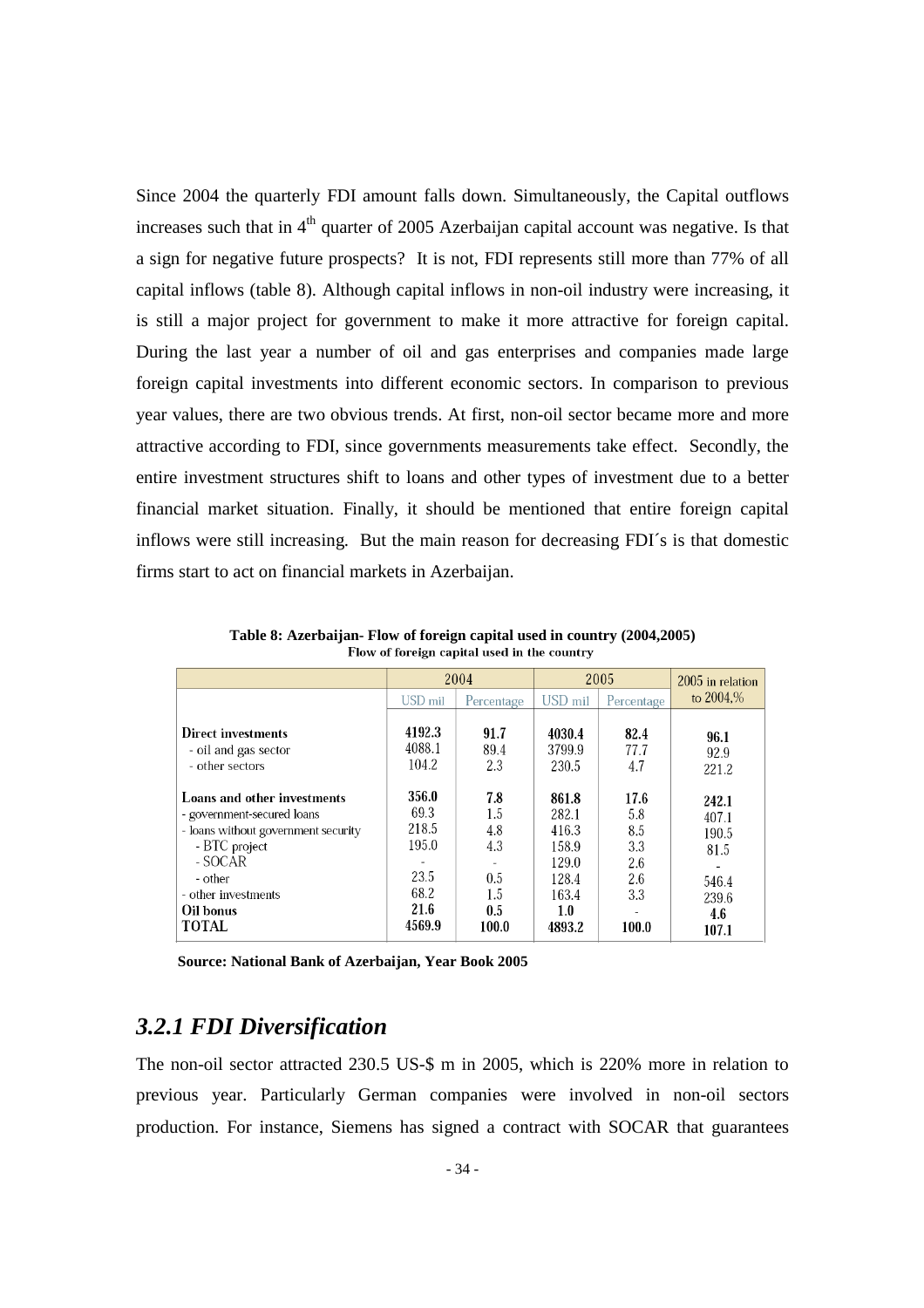Azerbaijan the delivery of two gas turbines in November 2006. Furthermore it is allowed to build a new power plant. The Münchner Rück reinsurance company got the concession for its subsidiary Munich ReLife reinsurance Eastern Europe to attend to Russian Market. In the long run they plan to provide in Ukraine, Kazakhstan and Azerbaijan. Daimler Chrysler is actively concerned with the coordination of the TRACECA program (Transport Corridor Europe Caucasus Asia) that tries to enhance infrastructural access to markets.<sup>19</sup> Alcatel and the D21 project undersign a Memorandum of Understanding to cooperate in IT technology sector. For German companies it suggests a possibility to higher revenues. In its diversification process agenda, the development of information and communication technology sectors is one focus of Azeri government. Analysts anticipate 30% growth rates in informational sector for the next years.

### *3.2.2 Alternatives to FDI*

The shortening of entire FDI amount is due to a better transparency on financial markets which makes other products more attractive. In particular the Baku Stock Exchange plays an increasing role for domestic companies. The BSE was established in 2001 by the leading banks. Its organization structure is in the form of a closed joint stock company with 18 shareholders. One in a year the "general shareholder meeting" elects the Supervisory and Financial Control Committees.





**BSB June Bulletin, Baku Stock Exchange (2006)** 

 $\frac{1}{19}$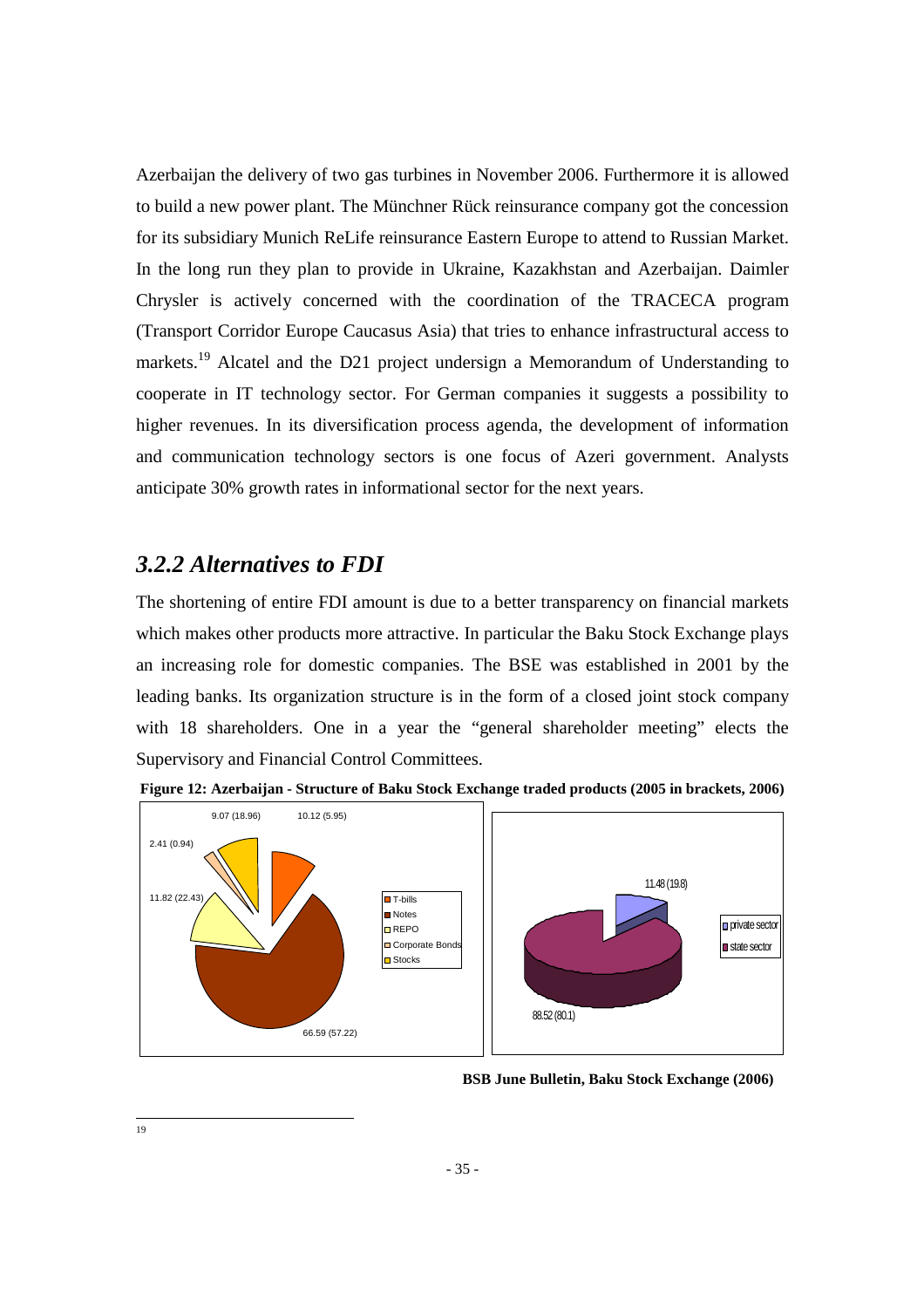The BSE became a member to the Federation of Euro-Asian Stock Exchanges and started to trade short-term treasury bonds, National Bank Notes, common stocks and foreign currencies. Since it is very young in comparison to other financial centers in that region, BSE has not such a large market share. But it is interesting that Baku is  $4<sup>th</sup>$  in market share of traded bonds and  $5<sup>th</sup>$  in other traded products from all FEAS members. Only stock markets are less competitive in turnover compared to FEAS countries.<sup>20</sup> In 2006 companies that want to issue bonds or stocks have to fulfill some minimum listing requirements as a 2-year business activity, a shareholders equity of 1US\$ m, a minimum number of 500 shareholder and a 2 years minimum of positive financial results. The main share of traded products was issued by public sector. Private Sector emitted only 11% of total securities which is almost the half of  $2005<sup>th</sup>$  share.

#### *(a) Government short-term bonds*

<u>.</u>

Government bonds were issued by the Ministry of Finance and are due one year. Its face value ad up to 200 US-\$ and both, residential and non-residential are allowed to invest if they have a bank account. In 2005 the amount of state loans to foreign investors increases to 282.1 US-\$ m which is more than 400% related to 2004. 17.9 US-\$ m were received from IMF, the rest were used by the Azerbaijan Airlines State Concern for rehabilitation of the TRACECA infrastructure. Most loans were bonded and traded at the BSE. In 2006 the bonded state loan market increases strongly.

While in 2005 only 5.2 % public bonds were traded at BSE the share increases up to 10.12%. Banks and insurance companies are the main holder of T-Bills, but number of foreign investor increases. (Figure 13a) The return on bonds shown in Figure 13b indicates to a general increase in weighted average on all turnover periods. But more interesting is the abnormal decline of weighted 12-TR against 6-TR rate. It seems as a strange trend conflicting with commonly accepted order. But explanation is that

 $20$  FEAS was established in 1995 with 12 members and has currently 31 members, where especially Istanbul, Kazakhstan, Abu Dabi, Bharain are the most known.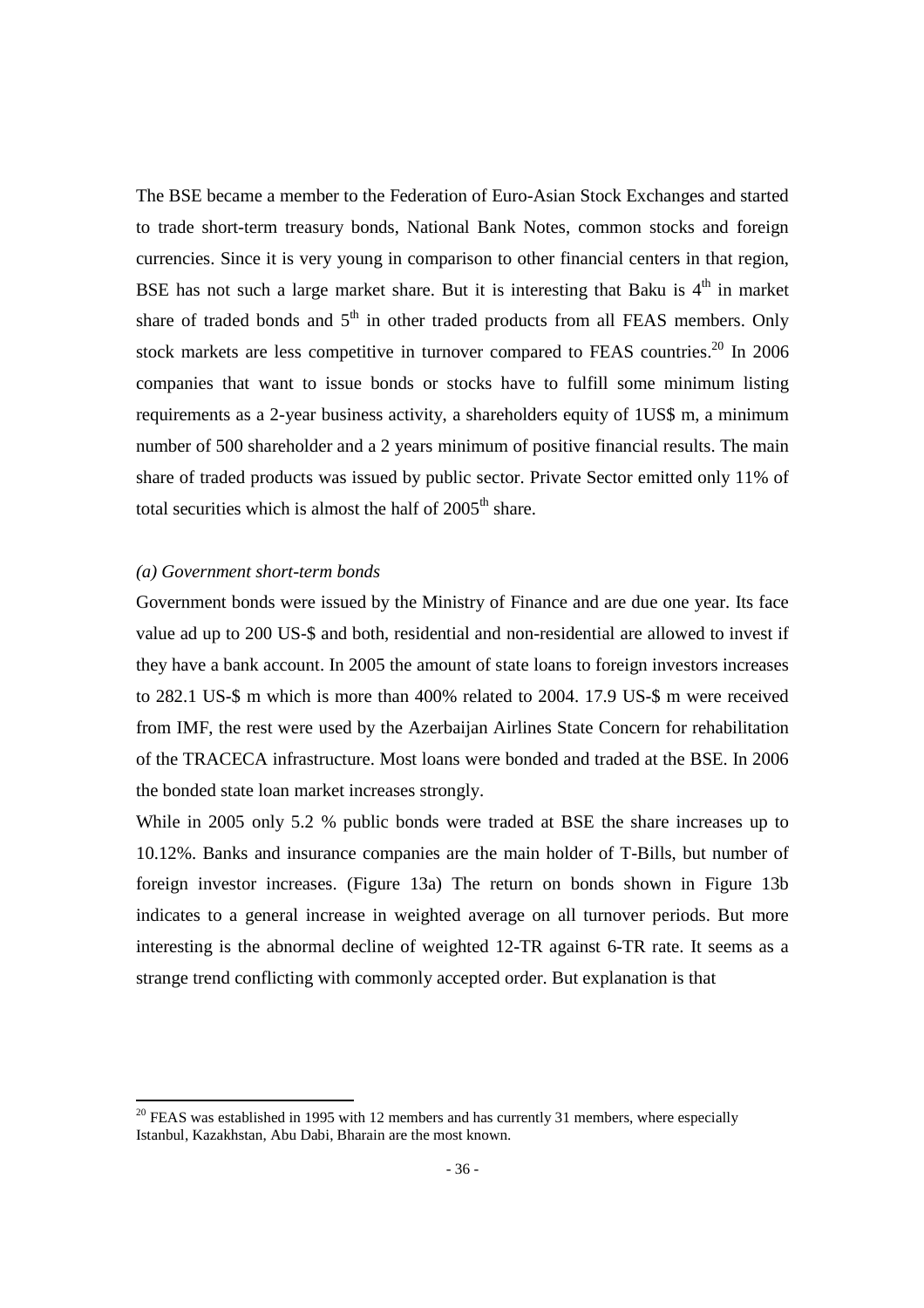

**Figure 13: Azerbaijan – TR Rate and T-Bills demand structure (2005,2006)** 

#### **Source: BSB June Bulletin, Baku Stock Exchange (2006)**

placement of T-Bills with different turnover periods in June varied from the order registered in May. T-Bills with 12-month turnover period were placed earlier than 3 or 6 month T-Bills. Therefore, both 3- and 6-month T-bills were higher than 12-month T-bills.

#### *(b) Central Bank short-term Activities*

Another actor is the National Bank of Azerbaijan that avails its typical open market instruments at Azeri Stock Exchange. Therefore, NBA issues short-term notes which account for more than 65% of all traded BSE papers. Commonly, Short-Term Notes were released in domestic currency, but the first Eurobond will take place in 2006. Essentially, the Central Bank bonds have the same structure as governments T-bills and were used to place refinancing volume at private banks proposal. The interbank rate, applied as main refinancing instrument, ranged between 11% and 4% in current year. Furthermore, 11% of financial assets are REPO operations which made a greater share in 2005. But the volume of REPO operations with Notes exceeds the last year's operations by 1.86 times. The operating considered period ranged between 1, 3 and 7 days and was usually carried from NBA to banks or otherwise. In May 2006 it was the first REPO that was carried out from bank to bank with an operating duration of 27 days.

 *(c) Corporate Bonds and Stocks*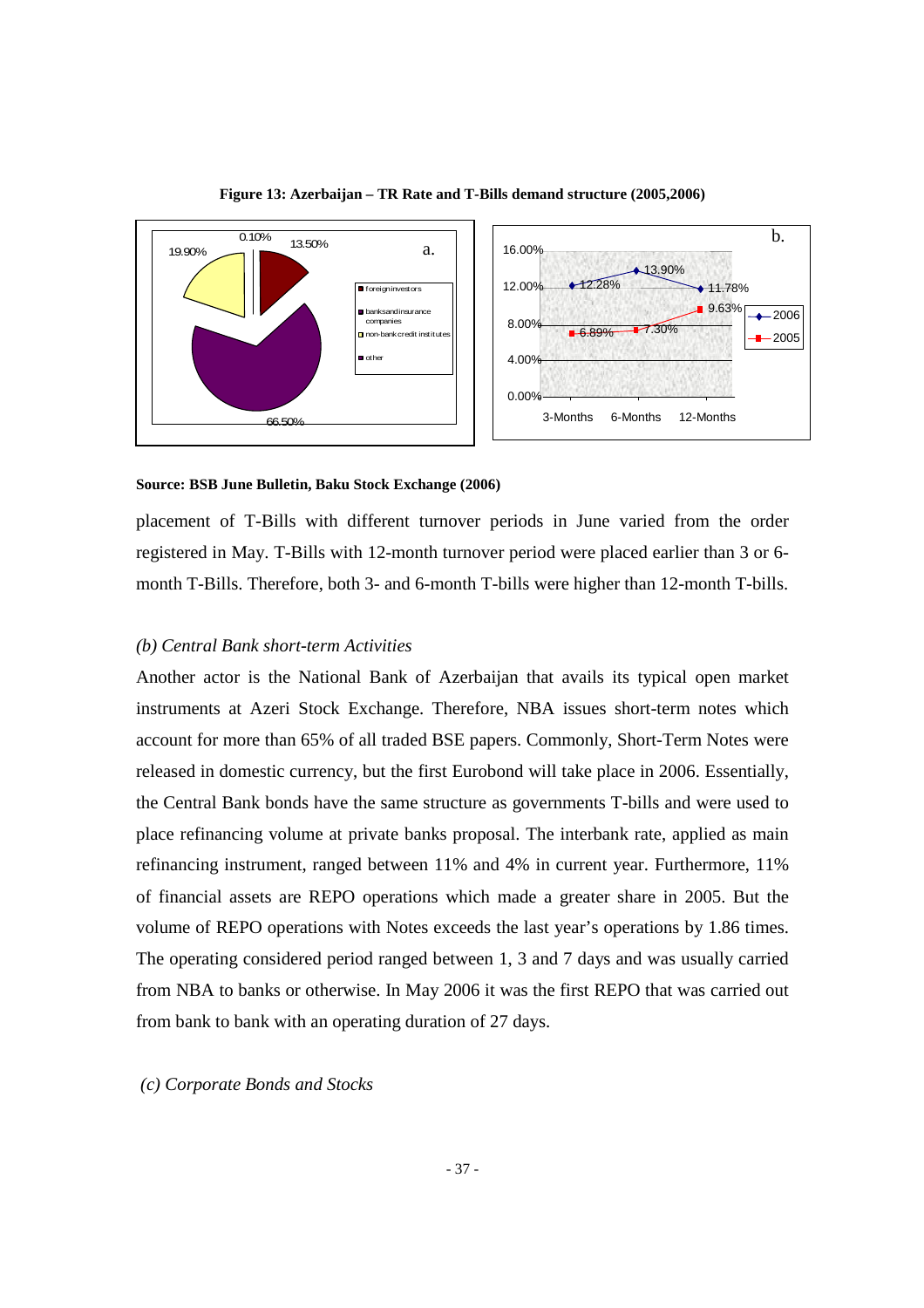The most interesting financial market instruments for foreign investors are clearly corporate securities. For international investors it is more than just important to observe how far Azeri companies are able to finance by stock exchange. Particularly, in the recent years the private firm's asset share increases strongly. In 2005 private securities were traded by one fifth of all assets. Most companies that issue securities come from bank or food sector. The volume of corporate bonds in first half of 2006 exceeds the same amount for the analogous period in 2005 by 31.86 times. Thereby, it should be mentioned that only in May 2005 bond placements were performed. That is most likely the reason for large differences in volumes. In January-July of 2006 the bond issuers were AtaLeasing, ParaBank, Bank Standard, Siazan Brickworks and AZEL. The bonds were issued at face values AZN 100, USD 100 and USD 10,000. The coupon rate on bonds with face value 100 was 13-14% the others 18%. In comparison to previous period the share of bonds related to other financial instruments increased.

If we take a look at stock market it is completely the opposite. The overall stock share decreases from 18% to 9% which led total private activity fall down in relation to other products (see Fig. 13). Although other instruments seem to be more attractive, equity market volume increases in the first six month by 78.55% compared with the same period in 2005. The phenomenon that volumes of placements over considered period changed without particular trends from month to month can be observed in previous periods. It is some kind of interesting that stock volume in March and May had a strong rise in 2005 and 2006.



**Figure 14: Azerbaijan – Stock volume primary market and structure of Stock market (2005, 2006)** 

**BSB June Bulletin, Baku Stock Exchange (2006)**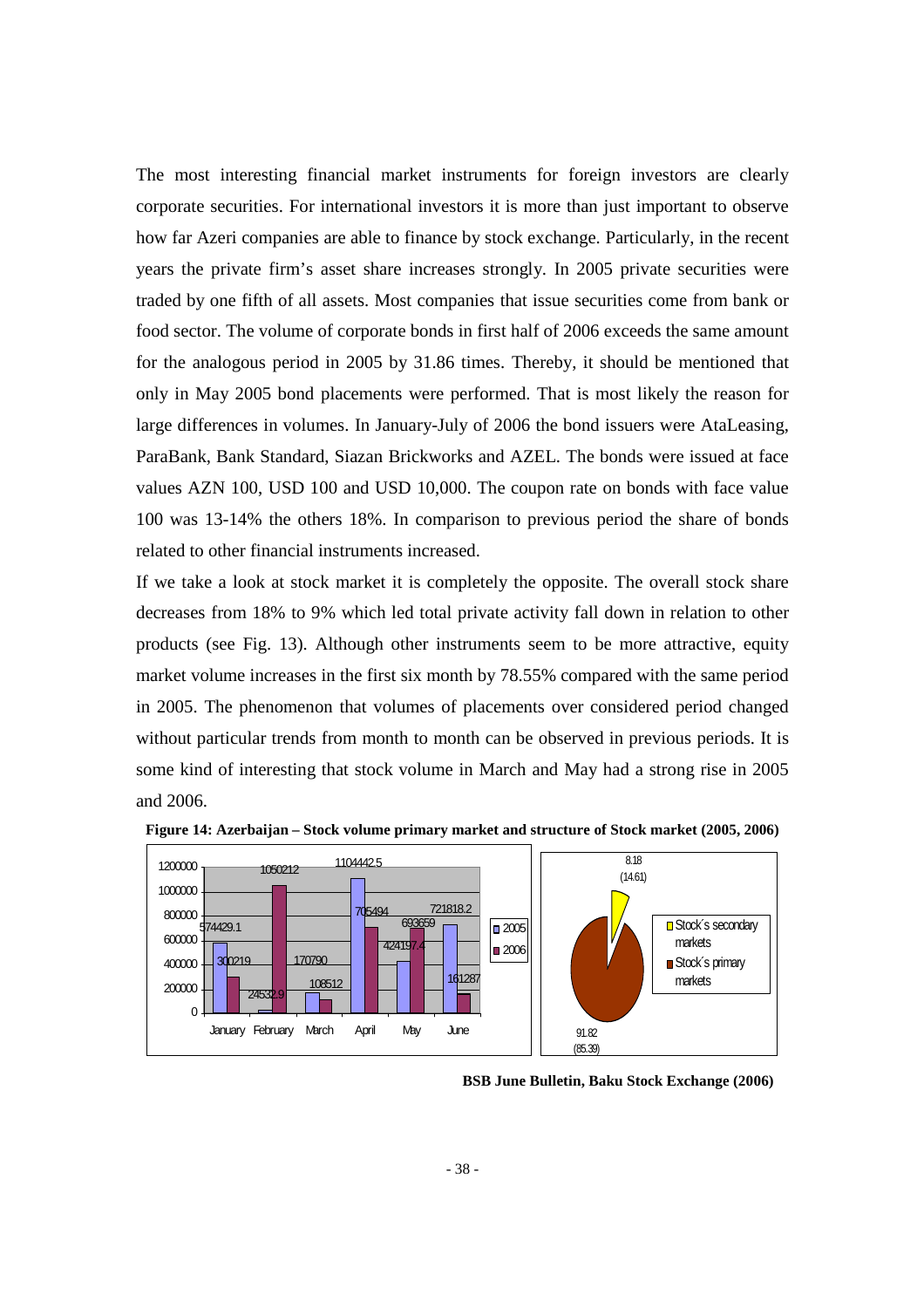This could be referred to a seasonal fluctuation of stock placements. However, most issuers were banks and non-bank credit agencies. If we take a look at stock's secondary markets we ca see in figure 10 that total turnover in first half of 2006 is less compared to same period in 2005.

Nevertheless, it should be noted that secondary market is so small in total turnover that it becomes necessary to compare it with primary market of stocks. Thereby, we can see that share of secondary market stocks decreases in 2006 by 6.43% which is a result from increasing primary market and decreasing secondary market volumes.

# *4 Conclusion*

Azerbaijan has excellent growth chances. The World Bank emanates from a double-digit growth in the next five years. The realization of the projects needs at least three month and requires investment in the amount of 13 bn US-\$. By IMF count the expected revenues from the oil sector amount to 800 m US-\$ per year until 2007. From 2007 to 2010 this digit increases to 2 bn US-\$ per year. The average growth of the non-oil sector is expected to be 5.1 % until 2010. In how far Azerbaijan fulfills these prophecies is due to the government's success in restructuring the economy, attracting foreign investors and fighting corruption. The reorganization is necessary to keep Azerbaijan permanently from Dutch Disease tendencies. A strong competitive production sector paired with efficient National Bank is able to scotch Dutch Disease discussions for ever. However, government knows that FDI inflows into non-oil sectors are necessary for achieving that goal. But situation today is still characterized by oil dominated FDI. Therefore, government's option is restricted by allocating the oil revenues to other sectors without pulling the oil plug on fuel industry. The decreasing share of direct investments on total capital inflows in Azeri industry from 2004-05 is not a sign for bad perspectives. It is mainly caused by a strong increase in alternative investment opportunities like securities and loans. This shows Baku Stock Exchange is going to become a financial center in Eurasia. Paired with the completion of the pipelines it can turn to an important strategic trade partner for the European Union. In the context of the TACIS program the European Union started Partnership and Cooperation Agreements with CIS and countries Central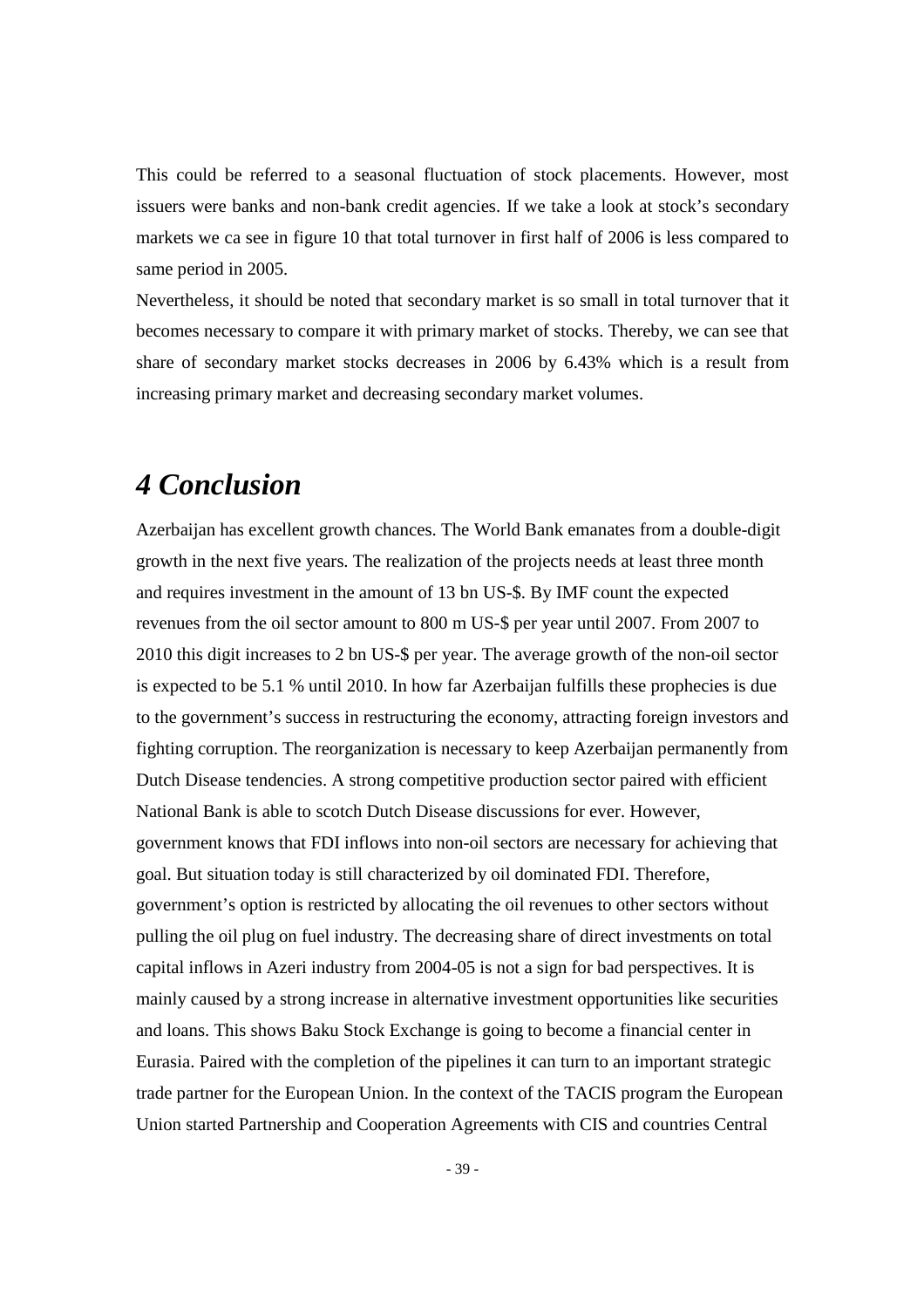Asian countries. The PCA covers all non-military areas. Azerbaijan was introduced into that program in July 1999 by signing a contract. In November 2006 the ENP Action Plan was published. It has a five year time frame and its superior goal is to advance the approximation of Azerbaijan's legislation, norms and standards to those of the EU as taking notes of their expand EU aspirations. The Plan is subdivided 10 priority issues and general goals. The contribution to a peaceful solution in the Nagorno-Karabakh region obtains first priority. It is planned to increase the diplomatic efforts as well as to encourage people-to-people contacts. Furthermore, the EU wants to intensify dialogue with states concerned by political support to OSCE Minsk Group. The next priorities are strengthening the democracy, human rights and rule of law by continuing implementation of electoral, institutional, legislative, judiciary and administrative reforms. On  $4<sup>th</sup>$  and  $5<sup>th</sup>$ priority economical goals like improving business climate or supporting economical diversification process were listed. In this case the fight against corruption might be the most important issue. The next goals are the converging economic legislation and enhancing cooperation in energy, transport, justice, freedom and security in that order. Generally, the European Union is interested in continued development of the market economy and to create a business climate that is attractive to investments. Therefore, Azerbaijan is strongly anxious to fight corruption which is still incredible high. Surely, the investment climate suffers from venality but even the highest ranks were not spared by corruption rumors.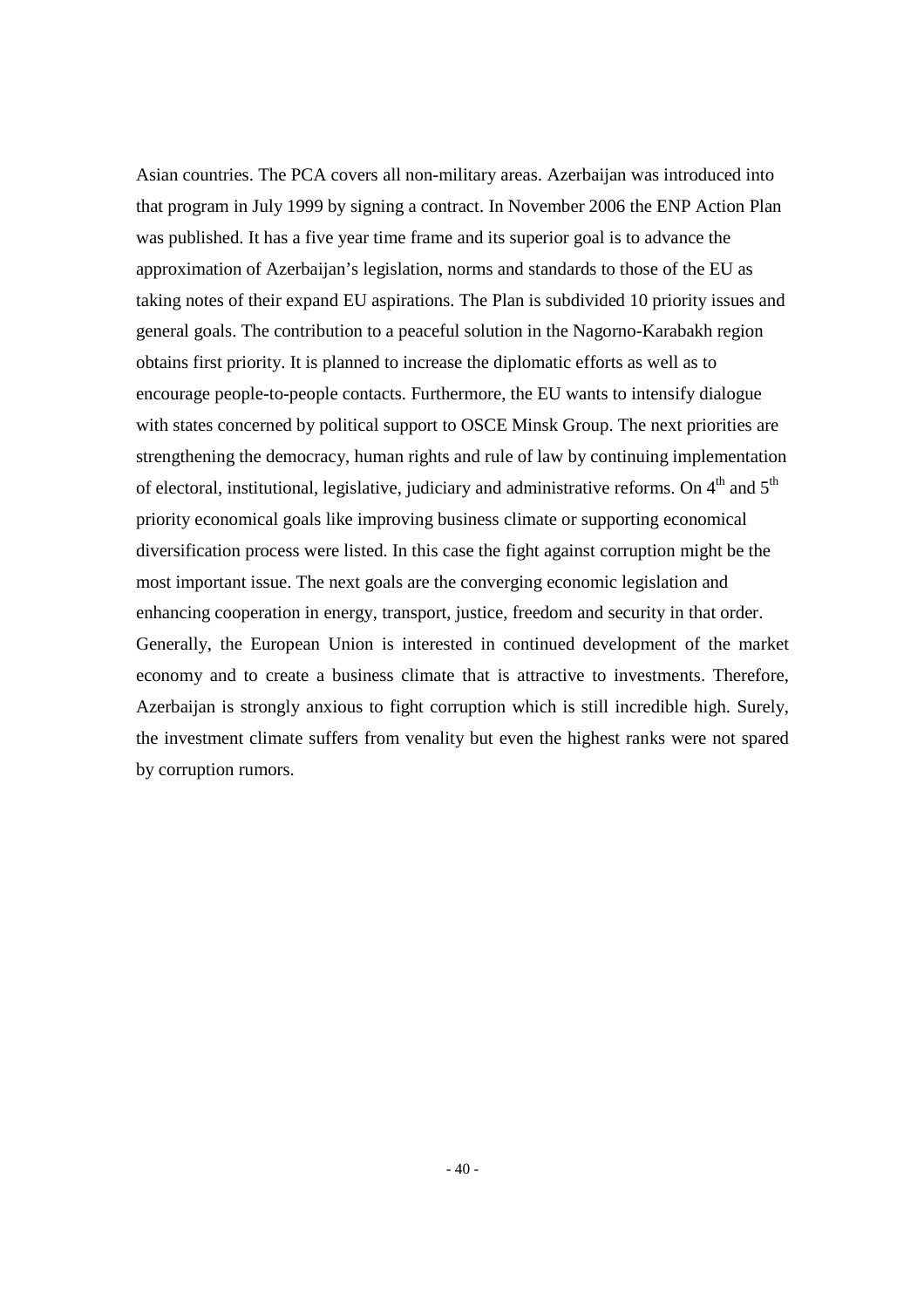## Literature

- **Alam, M. S.** *"Anatomy of corruption: an approach to the political economy of underdevelopment" (1989),* The American Journal of Economics and Sociology, Vol 48 (4).
- **Auty, R.** *"Why resource endowments can undermine economic development: concepts and case studies*" *(2001),* Paper prepared for the BP-Amoco Seminar, Lincoln College Oxford University, November 28–29.
- **Auty, R. and Kiiski, S**. *,Natural resources, capital accumulation, structural change and welfare" (2001)* In: Auty, R. (Ed.) Resource abundance and economic development. Oxford University Press, UK.
- **Baliamoune-Lutz, M. N.** *"Does FDI contribute to economic growth? Knowledge about the effects of FDI improves negotiating positions and reduces risk for firms investing in developing countries"(2004)* Business Economics. April 2004
- **Bayulgen O**., "*Foreign Investment, Oil Curse, and Democratization: A Comparison of Azerbaijan and Russia" (2005)*, Business and Politics, Vol. 7, Iss. 1, Art. 3, 2005
- **Baniak, Cukrowski and Herczynski**, *"On determinants of foreign direct investment in transition economies"*, ECB working paper, December 2002
- **- BFB Analytical Newsletter No. 37 June 2006**
- **- Blomström, M. & Kokko, A.**, *"Human Capital and Inward FDI*" (2003) EIJS Working Paper Series 167, The European Institute of Japanese Studies
- **- Borensztein, E., J. De Gregorio, and J. W. Lee** *"How Does Foreign Direct Investment Affect Economic Growth?" (1994)* IMF Working Paper 110.
- **- BP Statistical Review of World Energy June 2006**
- **- Buiter, W.H. & Purvis D.D.** *"Oil, Disinflation and Export Competitiveness: Model of the Dutch Disease" (1980)* NBER Working Paper Series, Nr. 592
- **- Corden W.M.** *"Booming Sector and Dutch Disease Economics: Survey and Consolidation" (1984)* Oxford Economic Papers, New Series, Vol. 36, No.3 (Nov., 1984), pp 359-380
- **- Collier P. and Hoeffler A.** *"On economic causes of civil war" ( 1998),* Oxford Economic Papers, Vol 50, Nr. 4, pp.563-573
- **- Delice, Güven,** Economic Determinants of German Direct Investment in Turkey, in: *W. Fuhrmann (Hrsg.), Working Paper, International Economic; Universität Potsdam, 2003-02, www.uni-potsdam.de/u/makrooekonomie/docs/publ/dp/ie\_2\_2003pdf*
- **- Dunning, J. H.** "*Multinational Production and the Multinational Enterprise"(1981);*  Georg Allen&Unwin, London.
- **- Fender J.** *"Oil in a Dynamic Two Good Model" (1985)* Oxford Economic Papers, new Series, Vol. 37, No.2 (Jun., 1985), pp. 249-263
- **- Fuhrmann W.** *"Peace in and for Azerbaijan" (2007)* Visions of Azerbaijan (ed.), International Visions: The Armenia-Azerbaijan conflict over Karabakh – From History to Future Peace Prospects; ISBN 978-9952-8092-44; pp. 137-144.
- **- Gylfasson T.** *"Natural Resources, Education and Economic Developement" (2000)*  European Economics Review, Vol. 45, Nr. 4-6, pp. 847-859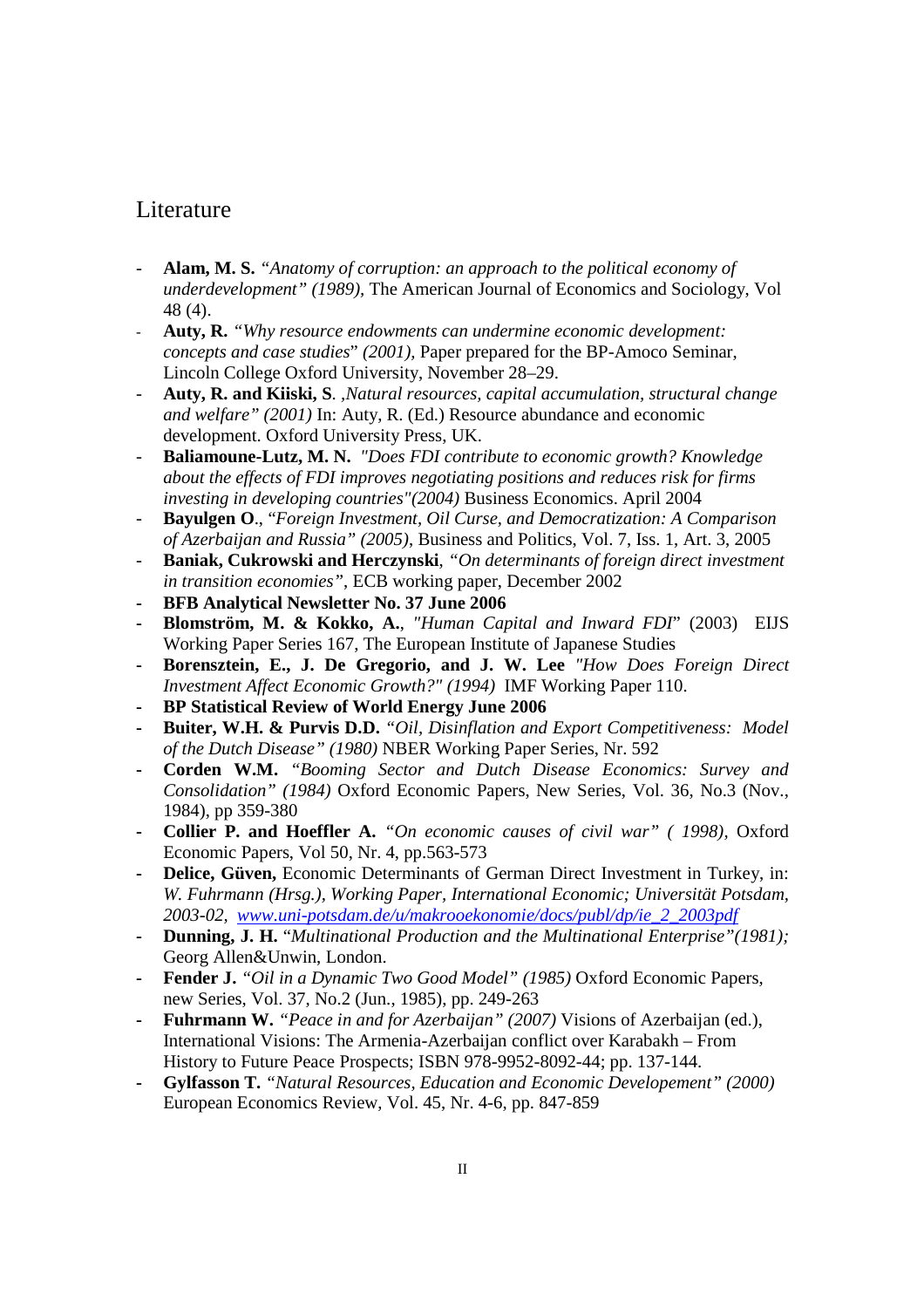- **- Gylfasson T.** *"Lessons from the Dutch Disease: Causes, Treatment, and Cures" (2002)* Institute of Economics Studies, Working Paper Series, W01:06
- **Habib M. & Zurawicki L.** *"Corruption and Foreign Direct Investment" (2002)*  Journal of International Business Studies, 33, 2 (Second Quarter 2002): 291-307
- **Helpman, E."***A simple Theory of International Trade with Multinational Corporations" (1984).* The Journal of Political Economy 92:451-471.
- **Knogler M., Sekarev A. "***Wirtschaftsstruktur und Kooperationspotential Aserbaidschans außerhalb der Energieförderung" (2004)* Working Paper OIM, Nr. 251
- **Markusen, J. R.**"*Multinational Firms, Location and Trade*" (*1998*) The World Economy 21:733-756.
- **National Bank of Azerbaijan Annual Reports 2001-2005**
- **Papyrakis E. & Gerlagh R.** *"Natural Capital, physical Capital and the Resource Cursee"(2006)* The Political Economy of King Midas, Papyrakis 2006
- **Rosenberg C. B. & Saavalainen T.O.** *"How to deal with Azerbaijan´s Oil Boom? Policy Strategies in a Resource-Rich Transition Economy" (1998), IMF Working* Paper, European Department WP/98/6
- **Singh R. & Laurila J.**, *"Azerbaijan: Recent Economic Developments and Policy Issues in Sustainability of Growth" (1999)*, BOFIT Discussion paper, 1999 Nr. 5
- **R. Torvik** *"Natural resources, rent seeking and welfare" (2002)* Journal of Development Economics, Vol. 67, No. 2, pp. 455-470
- **State Statistical Office of Azerbaijan Republic**
- **UNCTAD Investment Report 2004**
- **World Bank Poverty Reduction Paper** *"Azerbaijan-Building Competitiveness" (2003)*, An Integrated Non-Oil Trade and Investment Strategy (INOTIS) (In Two Volumes) Volume I: Summary Report 11/2003
- **World Bank WDI** *"Azerbaijan at a glance" (2005)*
- **World Oil Report 2006,** OECD
- **van Wijnbergen S.** *"The Dutch Disease: A Disease After all?" (1984)* The Economical Journal, Vol. 94, No. 373, (Mar., 1984), pp. 44-55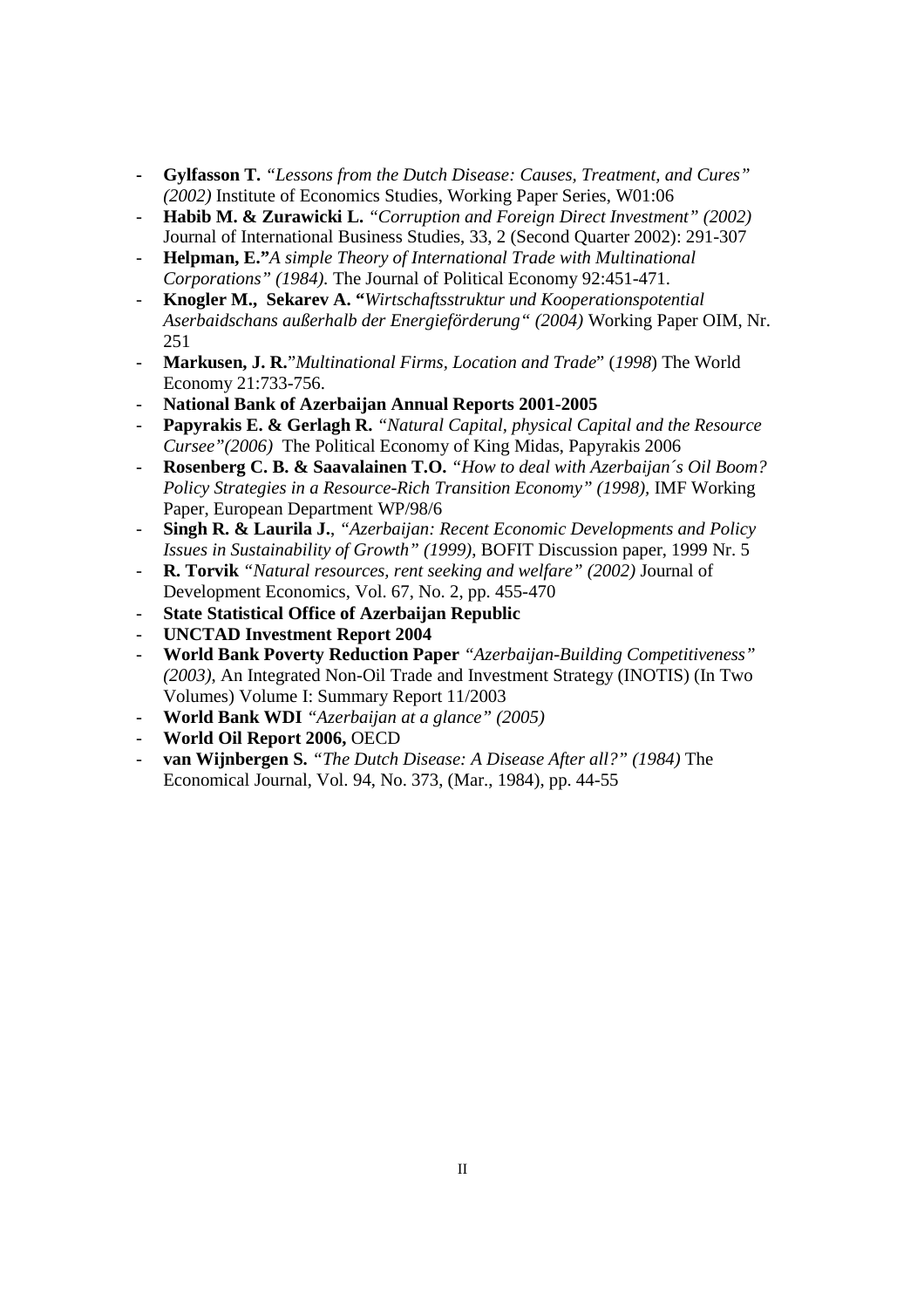# Table of Figures

| Figure 1: Dutch Disease – Comparative Static Effects                                                      | $-9-$  |
|-----------------------------------------------------------------------------------------------------------|--------|
| Figure 2: Dynamic Dutch Disease Effects - Phase Diagram - Oil Price Shock                                 | $-11-$ |
| Figure 3: Typical Time Paths Net Oil importer and Net producer                                            | $-11-$ |
| Figure 4: Dynamic Dutch Disease Effects - Phase Diagram - Oil Discovery                                   | $-12-$ |
| Figure 5: Azerbaijan – Real Exchange Rate in Transition Countries, annual (1970-2006)                     | $-25-$ |
| Figure 6: Azerbaijan - Real and Nominal Exchange Rate, Oil Production, monthly (1:1995-8:2006) _- 26 -    |        |
| Figure 7: Azerbaijan – absolute and relative oil, Non-booming and Non-tradable production, annual         |        |
| $(1990 - 2005)$                                                                                           | $-27-$ |
| Figure 8: Azerbaijan – FDI and Export breakdown, annual (1995-2005) _                                     | $-28-$ |
| Figure 9: Azerbaijan – Government revenue and expenditure breakdown (2005)                                | $-30-$ |
| Figure 10: Azerbaijan – military expenditures, annual (1995-2006)                                         | $-31-$ |
| Figure 11: Azerbaijan - FDI inflows and outflows, quarterly (1:1994-1:2006)                               | $-33-$ |
| Figure 12: Azerbaijan - Structure of Baku Stock Exchange traded products (2005 in brackets, 2006) _- 35 - |        |
| Figure 13: Azerbaijan – TR Rate and T-Bills demand structure $(2005, 2006)$                               | $-37-$ |
| Figure 14: Azerbaijan – Stock volume primary market and structure of Stock market (2005, 2006)            | $-38-$ |
|                                                                                                           |        |

| Table 1: Azerbaijan - main economy indicators from 1990-2004 (annual growth rate)                        |  |
|----------------------------------------------------------------------------------------------------------|--|
|                                                                                                          |  |
|                                                                                                          |  |
| - 7 - Table 4: Azerbaijan – Main macroeconomic Data (annual Growth) 2003-2005                            |  |
| Table 5: Ratio of people that had primary, secondary and tertiary education to all people in same age    |  |
|                                                                                                          |  |
| Table 6: firms, expected to take a gift to tax inspector Index (FEG), unofficial payments "to get things |  |
|                                                                                                          |  |
|                                                                                                          |  |
|                                                                                                          |  |
|                                                                                                          |  |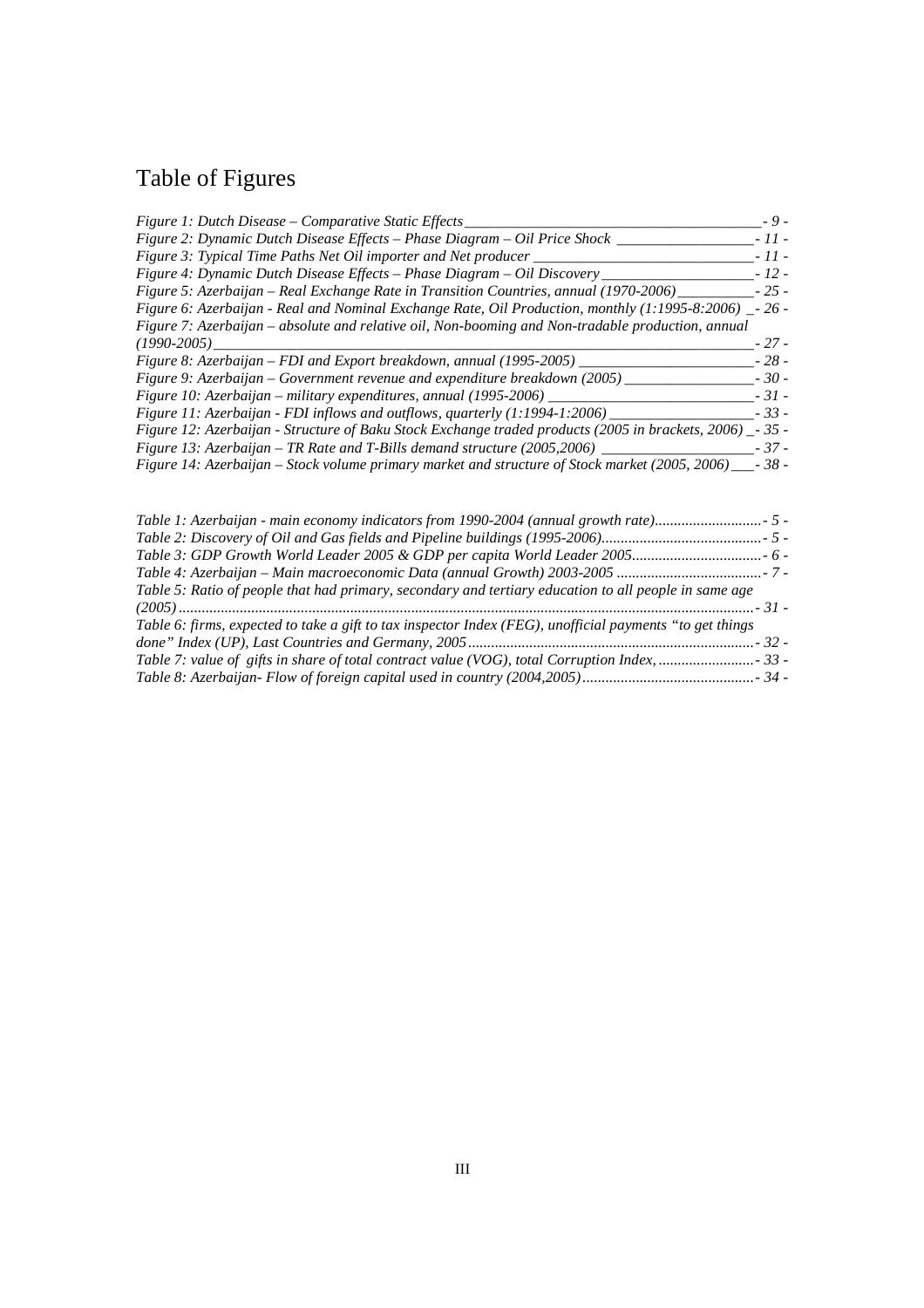## Appendix

A-1: Azeri crude oil industry before 1990

**1594** first oil font

**1848** first oil production of the world

**1901** 10 m barrel oil (50% of world's production)

**1925** first offshore production

**1941** 23.4 m barrel crude oil (76 % of fuel And more than 90 % of avgas for the red army during the 2nd world war were delivered in Baku)

**1949** Offshore field in Neftjannyje Kamni

**1990** Restriction of oil output